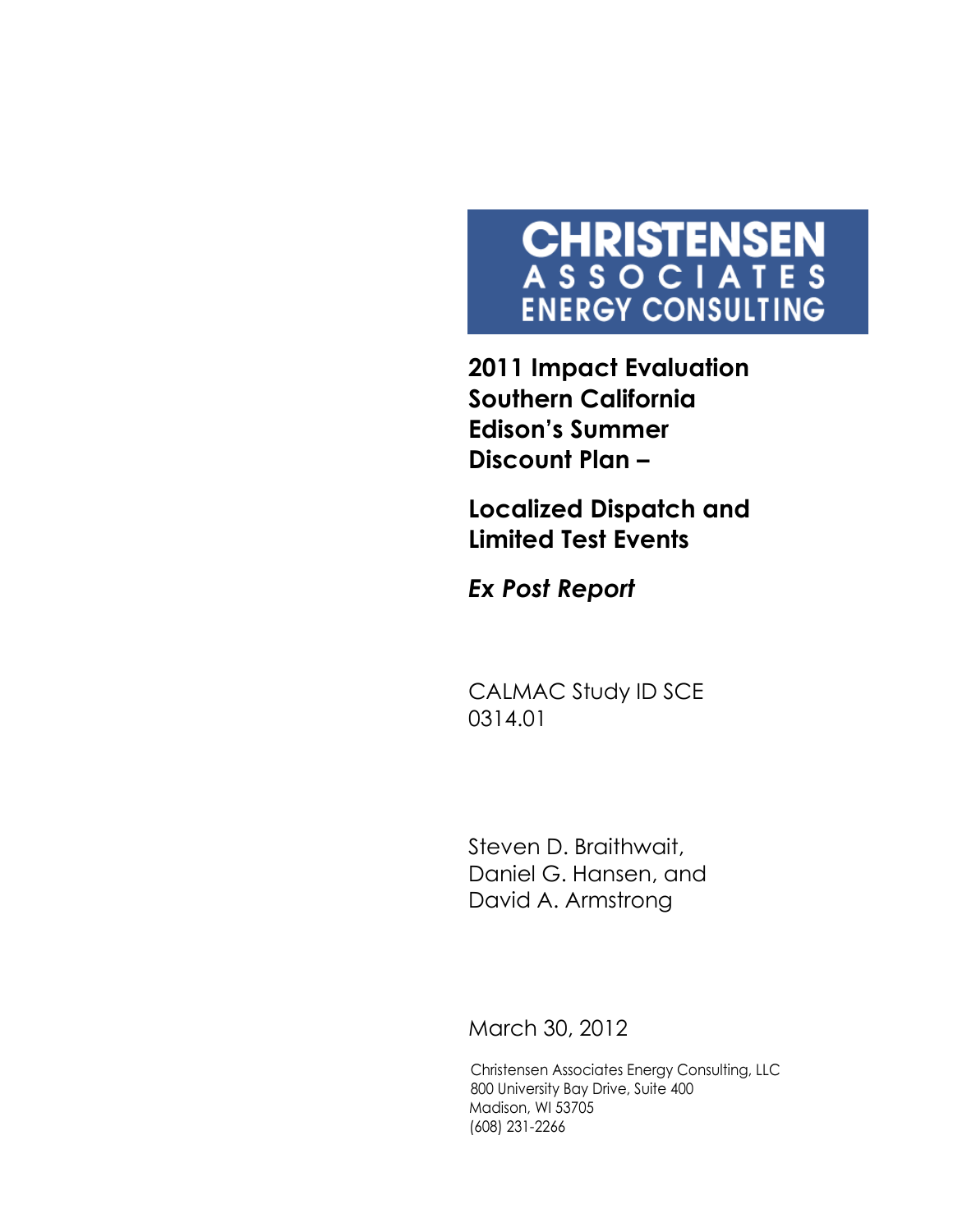| 1.                                                                            |  |
|-------------------------------------------------------------------------------|--|
| 2.                                                                            |  |
|                                                                               |  |
|                                                                               |  |
|                                                                               |  |
| 3.                                                                            |  |
|                                                                               |  |
|                                                                               |  |
|                                                                               |  |
|                                                                               |  |
| 3.2.3 Development of Uncertainty-Adjusted Load Impacts  17                    |  |
| $\mathbf{4}$ .                                                                |  |
| 4.1 Observed Participant Loads - Selected Day-types and Events  17            |  |
|                                                                               |  |
|                                                                               |  |
|                                                                               |  |
| 4.1.4 SDP load impacts approximated from observed data - Residential  34      |  |
| 4.1.5 SDP load impacts approximated from observed data – Small commercial. 35 |  |
|                                                                               |  |
|                                                                               |  |
|                                                                               |  |
|                                                                               |  |
|                                                                               |  |
|                                                                               |  |
|                                                                               |  |
|                                                                               |  |
|                                                                               |  |
|                                                                               |  |
|                                                                               |  |

## **Table of Contents**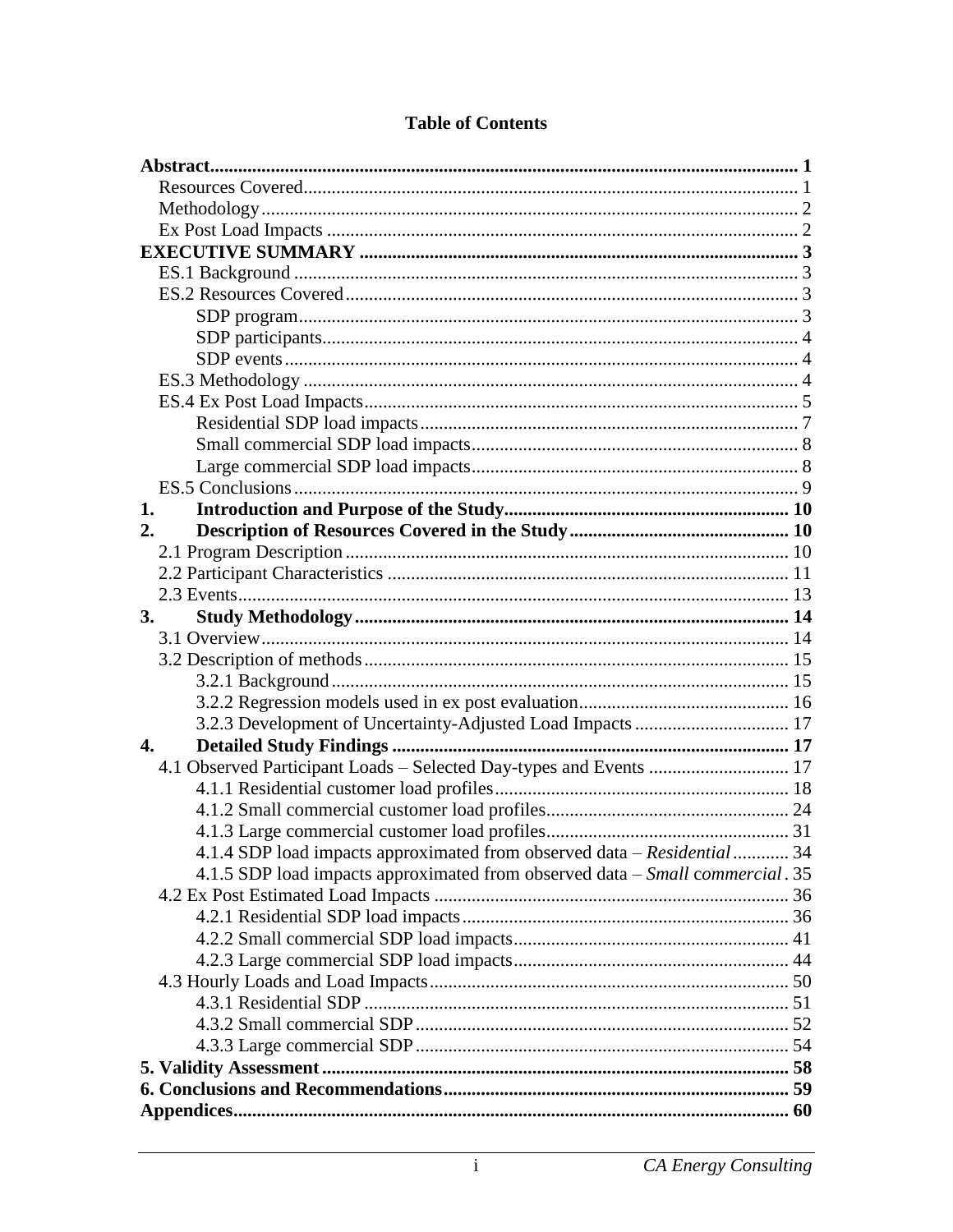#### **TABLES**

| TABLE ES-3: PERCENT LOAD IMPACT AND LOAD IMPACT PER AC TON - LARGE COMMERCIAL                      |  |
|----------------------------------------------------------------------------------------------------|--|
|                                                                                                    |  |
|                                                                                                    |  |
|                                                                                                    |  |
|                                                                                                    |  |
| TABLE 4-1: RESIDENTIAL SDP LOAD IMPACTS APPROXIMATED FROM OBSERVED DATA -- (AVERAGE PER            |  |
|                                                                                                    |  |
| TABLE 4-2: SMALL COMMERCIAL SDP LOAD IMPACTS APPROXIMATED FROM OBSERVED DATA -- (AVERAGE PER       |  |
|                                                                                                    |  |
| TABLE 4-3: ESTIMATED RESIDENTIAL SDP LOAD IMPACTS BY EVENT AND CYCLING STRATEGY - PER-CUSTOMER37   |  |
| TABLE 4-4: ESTIMATED RESIDENTIAL SDP LOAD IMPACTS BY CYCLING STRATEGY - PER-CUSTOMER (ADJUSTED FOR |  |
|                                                                                                    |  |
| TABLE 4-5: ESTIMATED RESIDENTIAL SDP LOAD IMPACTS BY CYCLING STRATEGY - PROGRAM-LEVEL              |  |
|                                                                                                    |  |
| TABLE 4-6: ESTIMATED SMALL COMMERCIAL SDP LOAD IMPACTS BY EVENT AND CYCLING STRATEGY - PER-        |  |
|                                                                                                    |  |
| TABLE 4-7: ESTIMATED SMALL COMMERCIAL SDP LOAD IMPACTS BY CYCLING STRATEGY - PROGRAM LEVEL  43     |  |
| 43                                                                                                 |  |
| TABLE 4-8: ESTIMATED LOAD IMPACTS FOR LOW-AC-TONNAGE SMALL COMMERCIAL SDP CUSTOMERS BY             |  |
|                                                                                                    |  |
| TABLE 4-9: RELATIONSHIP BETWEEN ESTIMATED LOAD IMPACTS USING 15-MINUTE AND HOURLY LOAD DATA        |  |
|                                                                                                    |  |
| TABLE 4-10: ESTIMATED LARGE COMMERCIAL SDP LOAD IMPACTS (KW) BY EVENT - PER-CUSTOMER 45            |  |
| TABLE 4-11: ESTIMATED LARGE COMMERCIAL SDP LOAD IMPACTS (MW) BY EVENT - PROGRAM LEVEL 50           |  |
| TABLE 4-12: LOADS AND LOAD IMPACTS - RESIDENTIAL SDP; VALLEY C; 100% CYCLING STRATEGY; SEPTEMBER 8 |  |
|                                                                                                    |  |
| TABLE 4-13: LOADS AND LOAD IMPACTS - SMALL COMMERCIAL SDP; VALLEY C; 100% CYCLING STRATEGY;        |  |
|                                                                                                    |  |
| TABLE 4-14: LOADS AND LOAD IMPACTS - LARGE COMMERCIAL SDP; WALNUT; 100% CYCLING STRATEGY;          |  |
|                                                                                                    |  |
| TABLE 4-15: LOADS AND LOAD IMPACTS - LARGE COMMERCIAL SDP; VILLA PARK; 100% CYCLING STRATEGY;      |  |
|                                                                                                    |  |
| TABLE 5-1: R-SQUARED VALUES FOR REGRESSION EQUATIONS, BY CUSTOMER TYPE, A-BANK AREA, AND CYCLING   |  |
|                                                                                                    |  |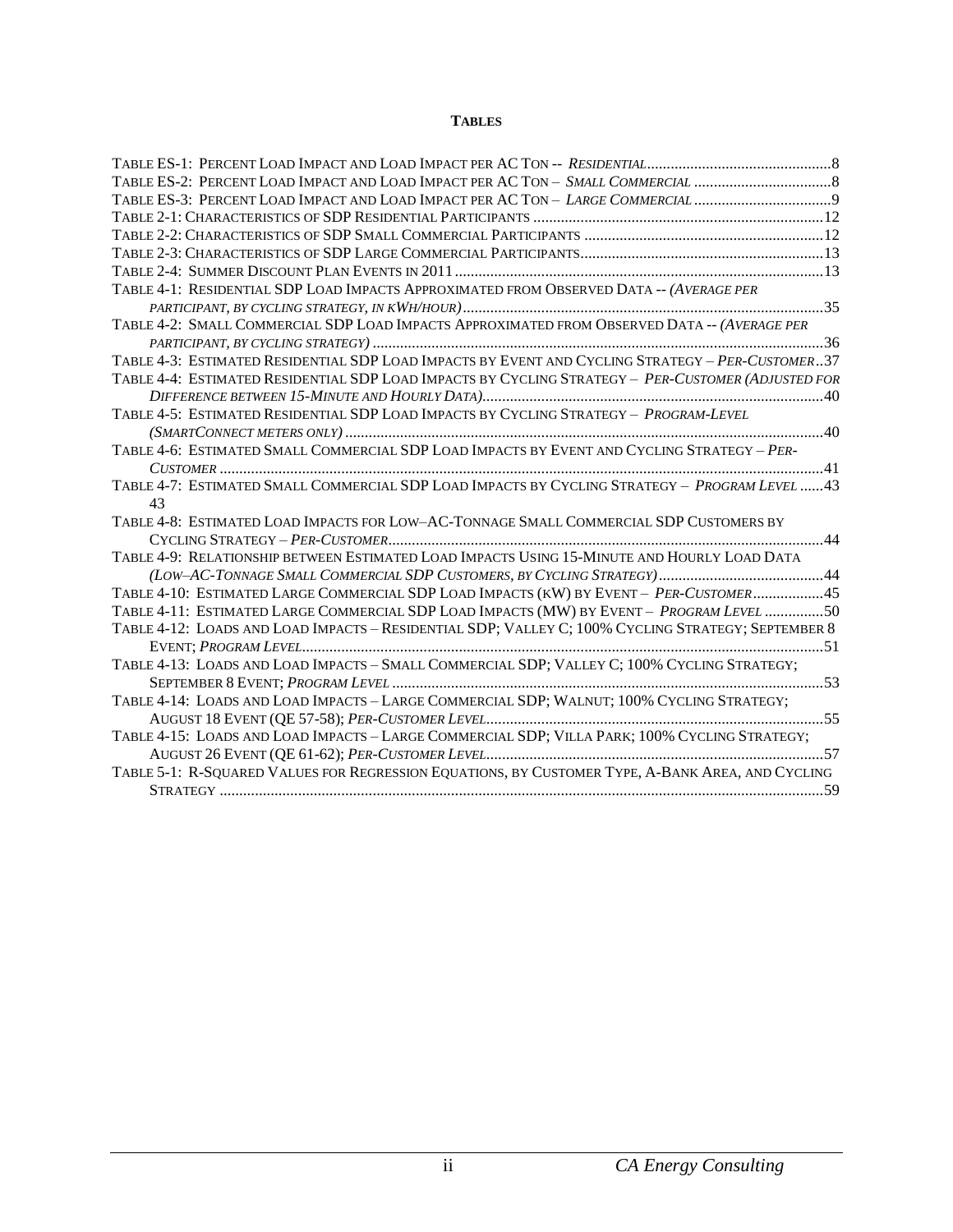# **Figures**

| FIGURE ES-1: RESIDENTIAL CUSTOMER LOADS BY TEMPERATURE DAY-TYPE - WEEKDAYS FOR VALLEY C CUSTOMERS  |
|----------------------------------------------------------------------------------------------------|
|                                                                                                    |
| FIGURE ES-2: SMALL COMMERCIAL LOADS BY TEMPERATURE DAY-TYPE AND EVENT DAY - WEEKDAYS FOR           |
| FIGURE ES-3: LARGE COMMERCIAL 15-MINUTE LOAD PROFILES (KWH/15-MIN) - WALNUT; 100% CYCLING; AUGUST  |
|                                                                                                    |
| FIGURE 2-1: DAILY AVERAGE AFTERNOON TEMPERATURES - JULY 4 - SEPTEMBER 30, 2011 14                  |
| FIGURE 4-1: RESIDENTIAL CUSTOMER LOADS BY TEMPERATURE DAY-TYPE - WEEKDAYS FOR VALLEY C CUSTOMERS   |
|                                                                                                    |
| FIGURE 4-2: RESIDENTIAL CUSTOMER LOADS BY TEMPERATURE DAY-TYPE - WEEKDAYS FOR VALLEY C CUSTOMERS   |
|                                                                                                    |
| FIGURE 4-3: RESIDENTIAL CUSTOMER LOADS BY TEMPERATURE DAY-TYPE - WEEKDAYS FOR VALLEY C CUSTOMERS   |
|                                                                                                    |
| FIGURE 4-4: RESIDENTIAL CUSTOMER LOADS BY TEMPERATURE DAY-TYPE - WEEKDAYS FOR MIRA LOMA CUSTOMERS  |
|                                                                                                    |
| FIGURE 4-5: RESIDENTIAL CUSTOMER LOADS BY TEMPERATURE DAY-TYPE - WEEKDAYS FOR MIRA LOMA CUSTOMERS  |
|                                                                                                    |
| FIGURE 4-6: RESIDENTIAL CUSTOMER LOADS BY TEMPERATURE DAY-TYPE - WEEKDAYS FOR MIRA LOMA CUSTOMERS  |
|                                                                                                    |
| FIGURE 4-7: SMALL COMMERCIAL LOADS BY TEMPERATURE DAY-TYPE AND EVENT DAY - WEEKDAYS FOR            |
|                                                                                                    |
| FIGURE 4-8: SMALL COMMERCIAL LOADS BY TEMPERATURE DAY-TYPE AND EVENTS - WEEKDAYS FOR CUSTOMERS     |
|                                                                                                    |
| FIGURE 4-9: SMALL COMMERCIAL HOURLY AND 15-MINUTE LOAD PROFILES (KWH/HR) - 100% CYCLING; JULY 26   |
|                                                                                                    |
| FIGURE 4-10: SMALL COMMERCIAL HOURLY AND 15-MINUTE LOAD PROFILES (KWH/HR) - PARTIAL CYCLING; JULY  |
|                                                                                                    |
| FIGURE 4-11: SMALL COMMERCIAL HOURLY AND 15-MINUTE LOAD PROFILES (KWH/HR) - 100% CYCLING;          |
|                                                                                                    |
| FIGURE 4-12: SMALL COMMERCIAL HOURLY AND 15-MINUTE LOAD PROFILES (KWH/HR) - PARTIAL CYCLING;       |
|                                                                                                    |
| FIGURE 4-13: LARGE COMMERCIAL 15-MINUTE LOAD PROFILES (KWH/15-MIN) - WALNUT; 100% CYCLING; AUGUST  |
|                                                                                                    |
| FIGURE 4-14: LARGE COMMERCIAL SDP 15-MINUTE LOAD PROFILES (KWH/15-MIN) - WALNUT; 100% CYCLING;     |
|                                                                                                    |
| FIGURE 4-15: LARGE COMMERCIAL SDP 15-MINUTE LOAD PROFILES (KWH/15-MIN) - VILLA PARK; 100% CYCLING; |
|                                                                                                    |
| FIGURE 4-16: LARGE COMMERCIAL SDP 15-MINUTE LOAD PROFILES (KWH/15-MIN) - VILLA PARK; 100% CYCLING; |
|                                                                                                    |
| FIGURE 4-17: ESTIMATED RESIDENTIAL LOAD IMPACTS, BY CYCLING STRATEGY - SEPTEMBER 8 EVENT 38        |
| FIGURE 4-18: ESTIMATED RESIDENTIAL LOAD IMPACTS, BY CYCLING STRATEGY - JULY 26 EVENT38             |
| FIGURE 4-19: ESTIMATED SMALL COMMERCIAL LOAD IMPACTS, BY CYCLING STRATEGY - SEPTEMBER 8 EVENT      |
|                                                                                                    |
| FIGURE 4-20: ESTIMATED SMALL COMMERCIAL LOAD IMPACTS, BY CYCLING STRATEGY - JULY 26 EVENT 42       |
| FIGURE 4-21: ESTIMATED LARGE COMMERCIAL LOAD IMPACTS, BY CYCLING STRATEGY - AUGUST 18 EVENT (QE    |
|                                                                                                    |
| FIGURE 4-22: ESTIMATED LARGE COMMERCIAL LOAD IMPACTS, BY CYCLING STRATEGY - AUGUST 26 EVENT (QE    |
|                                                                                                    |
| FIGURE 4-23: ESTIMATED LARGE COMMERCIAL LOAD IMPACTS, BY CYCLING STRATEGY - SEPTEMBER 20 EVENT     |
|                                                                                                    |
| FIGURE 4-24: ESTIMATED LARGE COMMERCIAL LOAD IMPACTS, BY CYCLING STRATEGY - SEPTEMBER 29 EVENT     |
|                                                                                                    |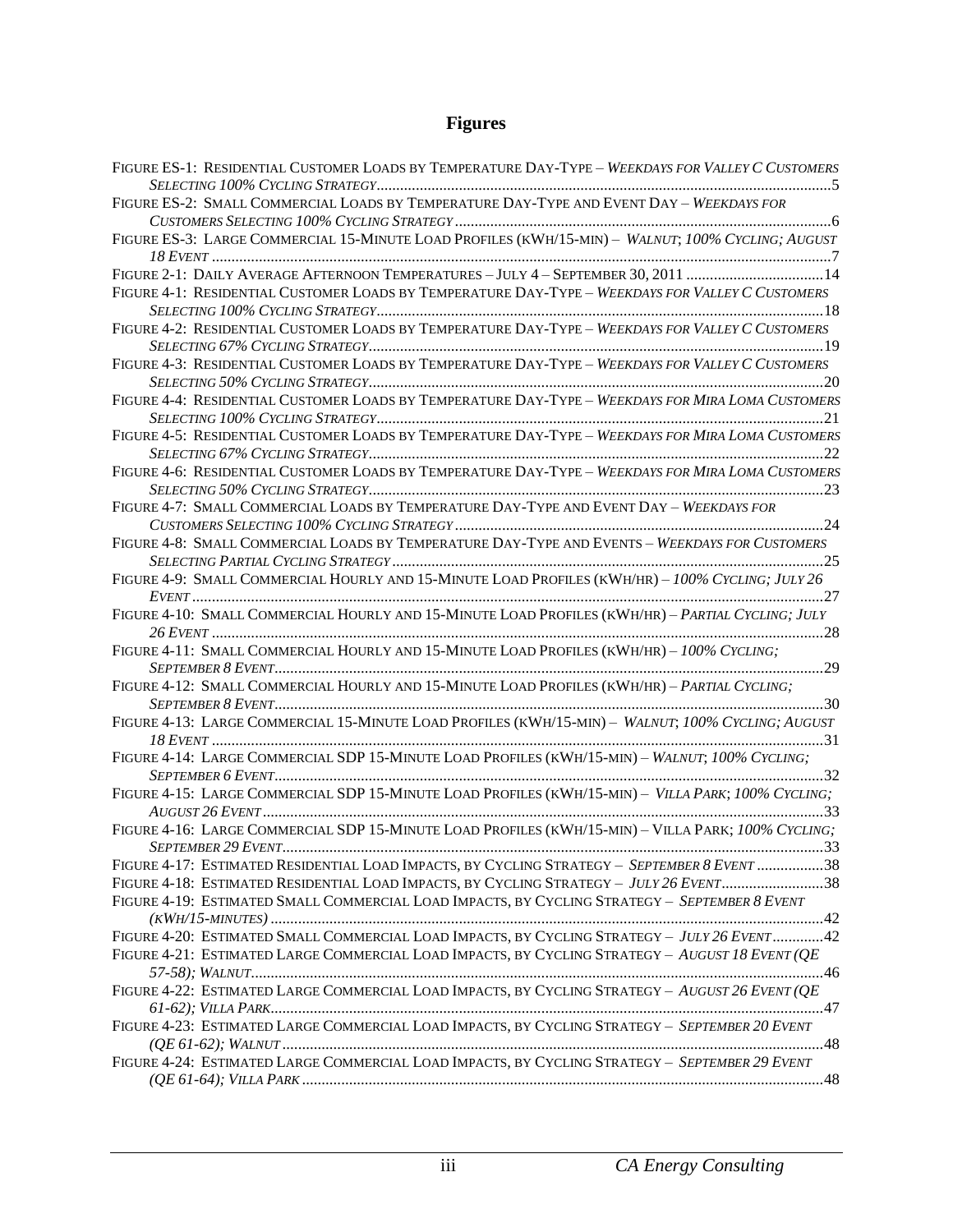| FIGURE 4-25: LOADS AND LOAD IMPACTS - RESIDENTIAL SDP; VALLEY C; 100% CYCLING STRATEGY; SEPTEMBER 8 |  |
|-----------------------------------------------------------------------------------------------------|--|
|                                                                                                     |  |
| FIGURE 4-26: LOADS AND LOAD IMPACTS - SMALL COMMERCIAL SDP; VALLEY C; 100% CYCLING STRATEGY;        |  |
|                                                                                                     |  |
| FIGURE 4-27: LOADS AND LOAD IMPACTS - LARGE COMMERCIAL SDP; WALNUT; 100% CYCLING STRATEGY;          |  |
|                                                                                                     |  |
| FIGURE 4-28: LOADS AND LOAD IMPACTS - LARGE COMMERCIAL SDP; VILLA PARK; 100% CYCLING STRATEGY;      |  |
|                                                                                                     |  |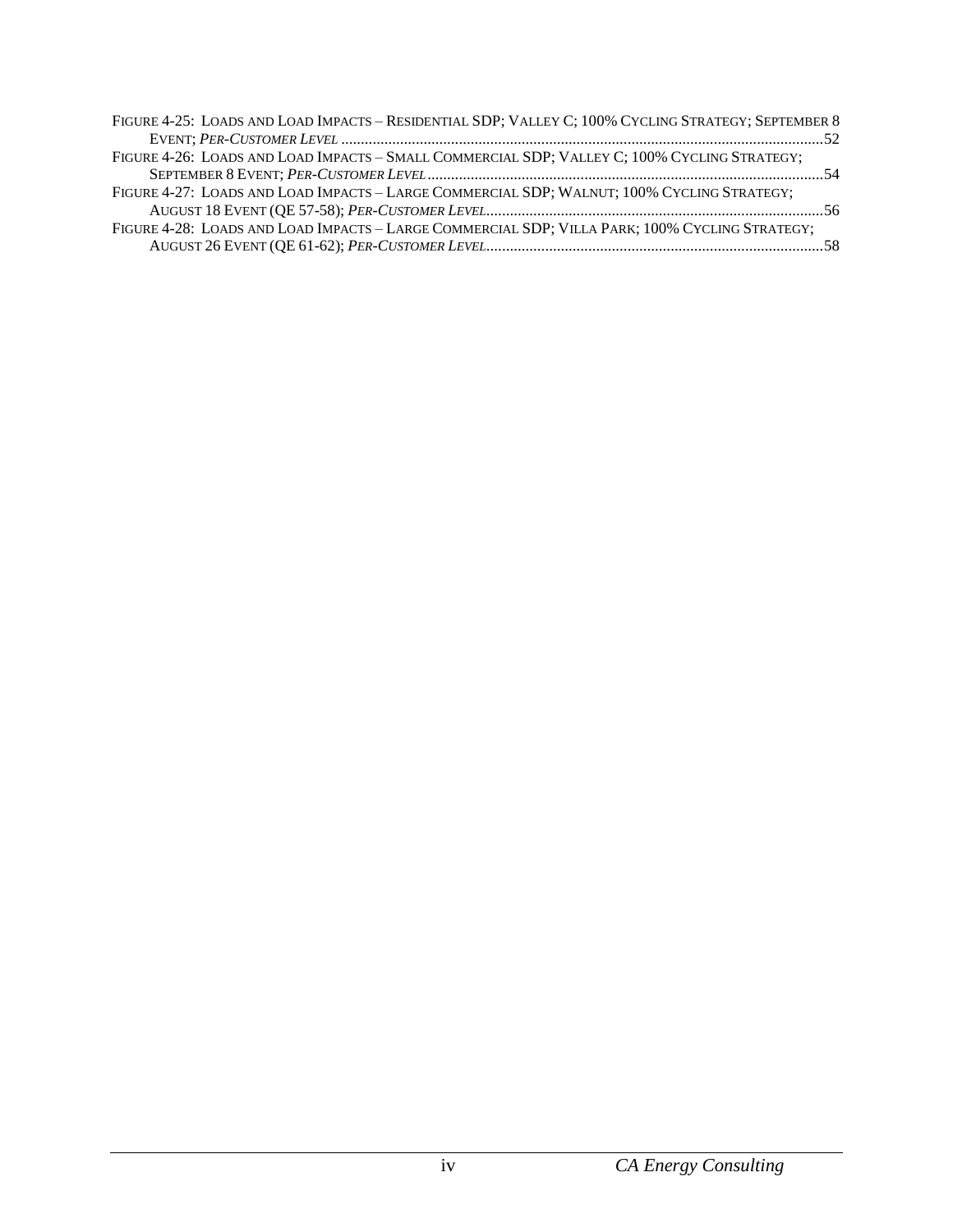# <span id="page-5-0"></span>**Abstract**

This report describes the results of a load impact evaluation for the 2011 program year of portions of Southern California Edison's ("SCE") Summer Discount Plan ("SDP"), a direct load control air conditioner cycling program for residential, small commercial (less than 200 kW) and large commercial (greater than 200 kW) customers. In 2011, SCE conducted ten short localized dispatch test events for SDP, each ranging from about 30 minutes to an hour and involving participants associated with one of five A-Banks, or sub-transmission level step-down transformer stations. This evaluation covers only events and customers for which premise-level interval load data were available, not the entire SDP participant population.

Premise-level interval load data for this project for residential and *small* commercial customers were available for an initial group of SmartConnect-enabled customer accounts associated with two of the five A-Banks. Interval data for a subset of *large* commercial SDP customers who experienced SDP events were provided through premise-level interval meters previously available for customers of size greater than 200 kW. Use of these household and establishment-level interval load data marks a departure from previous evaluations at SCE, which have relied on small sub-samples of customers with dedicated metering of air conditioner loads, or on load impact information transferred from other utilities.

# <span id="page-5-1"></span>*Resources Covered*

SDP is an air conditioner (AC) cycling program with over 310,000 residential and 10,000 commercial customers enrolled. While the SDP was established over 25 years ago and is not enabled by SCE's SmartConnect infrastructure, it is expected to have a significant incremental impact on dually enrolled customers (i.e., customers enrolled in both SDP and another, SmartConnect-enabled program such as peak-time rebate). The SDP is currently an emergency triggered DR program and short system test events were conducted late in the 2011 summer. The residential portion of the program is anticipated to be converted to a price-based program beginning in 2012, and events will be implemented more frequently than has been the case historically for reliability purposes.

The SDP for residential and commercial customers offers two primary options for participation, and provides credits for customers with amounts that vary by option. The two options refer to the choice of cycling strategy and to limits on the number of hours or days that events may be called. Residential and commercial customers may choose a 100 percent or 50 percent cycling strategy (commercial customers may also select a 30 percent strategy).

This evaluation was conducted in large part using SmartConnect meter interval data for those SDP participants who have received SmartConnect meters, are being billed on the basis of the metered interval data, and are associated with A-Banks in which SDP test events were called. An additional set of data for large commercial SDP participants was also used. These two data sources are not designed as a representative sample of all SDP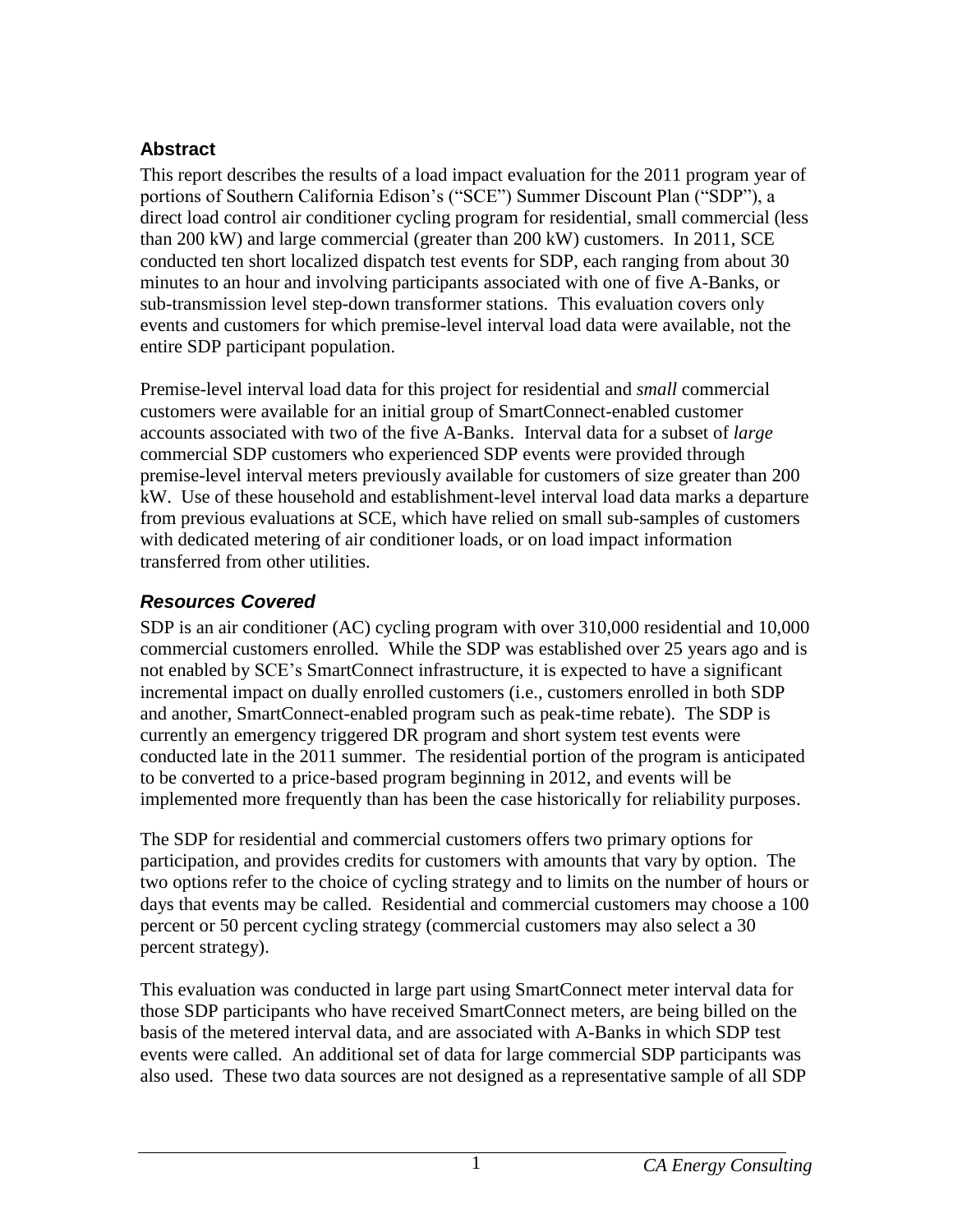participants in the SCE service area, but form "convenience samples" of customers for whom interval meter data were available, and who experienced SDP events.

SmartConnect load data were available for approximately 24,000 residential SDP customers, accounting for about 110,000 tons of air conditioning, and for 86 small SDP commercial customers, accounting for about 2,000 tons of air conditioning. Interval data were also available for 93 large SDP commercial customers, accounting for about 17,000 tons of air conditioning. All of these customers were subject to SDP events for this study.

# <span id="page-6-0"></span>*Methodology*

The evaluation approach used in this project involved the estimation of aggregated, or average-customer demand equations for relevant groups of residential and commercial customers, primarily defined as associated with an A-bank for which events were called, and their selected *cycling strategy* (e.g., 100% cycling, or some degree of partial cycling). Program-level load impacts (for the portion of SDP customers for whom SmartConnect data were available) are constructed by aggregating across cycling strategy and location. The demand models involved the use of a **one-day differencing approach** in which the dependent variable (i.e., the variable to be explained) is the *difference* between the hourly (or 15-minute) load on a given day and the corresponding time period on the previous day. On events days, those hourly differences (after adjusting for the effects of other factors, such as day of week and weather conditions) represent the load impacts of the event.

# <span id="page-6-1"></span>*Ex Post Load Impacts*

For *residential* SDP, average estimated load impacts per customer for the one-hour September 8 event range from nearly 0.4 kW per service account for the 50 percent cycling group to just over 1 kW for the 100 percent cycling group which contained the vast majority of residential customers in this study. Load impacts per ton of air conditioning range from about 0.10 kW for partial cycling customers to 0.20 for 100 percent cycling.

Estimated load impacts for the *small commercial* customers associated with the Valley C A-Bank are statistically significant for three of the four event/cycling-strategies. Statistically significant estimated load impacts per customer range from 4.3 kW to 4.8 kW, representing percentage load reductions of 13 to 18 percent. Load impacts per ton of air conditioning are similar to but slightly larger than for the residential customers.

Estimated load impacts for the *large commercial* customers are statistically significant at the 90 percent level for one of the two A-Banks (Villa Park and Walnut) that include about two-thirds of all of the customers for which data were available, and are nearly significant for the other area. Statistically significant load impact estimates per customer range from about 100 kW to 180 kW, representing percentage load reductions of about 13 to 32 percent. Load impacts per ton are substantially larger (approximately two to four times larger) than for the residential and small commercial customers.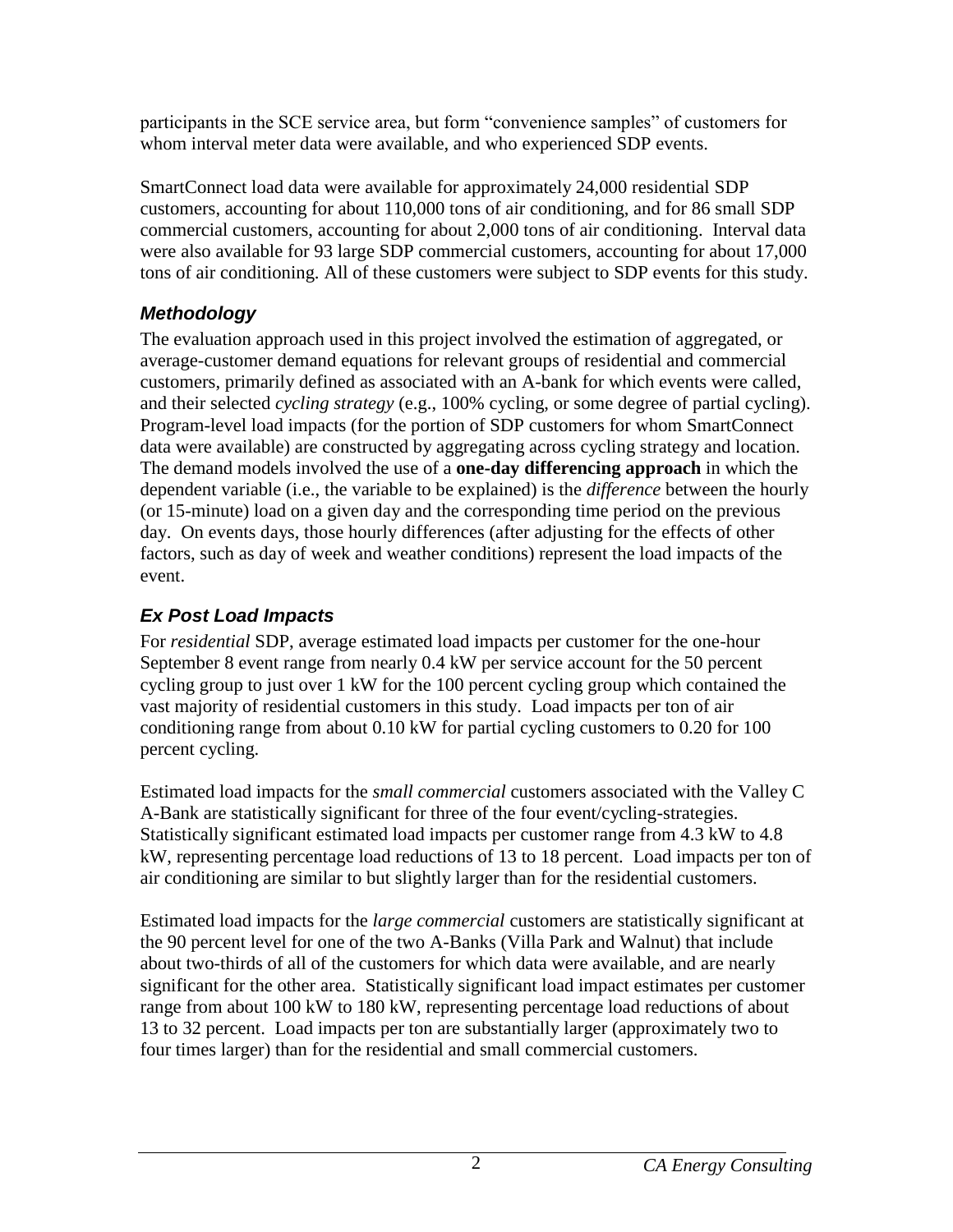## <span id="page-7-0"></span>**EXECUTIVE SUMMARY**

This report describes the results of a load impact evaluation for the 2011 program year of portions of Southern California Edison's ("SCE") Summer Discount Plan ("SDP"), a direct load control air conditioner cycling program for residential, small commercial (less than 200 kW) and large commercial (greater than 200 kW) customers. In 2011, SCE conducted ten short localized dispatch test events for SDP, each ranging from about 30 minutes to an hour and involving participants associated with one of five A-Banks, or sub-transmission levelstep-down transformer stations. This evaluation covers only events and customers for which premise-level interval load data were available, not the entire SDP participant population.

# <span id="page-7-1"></span>*ES.1 Background*

Premise-level interval load data for this project for residential and *small* commercial customers were available for an initial group of SmartConnect-enabled customer accounts associated with two of the five A-Banks. Interval data for a subset of *large* commercial SDP customers who experienced SDP events were provided through premise-level interval meters previously available for customers of size greater than 200 kW. Use of these household and establishment-level interval load data marks a departure from previous evaluations at SCE, which have relied on small sub-samples of customers with dedicated metering of air conditioner loads, or on load impact information transferred from other utilities.

# <span id="page-7-2"></span>*ES.2 Resources Covered*

# <span id="page-7-3"></span>**SDP program**

SDP is an air conditioner (AC) cycling program with over 310,000 residential and 10,000 commercial customers enrolled. While the SDP was established over 25 years ago and is not enabled by SCE's SmartConnect infrastructure, it is expected to have a significant incremental impact on dually enrolled customers (i.e., customers enrolled in both SDP and another, SmartConnect-enabled program such as peak-time rebate). The SDP is currently an emergency triggered DR program and short system test events were conducted late in the 2011 summer. The residential portion of the program is anticipated to be converted to a price-based program beginning in 2012, and events will be implemented more frequently than has been the case historically for reliability purposes. 1

The SDP for residential and commercial customers offers two primary options for participation, and provides credits for customers with amounts that vary by option. The two options refer to the choice of cycling strategy and to limits on the number of hours or days that events may be called. Residential and commercial customers may choose a 100 percent or 50 percent cycling strategy (commercial customers may also select a 30 percent strategy).

 $\overline{a}$ <sup>1</sup> Residential SDP participants will also have an override option, whose effect can be measured in the 2012 evaluation.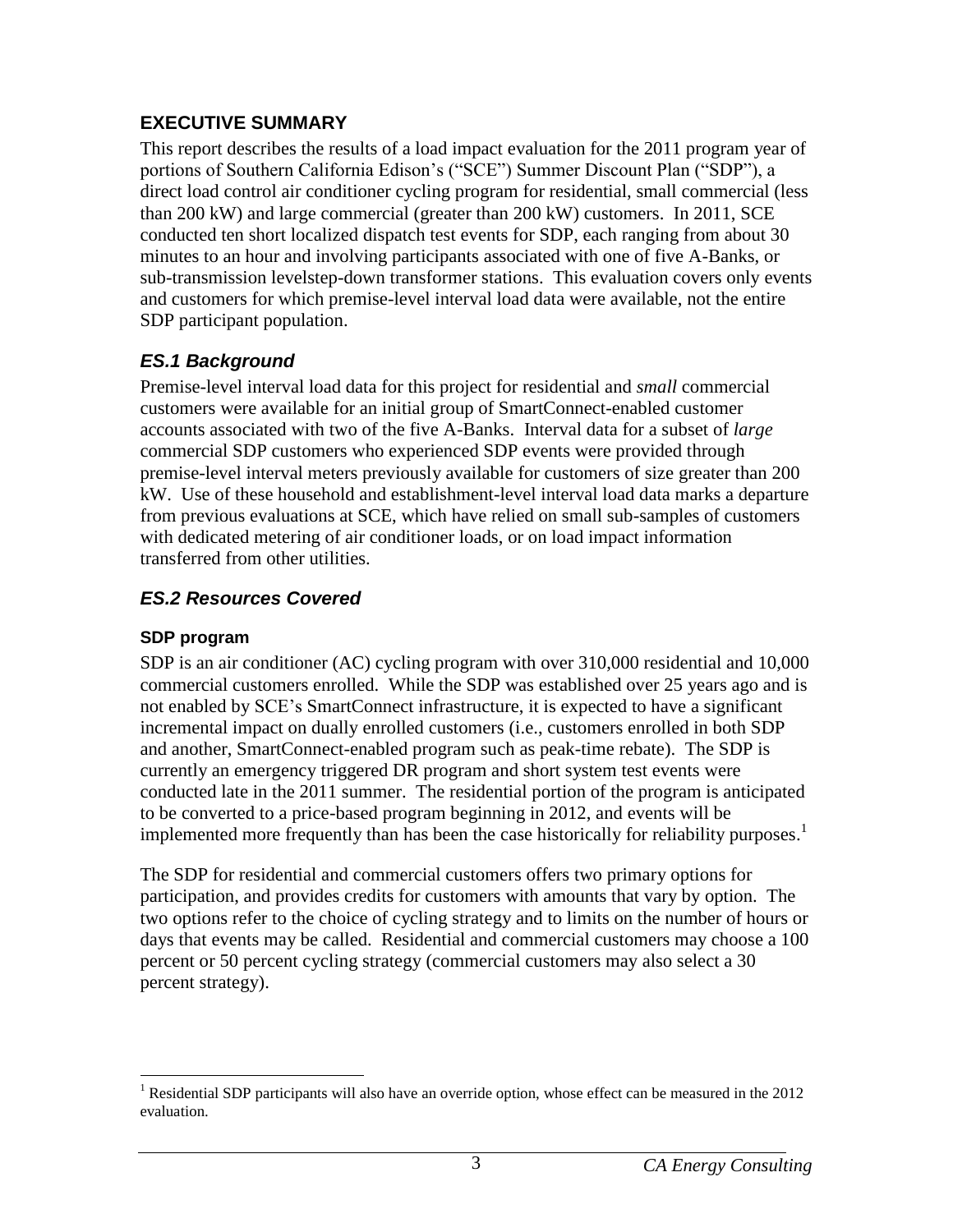## <span id="page-8-0"></span>**SDP participants**

This evaluation was conducted in large part using SmartConnect meter interval data for those SDP participants who have received SmartConnect meters, are being billed on the basis of the metered interval data, and are associated with A-Banks in which SDP test events were called. An additional set of data for large commercial SDP participants was also used. These two data sources are not designed as a representative sample of all SDP participants in the SCE service area, but form "convenience samples" of customers for whom interval meter data were available, and who experienced SDP events.

SmartConnect load data were available for approximately 24,000 residential SDP customers, accounting for about 110,000 tons of air conditioning, and for 86 small SDP commercial customers, accounting for about 2,000 tons of air conditioning. Interval data were also available for 93 large SDP commercial customers, accounting for about 17,000 tons of air conditioning. All of these customers were subject to SDP events for this study.

## <span id="page-8-1"></span>**SDP events**

Ten brief test events (most lasted about 30 minutes, while two lasted nearly a full hour) were called from late July to late September, two each in five A-Bank distribution areas. Most events were called on days on which afternoon temperatures averaged in excess of 90 degrees.

# <span id="page-8-2"></span>*ES.3 Methodology*

Previous evaluations of air conditioner (AC) cycling programs for residential and commercial customers, including SDP, have used methods that differ from the regression analysis approach that has generally been used for demand response programs in California targeted at large commercial and industrial customers. A primary reason for these different methods has been a typical lack of availability of whole premise interval load data for smaller customers.

The approach used in this project involved premise-level load data and the estimation of aggregated, or average-customer demand models for relevant groups of residential and commercial customers, primarily defined by their association with an A-Bank for which test events were called, their selected *cycling strategy* (e.g., 100% cycling, or some degree of partial cycling). Program-level load impacts (for the portion of residential and small commercial SDP customers for whom SmartConnect data were available) were constructed by aggregating across cycling strategy and A-Banks. Similar methods were used for the large commercial customers in SDP.

Testing of a variety of alternative premise-level load models, primarily focusing on an appropriate set of weather variables, led to the use of a one-day differencing approach in which the dependent variable is the *difference* between the hourly (or 15-minute) load on a given day and the corresponding time period on the previous day. We use the same type of explanatory variables as in a typical ex post load impact regression equation to explain variations in the load differences, including hourly indicator variables interacted with each event day, day of week, weather variables, and load shape variables. Under this design, the estimated event-period coefficients represent direct estimates of hourly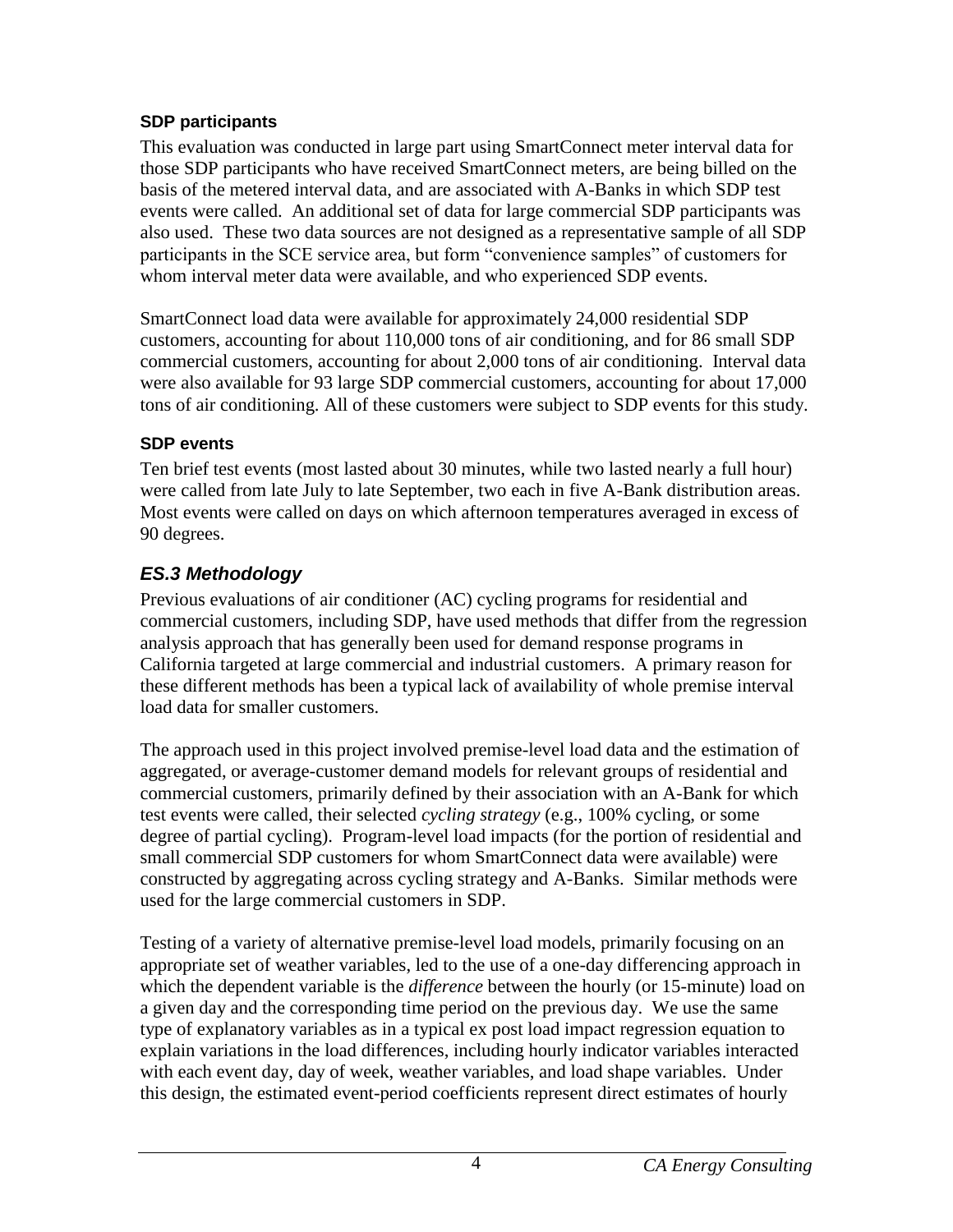program load impacts. That is, they represent the effect of the SDP event, after accounting for all other known factors that differ between the event day and the previous non-event day.

# <span id="page-9-0"></span>*ES.4 Ex Post Load Impacts*

SDP load impacts for different customer types may be illustrated using observed load data for event days and other similar non-event days. For example, Figure ES-1 shows selected hourly load profiles for the average of the approximately 22,000 residential SDP participants associated with Valley C who selected the 100% cycling strategy. The figure compares average customer loads for six weather-based day-types, and for the two Valley C event days: July 26 and September 8.

The load profiles display expected weather sensitivity; the peak load on the hottest daytype (an average temperature of more than 100 degrees during the period from hours ending 13 (1 p.m.) to 18 (6 p.m.)) reaches nearly four times the level on the coolest daytype (less than 80 degrees). The load reduction in hour-ending (HE) 16 for the hour-long September 8 event (see circled point in the figure) is quite distinct, suggesting a load impact of approximately 1 kWh/hr (kW). The load impact of the July 26 event in HE 15 is less distinct (in fact, the regression analysis of these data found no statistically significant load reduction). This result is likely due to the twin factors of more moderate temperatures and an event of less than 30-minutes duration reflected in hourly data.

#### <span id="page-9-1"></span>**Figure ES-1: Residential Customer Loads by Temperature Day-Type –** *Weekdays for Valley C Customers Selecting 100% Cycling Strategy*



**Residential SDP Loads by Temperature Day-Type and Event-Day**  *(Valley C 100% Cycling)*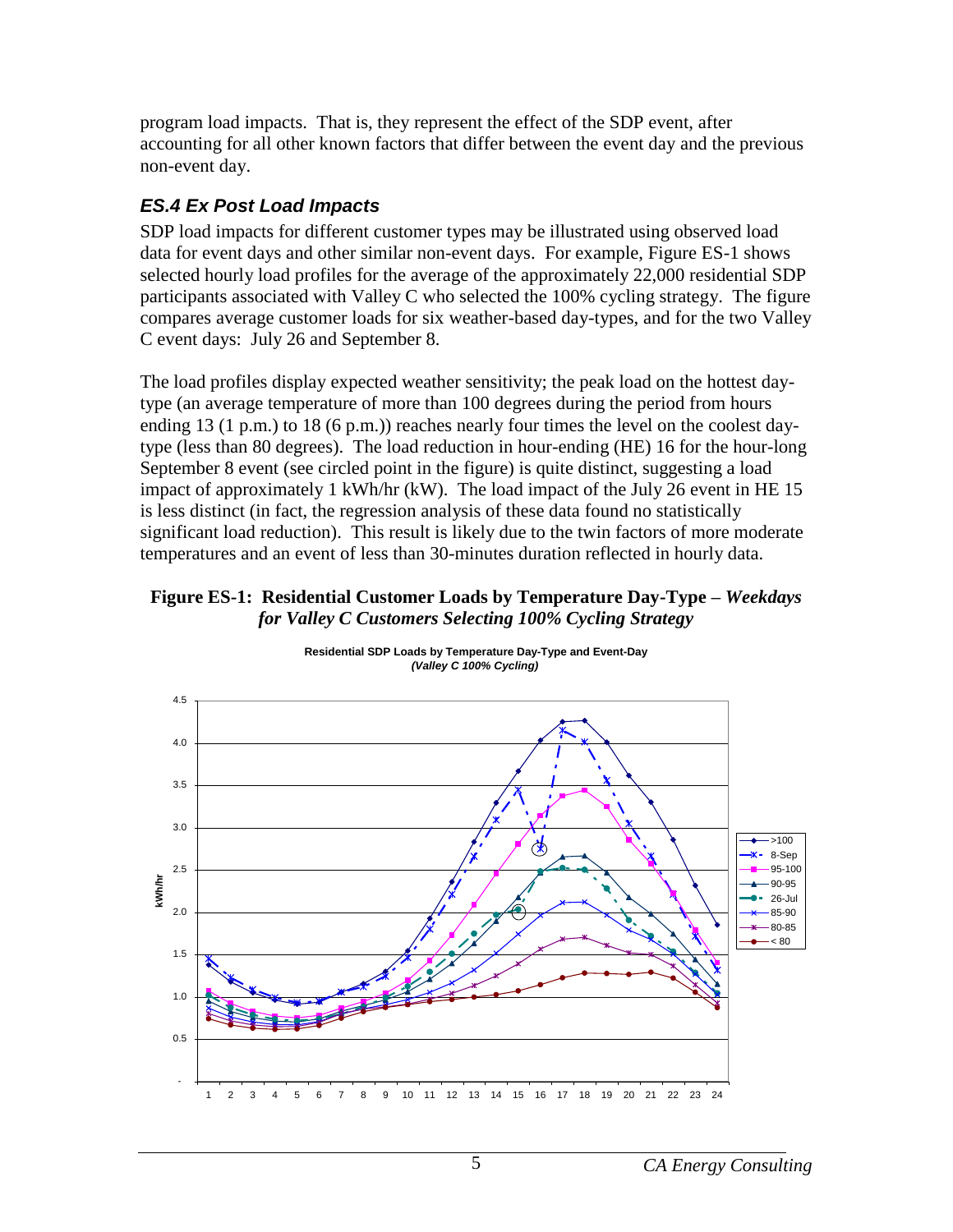Figure ES-2 shows average weekday loads by temperature range and event day for the 64 SDP small commercial customers associated with Valley C who selected the 100% cycling strategy. Like the residential SDP customers, the small commercial customer loads show substantial weather sensitivity. Also similarly, the load reduction in HE 16 for the one-hour September 8 event is quite distinct, suggesting a load reduction of about 3 to 4 kW. A smaller load reduction for the 30-minute event on July 26 may also be seen.

<span id="page-10-0"></span>



**Commercial Loads by Temperature Day-Type and Event Day**  *(100% Cycling Strategy)*

Figure ES-3 illustrates 15-minute large-commercial loads for the Walnut A-Bank for the August 18 event and the previous day, for the customers choosing the 100 percent cycling option. The impact of cycling is clearly observable.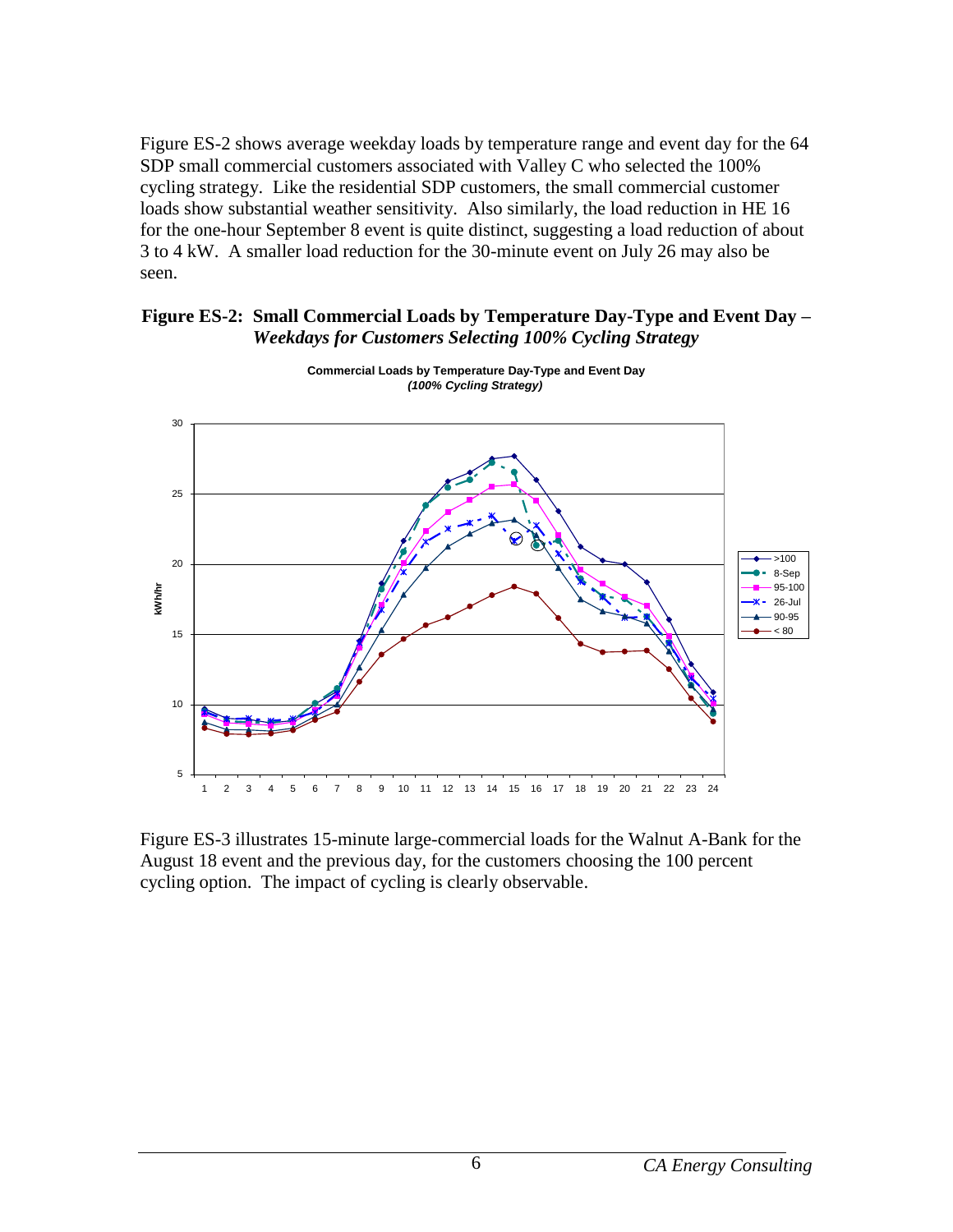

<span id="page-11-1"></span>**Figure ES-3: Large Commercial 15-Minute Load Profiles (kWh/15-min) –** *Walnut***;** *100% Cycling; August 18 Event*

#### <span id="page-11-0"></span>**Residential SDP load impacts**

 $\overline{a}$ 

Estimated load impacts based on the regression analysis are generally consistent with the load reductions illustrated in the figures above. For residential SDP, average estimated load impacts per customer for the one-hour September 8 event range from nearly 0.4 kW for the 50 percent cycling group to just over 1 kW for the 100 percent cycling group which contained the vast majority of residential customers in this study. For the two halfhour events in the Mira Loma A-Bank, estimated load impacts were smaller, ranging from about 0.1 kW to 0.5 kW. Those values were adjusted to account for the measurement of a part-hour event using load data at hourly resolution. The adjustment were based on factors implied by comparing load impacts in the small commercial analysis described below, which were estimated on the basis of both hourly and 15 minute data.<sup>2</sup> Those adjustments result in per-customer load impacts for the half-hour events that range from 0.3 kW to 1.3 kW.

Percent load impacts and load impacts per ton of air conditioning for the most "wellbehaved" estimates are summarized in the following table:

 $2$  The adjustment is based on the idea that the true magnitude of the load impact for a partial-hour event is greater than the value that is estimated using data at an hourly resolution. The availability of 15-minute data for the small commercial customers allows estimation of an appropriate adjustment factor for such events, using both hourly and 15-minute data.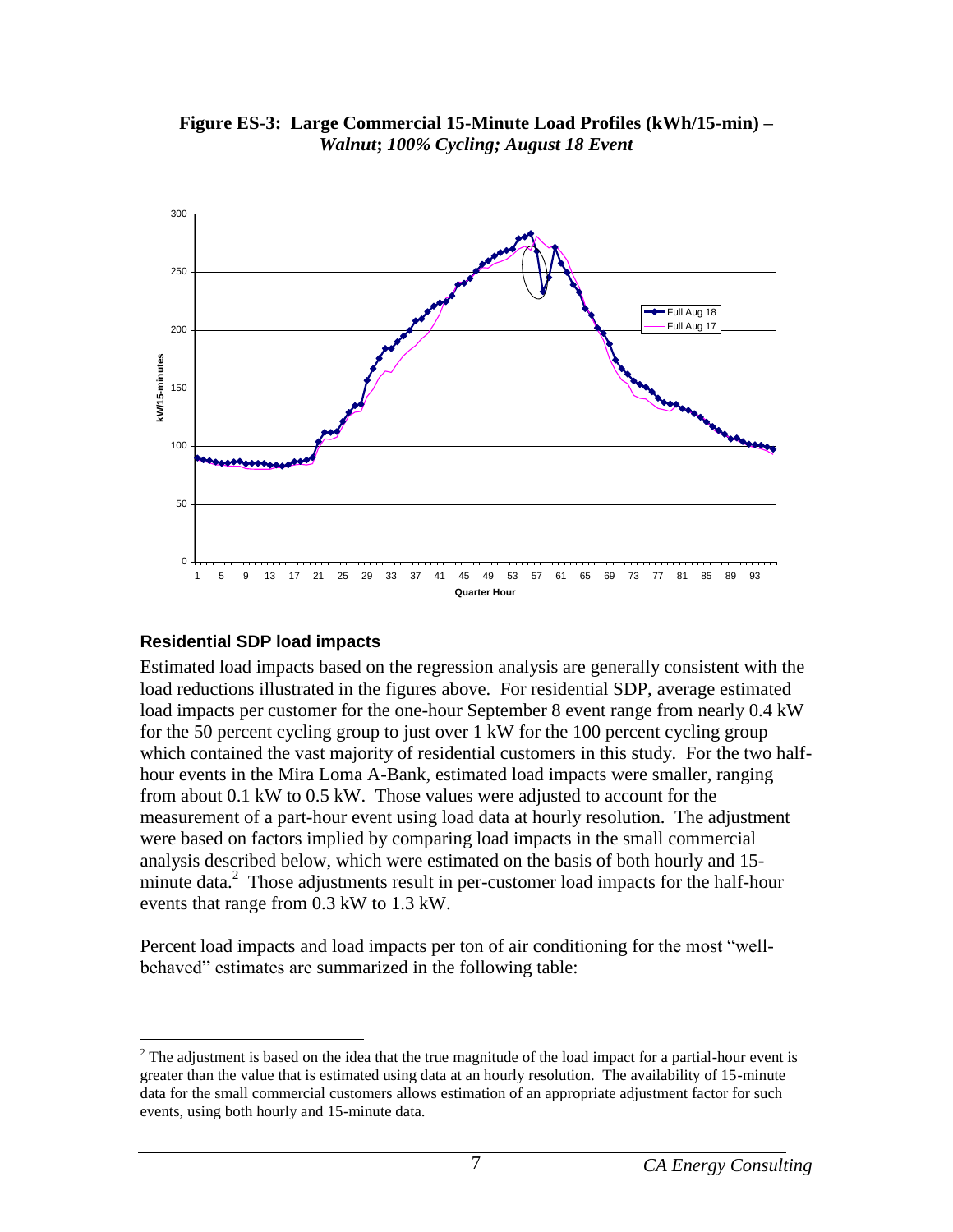| <b>Strategy</b> | <b>Percent</b><br>Load<br><b>Impact</b> | Load<br>Impact per<br>AC ton (kW) |
|-----------------|-----------------------------------------|-----------------------------------|
| 100             | $25 - 27%$                              | 0.21                              |
| 67              | 19%                                     | 0.17                              |
| 50              | $10 - 15%$                              | 0.08                              |

#### <span id="page-12-2"></span>**Table ES-1: Percent Load Impact and Load Impact per AC Ton --** *Residential*

The pattern of values is as expected, with percent load impacts and load impact per AC ton higher for the 100 percent cycling strategy than for the two partial strategies. The *program-level* load impact for residential SDP for the hour-long September 8 event for the Valley C A-Bank with which most of the customers with available SmartConnect data were associated is approximately 66 MW.

## <span id="page-12-0"></span>**Small commercial SDP load impacts**

Estimated load impacts for the small commercial customers associated with Valley C are statistically significant for three of the four event/cycling-strategies. Statistically significant estimated load impacts per customer range from 4.3 kW to 4.8 kW, representing percentage load reductions of 13 to 18 percent, as shown in Table ES-2. Estimated load impacts per ton of air conditioning are similar in magnitude to those for the residential customers for the two cycling strategy categories.

<span id="page-12-3"></span>**Table ES-2: Percent Load Impact and Load Impact per AC Ton –** *Small Commercial*

| <b>Strategy</b> | <b>Percent</b><br>Load<br><b>Impact</b> | Load<br>Impact per<br>AC ton (kW) |
|-----------------|-----------------------------------------|-----------------------------------|
| 100             | 18%                                     | $0.22 - 0.25$                     |
| Partial         | 13%                                     | $0.08 - 0.14$                     |

#### <span id="page-12-1"></span>**Large commercial SDP load impacts**

Estimated load impacts for the large commercial customers are statistically significant at the 90 percent level for one of the two A-Banks (Villa Park and Walnut) that are associated with about two-thirds of all of the customers tested, and are nearly significant for the other. Statistically significant load impact estimates per customer range from about 100 kW to 180 kW, representing percentage load reductions of about 13 to 32 percent. Percentage load impacts and load impacts per AC ton are shown in Table ES-3. The load impacts per ton are substantially larger (approximately two to four times larger) than for the residential and small commercial customers.

Program level load impacts range from 2 MW to 5 MW for events for the two A-Banks with the largest number of participants. In these cases, load impacts appear to vary by temperature level; they are higher for two August events with afternoon average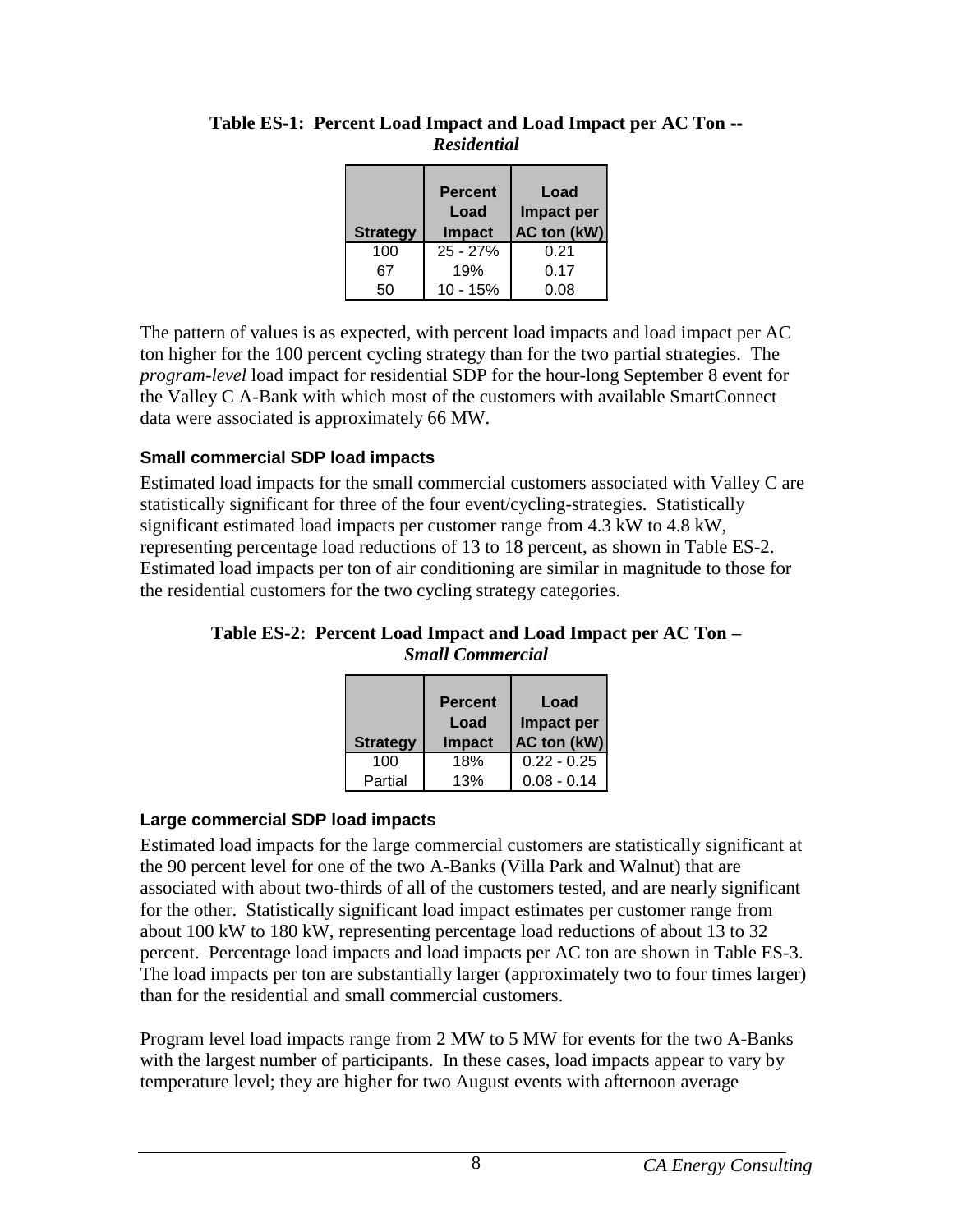<span id="page-13-1"></span>temperatures of about 87 degrees, than for two September events, which both occurred on more moderate days.

| <b>Strategy</b> | <b>Percent</b><br>Load<br><b>Impact</b> | Load<br>Impact per<br>AC ton (kW) |
|-----------------|-----------------------------------------|-----------------------------------|
| 100             | $13 - 22%$                              | $0.44 - 0.73$                     |
| Partial         | 15 - 32%                                | $0.3 - 0.6$                       |

#### **Table ES-3: Percent Load Impact and Load Impact per AC Ton –** *Large Commercial*

## <span id="page-13-0"></span>*ES.5 Conclusions*

This study is limited by the design of the test events, by the fact that it covers only a portion of SDP participants due to limited interval meter data availability, and that many of the test events were a half-hour or less in duration. With the availability of only hourly interval data for the residential participants, estimated load impacts for part-hour events are under-stated. In those cases, we adjusted residential load impact estimates using factors based on the results for small commercial customers, using both 15-minute and hourly data. Both of these limitations should be resolved in future evaluations. Much more SmartConnect data will become available, and recommendations are to call more SDP events, presumably of longer duration, either through more test events or as a consequence of the transition of residential SDP to a price-based program.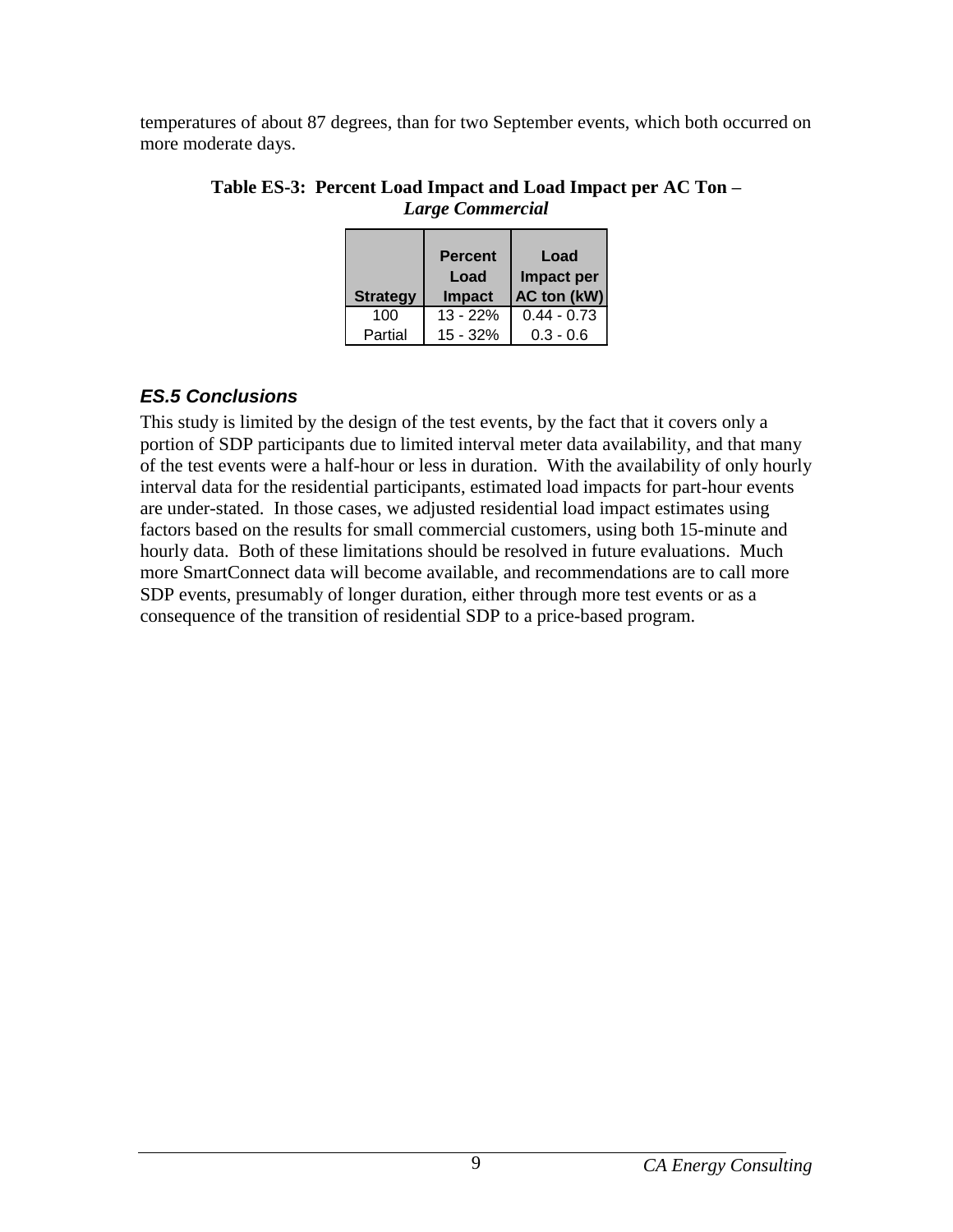# <span id="page-14-0"></span>**1. Introduction and Purpose of the Study**

This report describes the results of a load impact evaluation for the 2011 program year of portions of Southern California Edison's ("SCE") Summer Discount Plan ("SDP"), a direct load control air conditioner cycling program for residential, small commercial (less than 200 kW) and large commercial (greater than 200 kW) customers. In 2011, SCE conducted ten short localized dispatch test events for SDP, each ranging from about 30 minutes to an hour and involving participants associated with one of five A-Banks, or step-down transformers. This evaluation covers only events and customers for which premise-level interval load data were available.

Premise-level interval load data for this project for residential and *small* commercial customers were available for an initial group of SmartConnect-enabled customer accounts associated with two of the five A-Banks. Interval data for a subset of *large* commercial SDP customers who experienced SDP events were provided through premise-level interval meters previously available for customers of size greater than 200 kW. Use of these household and establishment-level load data marks a departure from previous evaluations, which have relied on small sub-samples of customers with dedicated metering of air conditioner loads, or on borrowed information from other utilities.

While SDP has been in place for a number of years and is not a specific element of the SmartConnect process, this evaluation is being conducted through a broad SmartConnect evaluation project. As a result, part of the evaluation directly covers only the portion of residential and small commercial SDP customer accounts that had begun billing through SmartConnect meter data prior to the summer of 2011 and were associated with A-Banks for which events were called. The impact evaluation analysis includes estimation of ex post load impacts for residential, small commercial and large commercial customers by SDP event (data permitting), and for alternative cycling strategies chosen by consumers.

The report is organized as follows. Section 2 describes the SDP program, the enrolled customers, and the events called; Section 3 describes the analysis methods used in the study; and Section 4 contains the ex post load impact results.

# <span id="page-14-1"></span>**2. Description of Resources Covered in the Study**

# <span id="page-14-2"></span>*2.1 Program Description*

SDP is an air conditioner (AC) cycling program with over 310,000 residential and 10,000 commercial customers enrolled. While the SDP was established over 25 years ago and is not enabled by SCE's SmartConnect infrastructure, it is expected to have a significant incremental impact on dually enrolled customers (i.e., customers enrolled in both SDP and another, SmartConnect-enabled program such as peak-time rebate). The SDP is currently an emergency triggered DR program and short system test events were conducted late in the 2011 summer. The residential portion of the program is anticipated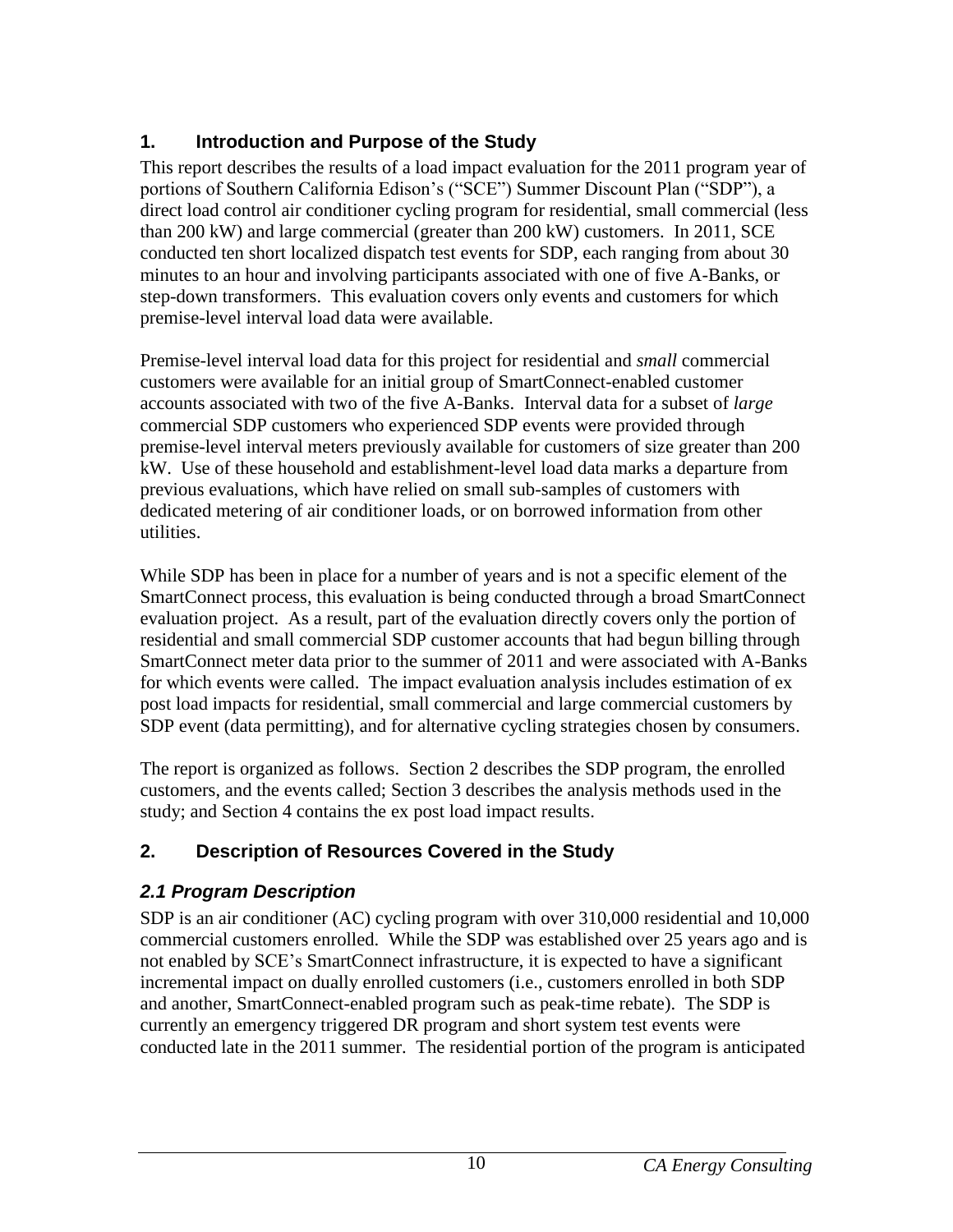to be converted to a price-based program beginning in 2012, and events will be implemented more frequently than has been the case historically for reliability purposes.<sup>3</sup>

The SDP for residential and commercial customers offers two primary options for participation, and provides credits for customers with amounts that vary by option. The two options refer to the choice of cycling strategy and to limits on the number of hours or days that events may be called. Residential and commercial customers may choose a 100 percent or 50 percent cycling strategy (commercial customers may also select a 30 percent strategy).

The options include the following features:

- Residential customers may choose from two cycling strategies: 50% (the AC unit is restricted from running for 15 minutes out of each 30 minutes in an event), and 100% (AC unit is turned off continuously for the entire event).<sup>4</sup>
- Commercial customers may choose from three cycling strategies: 30% (the AC unit is restricted from running for 9 minutes out of each 30 minutes in an event), 50% (the AC unit is off for 15 minutes out of each 30 minutes in an event), and 100% (AC unit is turned off continuously for the entire event).
- Both types of customers may also choose from two options on limits to the frequency of interruption events:
	- o The Base plan, which allows SCE to control AC units for a maximum of 15 times during the summer season, for up to six hours per event.
	- o The Enhanced plan, which allows an unlimited number of events during the summer season.

# <span id="page-15-0"></span>*2.2 Participant Characteristics*

As noted in the introduction, this evaluation was conducted in large part using SmartConnect data for those residential and small commercial SDP participants who have received SmartConnect meters, are being billed on the basis of the metered interval data, and are associated with A-Banks for which SDP events were called. An additional set of data for large commercial SDP participants was also used. These two data sources are not designed as a representative sample of all SDP participants in the SCE service area, but form "convenience samples" of customers for which interval meter data were available, and who experienced SDP events.

Table 2-1 summarizes the characteristics of the residential SDP participants included in the analysis. The first two columns indicate A-Bank and cycling strategy selected. The next three columns show the number of participants (service accounts), their total number of AC units, or devices, and the total AC tons of those devices. The final three columns indicate the average AC tons per account, AC tons per device, and Devices per SAID. The sizes of the AC units, shown in the second to last column, are quite consistent across A-Banks and cycling strategies, averaging about 3.7 tons. The number of devices per

 $\overline{a}$ <sup>3</sup> Residential SDP participants will also have an override option, whose effect can be measured in the 2012 evaluation.

<sup>&</sup>lt;sup>4</sup> Some participants remain on a 67% cycling strategy that is no longer available for new participants.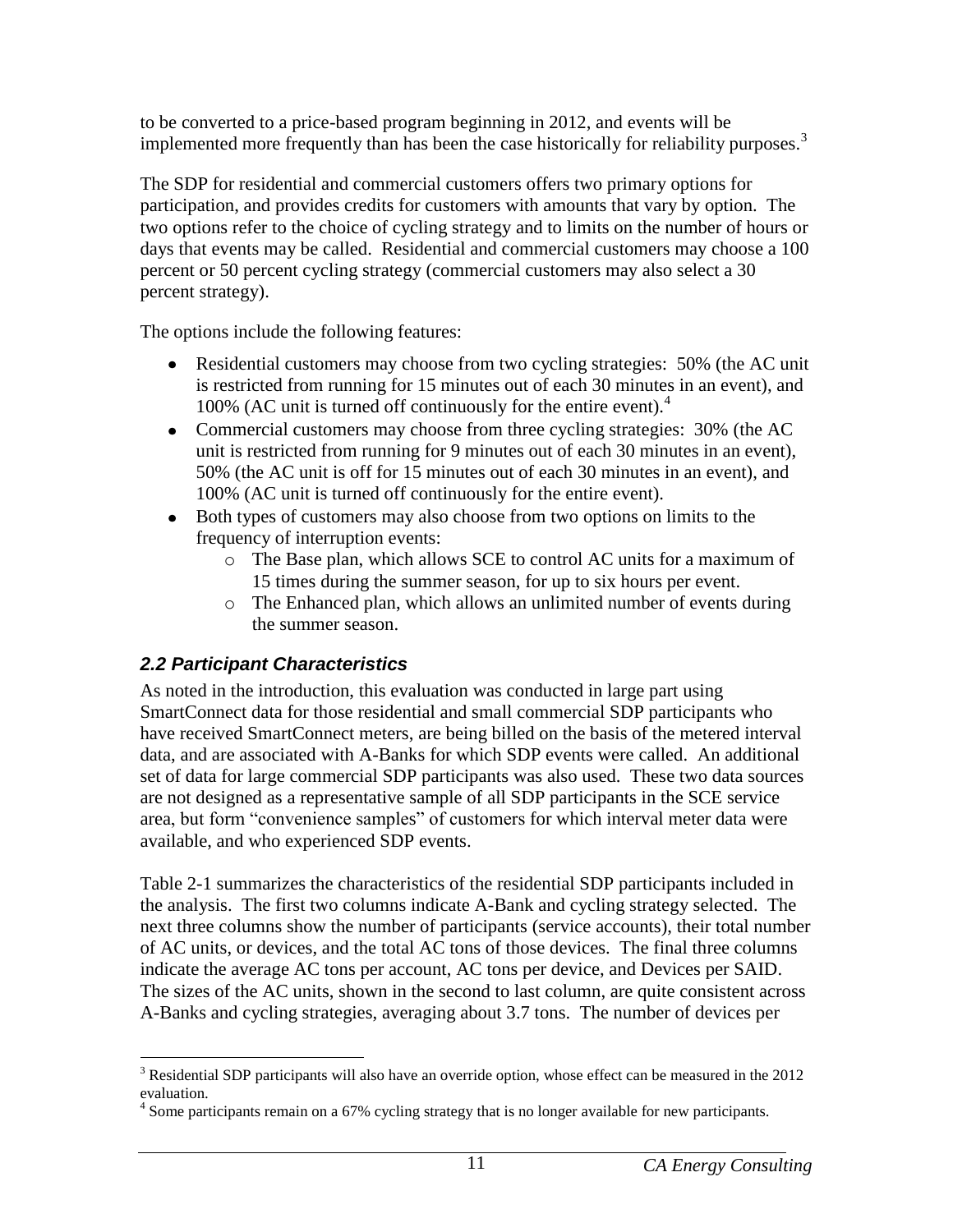customer varies somewhat, and is largest for 100 percent cycling in Valley C, the largest category.

<span id="page-16-0"></span>

| A-Bank             | <b>Cycling</b><br>Strategy (%) | <b>Service</b><br><b>Accounts</b> | <b>Devices</b> | <b>AC Tons</b> | <b>AC Tons /</b><br><b>SAID</b> | <b>AC Tons /</b><br><b>Device</b> | Devices /<br><b>SAID</b> |
|--------------------|--------------------------------|-----------------------------------|----------------|----------------|---------------------------------|-----------------------------------|--------------------------|
| <b>MIRA LOMA</b>   | 50                             | 10                                | 10             | 35             | 3.5                             | 3.5                               | 1.00                     |
|                    | 67                             | 45                                | 48             | 167            | 3.7                             | 3.5                               | 1.07                     |
|                    | 100                            | 609                               | 651            | 2,393          | 3.9                             | 3.7                               | 1.07                     |
| Total / Ave.       |                                | 664                               | 709            | 2,595          | 3.9                             | 3.7                               | 1.07                     |
| <b>VALLEY C</b>    | 50                             | 412                               | 473            | 1,725          | 4.2                             | 3.6                               | 1.15                     |
|                    | 67                             | 1,437                             | 1,660          | 5,743          | 4.0                             | 3.5                               | 1.16                     |
|                    | 100                            | 21,914                            | 27,600         | 101,645        | 4.6                             | 3.7                               | 1.26                     |
| Total / Ave.       |                                | 23,763                            | 29,733         | 109,114        | 4.6                             | 3.7                               | 1.25                     |
| <b>Grand Total</b> |                                | 24,427                            | 30,442         | 111,708        | 4.6                             | 3.7                               | 1.25                     |

**Table 2-1: Characteristics of SDP Residential Participants**

Table 2-2 provides similar information for the SDP small commercial customers. All of the small commercial accounts were located in the Valley C A-Bank. Due to the small number of participants choosing the 30 percent cycling strategy, they were combined with the 50 percent group and labeled "Partial". The sizes of devices are somewhat larger than for the residential accounts, as are the number of devices per account.

<span id="page-16-1"></span>

|                 |                  | <b>Service</b>  |                | AC             |             | AC Tons / AC Tons / Devices / |             |
|-----------------|------------------|-----------------|----------------|----------------|-------------|-------------------------------|-------------|
| A-Bank          | <b>Strategy</b>  | <b>Accounts</b> | <b>Devices</b> | <b>Tonnage</b> | <b>SAID</b> | <b>Device</b>                 | <b>SAID</b> |
| <b>VALLEY C</b> | <b>Partial</b>   | 27              | 151            | 835            | 30.9        | 5.5                           | 5.6         |
|                 | 100 <sup>1</sup> | 59              | 262            | 1.144          | 19.4        | 4.4                           | 4.4         |
| Total           |                  | 86              | 413            | 1,979.6        | 23.0        | 4.8                           | 4.8         |

**Table 2-2: Characteristics of SDP Small Commercial Participants**

Table 2-3 displays the characteristics of the large commercial SDP participants who are associated with the A-Banks for which SDP test events were called in 2011. The majority of participating service accounts, AC devices and AC tonnage are accounted for by customers choosing the 100 percent (Full) cycling strategy, and are associated with the Villa Park and Walnut A-Banks.<sup>5</sup> Almost all of the accounts choosing less than 100 cycling chose the 50 percent (Partial) option. While industry type is not shown, the bulk of the large commercial service accounts represented elementary and secondary public schools.

The amount of AC devices and tonnage per account is considerably larger for the large commercial than for the small commercial customers, as expected. The average size of the AC devices is also somewhat larger, particularly for those customers choosing 100 percent cycling.

 $\overline{a}$  $<sup>5</sup>$  Customers are allowed to select a cycling strategy for each AC device on the premise. Most customers</sup> chose the same strategy for all devices. Those who chose mixed strategies were assigned to the strategy selected for the majority of their devices.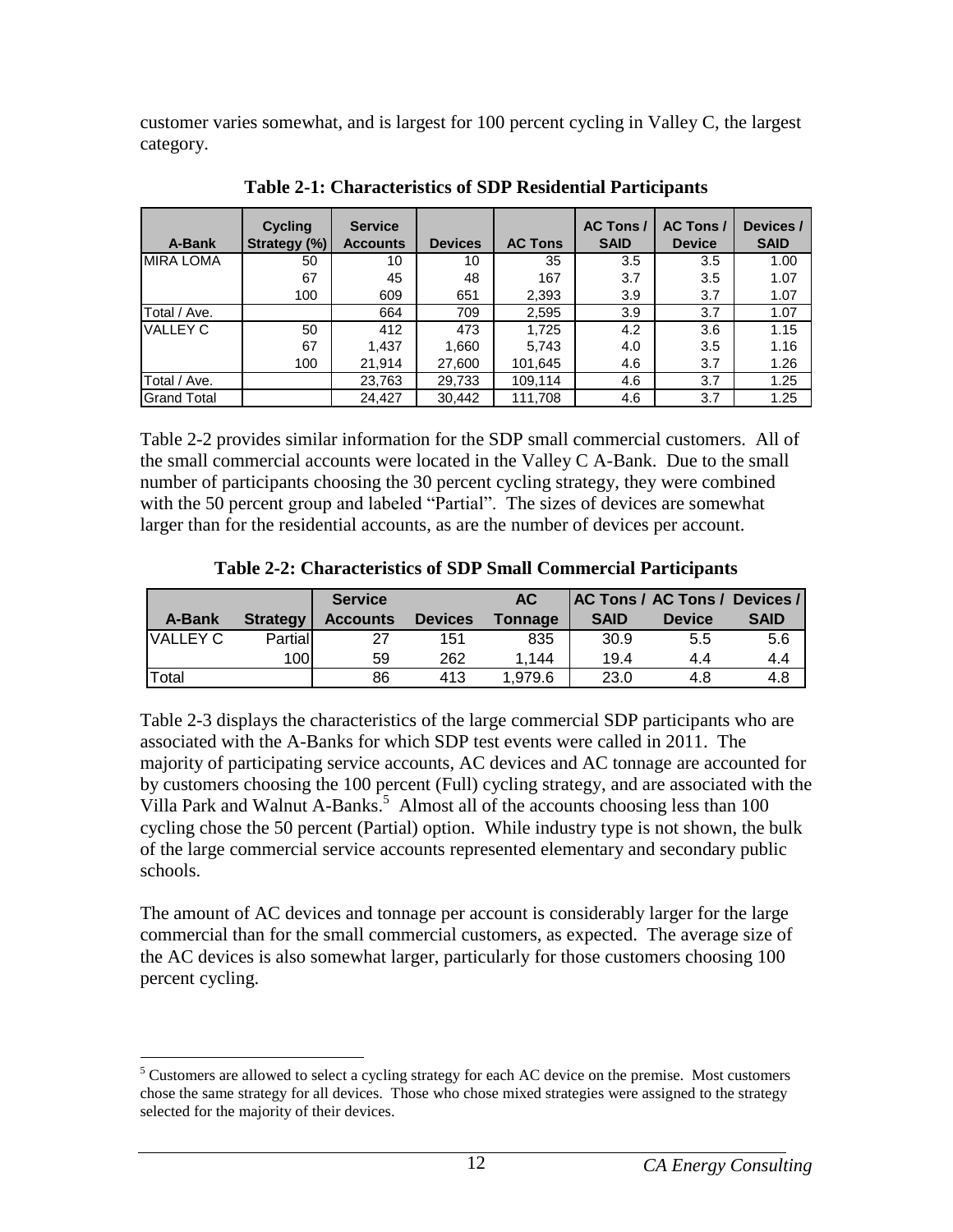<span id="page-17-1"></span>

|                   | <b>Service</b> |                 |                   |                |                   |                |                       |                |               | AC Tons/       |                       |                |
|-------------------|----------------|-----------------|-------------------|----------------|-------------------|----------------|-----------------------|----------------|---------------|----------------|-----------------------|----------------|
|                   |                | <b>Accounts</b> | <b>AC Devices</b> |                | <b>AC Tonnage</b> |                | <b>AC Tons / SAID</b> |                | <b>Device</b> |                | <b>Devices / SAID</b> |                |
| Strategyl         | Full           | <b>Partial</b>  | Full              | <b>Partial</b> | Full              | <b>Partial</b> | <b>Full</b>           | <b>Partial</b> | <b>Full</b>   | <b>Partial</b> | <b>Full</b>           | <b>Partial</b> |
| A-Bank            |                |                 |                   |                |                   |                |                       |                |               |                |                       |                |
| Chino             | 6              | 5               | 189               | 299            | 1.319             | 1,489          | 220                   | 298            | 7.0           | 5.0            | 31.5                  | 59.8           |
| Mira Loma         |                | 0               | 47                | 0              | 631               | 0              | 90                    |                | 13.4          |                | 6.7                   |                |
| Valley C          | 5              |                 | 90                | 30             | 764               | 140            | 153                   | 140            | 8.5           | 4.7            | 18.0                  | 30.0           |
| <b>Villa Park</b> | 32             | 5               | 861               | 111            | 4.675             | 506            | 146                   | 101            | 5.4           | 4.6            | 26.9                  | 22.2           |
| Walnut            | 31             |                 | 1.054             | 46             | 7.820             | 233            | 252                   | 233            | 7.4           | 5.1            | 34.0                  | 46.0           |
| <b>Total</b>      | 81             | 12              | 2.241             | 486            | 15.207            | 2.368          | 188                   | 197            | 6.8           | 4.9            | 27.7                  | 40.5           |

**Table 2-3: Characteristics of SDP Large Commercial Participants**

## <span id="page-17-0"></span>*2.3 Events*

The dates, times and A-Banks for the SDP test events in 2011 are shown in Table 2-4. Nearly all of the SmartConnect load data available for this project were for residential and small commercial customers in the two highlighted A-Banks: Mira Loma and Valley C.<sup>6</sup> As a result, only the four indicated events are included in that portion of the evaluation. Three of those events were approximately 30-minutes in length, while the September 8 event lasted nearly an hour.<sup> $7$ </sup> The large commercial customers spanned all five A-Banks, but were concentrated in Villa Park and Walnut, as noted above.

<span id="page-17-2"></span>

|               |                   |             | <b>Scheduled</b><br><b>Dispatch</b> | <b>Scheduled</b><br><b>Restore</b> | <b>Actual</b><br><b>Dispatch</b> | Actual<br><b>Restore</b> | Length  |            |
|---------------|-------------------|-------------|-------------------------------------|------------------------------------|----------------------------------|--------------------------|---------|------------|
| <b>Num</b>    | A-Bank            | <b>Date</b> | <b>Time</b>                         | <b>Time</b>                        | <b>Time</b>                      | <b>Time</b>              | of Test | QE         |
|               | <b>VALLEY C</b>   | 7/26/2011   | 14:00                               | 14:25                              | 14:03                            | 14:30                    | 0:27    | $58 - 59*$ |
| $\mathcal{P}$ | <b>MIRA LOMA</b>  | 8/3/2011    | 14:00                               | 14:25                              | 14:00                            | 14:28                    | 0:28    | 57-58      |
| 3             | <b>CHINO</b>      | 8/8/2011    | 13:00                               | 13:25                              | 13:09                            | 13:32                    | 0:23    | 53-54      |
| 4             | <b>WALNUT</b>     | 8/18/2011   | 14:00                               | 14:25                              | 14:03                            | 14:26                    | 0:23    | 57-58      |
| 5             | <b>VILLA PARK</b> | 8/26/2011   | 15:00                               | 15:25                              | 15:00                            | 15:25                    | 0:25    | 61-62      |
| 6             | <b>MIRA LOMA</b>  | 8/30/2011   | 15:00                               | 15:25                              | 14:59                            | 15:27                    | 0:28    | 61-62      |
| 7             | <b>CHINO</b>      | 9/6/2011    | 15:30                               | 15:55                              | 15:31                            | 15:57                    | 0:26    | 63-64      |
| 8             | <b>VALLEY C</b>   | 9/8/2011    | 15:00                               | 15:25                              | 15:00                            | 15:53                    | 0:53    | 61-64      |
| 9             | <b>WALNUT</b>     | 9/20/2011   | 15:00                               | 15:25                              | 15:00                            | 15:26                    | 0:26    | 61-62      |
| 10            | <b>VILLA PARK</b> | 9/29/2011   | 15:00                               | 15:25                              | 15:00                            | 16:00                    | 1:00    | 61-64      |

**Table 2-4: Summer Discount Plan Events in 2011**

\* Dispatch delay resulted in most customers curtailed near 14:15, and restored about 14:40.

To place the events in context with regard to weather conditions, Figure 2-1 shows daily values of average late-afternoon (hours ending  $13 - 18$ ) temperatures for the weather station (121) in which nearly all of the SmartConnect SDP participants were located. The four event days included in that portion of the analysis are circled, showing that three of the four were called on days with average afternoon temperatures above 90 degrees, and two of those had afternoon temperatures above 95 degrees. The remaining events, which

 $\overline{a}$  $6$  The small commercial participants were all located in Valley C.

<sup>&</sup>lt;sup>7</sup> SCE reported some technical issues that delayed the start of the July 26 event for most participants by ten to fifteen minutes. This delay may be seen in the figures below based on 15-minute data for small commercial customers.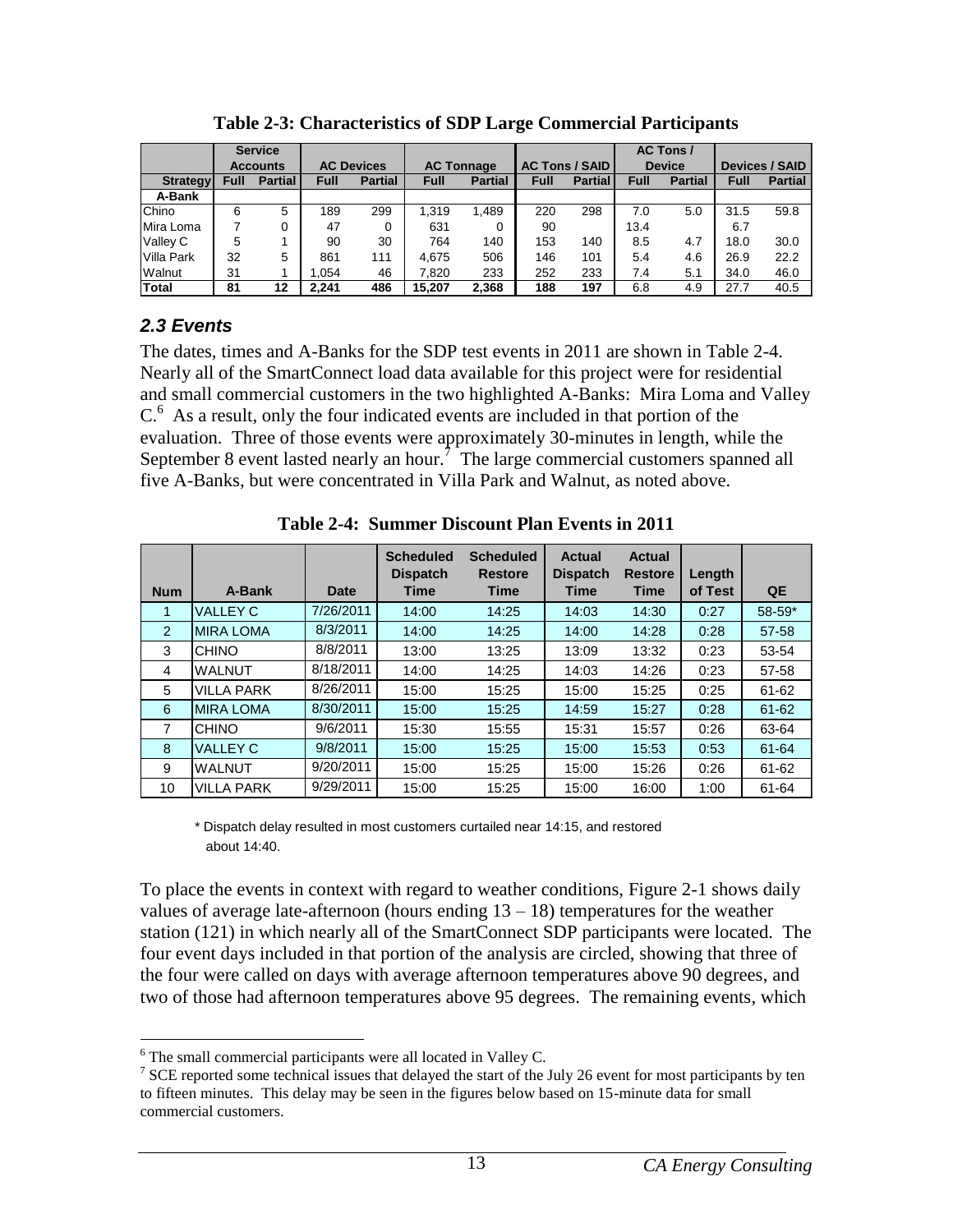applied to the large commercial customers in the study, are indicated by squares. The availability of a number of days of comparably hot weather conditions to the SDP event days provides some confidence in the ability of regression analysis to separately distinguish the positive effects of temperatures and the negative effects of SDP curtailments on customers' loads.



#### <span id="page-18-2"></span>**Figure 2-1: Daily Average Afternoon Temperatures – July 4 – September 30, 2011**

## <span id="page-18-0"></span>**3. Study Methodology**

#### <span id="page-18-1"></span>*3.1 Overview*

The overall goals of the *ex post* load impact evaluation were summarized in Section 1. A traditional demand response (DR) load impact evaluation involves the following activities:

- 1. Estimate program-wide (aggregate) and per-called customer hourly load impacts and average daily load impacts for each SDP event day in 2011;
- 2. Estimate the uncertainty-adjusted range of load impacts, on an aggregate and percalled customer basis;
- 3. Estimate the *distribution* of hourly and average daily impacts provided by different customer segments for the *average event* (e.g*.*, "X" percent of the load impact was provided by "Y" percent of the enrolled customers).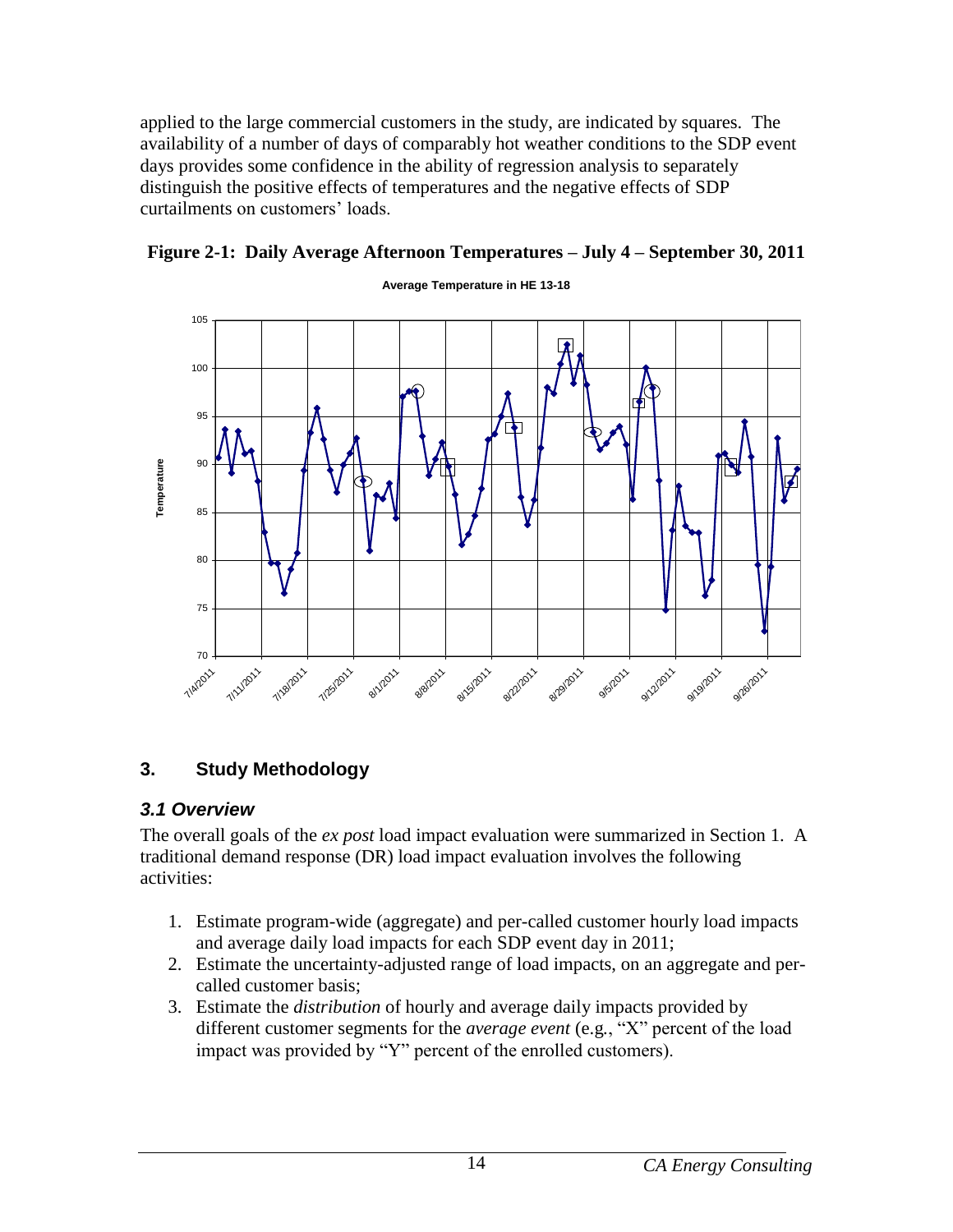The data to be used in the load impact analysis consist of hourly (or, in the case of commercial customers, 15-minute ) integrated load data for the program participants, hourly observations on appropriate weather variables for relevant weather stations, information on customer characteristics, and information on the timing of events.

# <span id="page-19-0"></span>*3.2 Description of methods*

## <span id="page-19-1"></span>**3.2.1 Background**

Certain analysis methods for recent load impact evaluations of non-residential dynamic pricing and demand response programs in California have generally involved conducting customer-level regression analysis using available hourly load data for participants, and have developed program-level load impacts by adding up the estimated load impacts of each participating customer account.

In contrast, previous evaluations of air conditioner cycling programs that include residential and commercial customers, including SDP, have used very different methods. Two primary reasons for these different methods have been a typical lack of availability of interval load data for participating customers, and the fact that the programs target and control a specific technology, i.e., air conditioners. As a result, previous evaluations have been focused on end-use impacts, and have often involved installation of data logging equipment on the AC units of a small sample $8$  of participants, and analysis of recorded data during event periods. We expect that the growing availability of interval load data from smart metering equipment, such as that from SCE's SmartConnect, will lead to its widespread use in future evaluations of AC cycling programs.

In the case of SDP in 2011, load data are available for only a subset of participants, as described in Section 2. Thus, the load impact evaluation covers only that subset of participants directly.

Several features of SDP suggest certain modifications to the customer-level approach described above. These features include the following:

- $\bullet$ The large number of residential participants (i.e., more than 20,000) creates practical issues regarding estimation and processing of such a large number of regressions.
- Residential consumer loads are more responsive to weather conditions than are commercial customers, suggesting a need to conduct careful model testing to assess the degree to which weather effects are accurately accounted for. This testing is more practically conducted on aggregated data.
- Residential loads typically display more variability than commercial loads, which implies difficulty in accurately estimating load impacts for the brief-duration SDP test events in 2011 (i.e., three events of approximately 30 minutes, and one of nearly an hour) using hourly load data.

 $\overline{a}$ <sup>8</sup> The size of data logging samples is generally limited by relatively high costs of equipment installation, monitoring, and removal.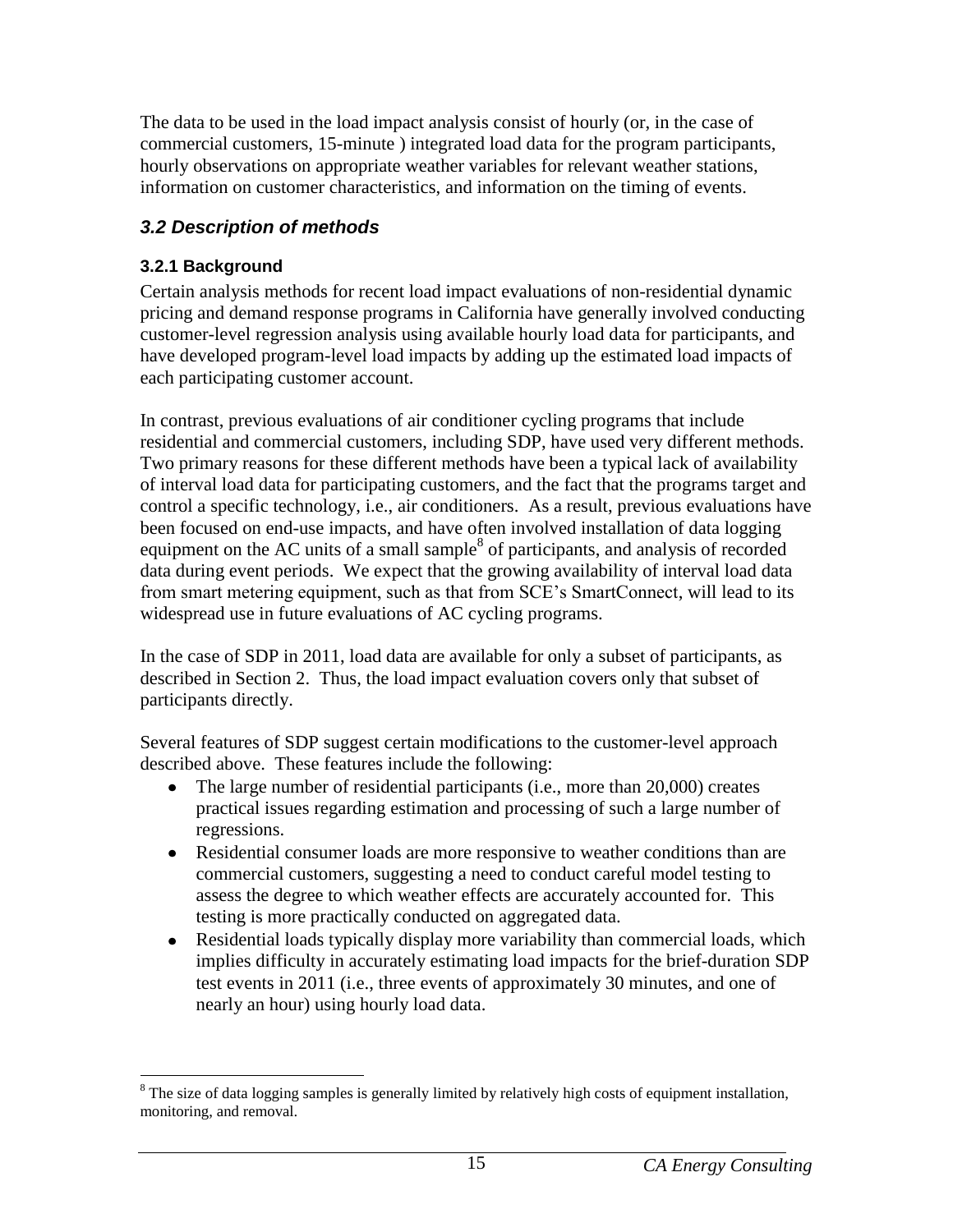As a result of these conditions, our basic evaluation approach has involved the estimation of aggregated, or average-customer demand models for relevant groups of residential and commercial customers, primarily defined by the A-bank with which they are associated and their selected *cycling strategy* (e.g., 100% cycling, or some degree of partial cycling). Program-level load impacts (for the portion of SDP customers for whom SmartConnect data were available) are constructed by aggregating across cycling strategy. Similar methods were used for the large commercial customers.

## <span id="page-20-0"></span>**3.2.2 Regression models used in ex post evaluation**

We tested a variety of regression models using average-customer loads, focusing in particular on an appropriate set of weather variables to explain changes in weathersensitive loads. Many of the models produced estimated load impacts of an appropriate *shape* (e.g., a downward spike in load during event periods), but with a *level* that implied higher loads than on non-event days. The presumed cause was an overstated implied reference load, such that the event-period coefficient (which is designed to represent the load impact of an event) was smaller than the coefficients for surrounding hours, but still positive.

We then turned to a one-day differencing approach in which the dependent variable is the *difference* between the hourly (or 15-minute) load on a given day and the corresponding time period on the previous day. We use the same type of explanatory variables as in a typical ex post load impact regression, including hourly indicator variables interacted with each event day, weather variables, and load shape variables. Under this design, the estimated event-period coefficients again represent direct estimates of program load impacts. That is, they represent the effect of the SDP event, after accounting for all other known factors that differ between the event day and the previous day.

The general form of the *ex post* load impact difference model is the following:

$$
DQ_{t} = a + \sum_{Evt=1}^{E} \sum_{i=1}^{24} (b_{i, Evt} \times h_{i} \times dSDP_{t, Evt}) + \sum_{i=1}^{24} (b_{i}^{CDH} \times h_{i} \times dCDH_{t,i}) + \sum_{i=1}^{24} (b_{i}^{CDD} \times h_{i} \times dCDD_{t})
$$
  
+ 
$$
\sum_{i=1}^{24} (b_{i}^{LagCDH} \times h_{i} \times dLagCDH_{t,i}) + \sum_{i=1}^{24} (b_{i}^{LagCDD} \times h_{i} \times dLagCDD_{t}) + \sum_{DT=1}^{5} \sum_{i=1}^{24} (b_{i,DT}^{DTPPE} \times h_{i} \times dDTYPE_{t,DT}) + e_{t}
$$

In this equation,  $DQ_t$  represents the difference between the average hourly (or 15-minute) usage in time period *t* on a given day and the same time period's load on the previous day; the *b*'s are estimated parameters;  $h_i$  is an indicator variable for hour (or 15-minute period) *i*; *dSDPt,Evt* is an indicator variable for SDP event days (equaling 1 on an event day and -1 on the day following an event day); *dCDHt,i* is the difference between cooling degree hours in hour *i* on the current and previous day<sup>9</sup>;  $dCDD<sub>t</sub>$  is the difference between cooling degree days on the current and previous day; *dLagCDHt,i* is the difference between cooling degree hours in hour *i* on the previous day and two days prior; *dLagCDD<sup>t</sup>* is the difference between cooling degree days on the previous day and two

 $\overline{a}$ <sup>9</sup> After testing a number of specifications, cooling degree *hours* were defined relative to a reference temperature of 75 degrees, while cooling degree days were defined relative to 65 degrees.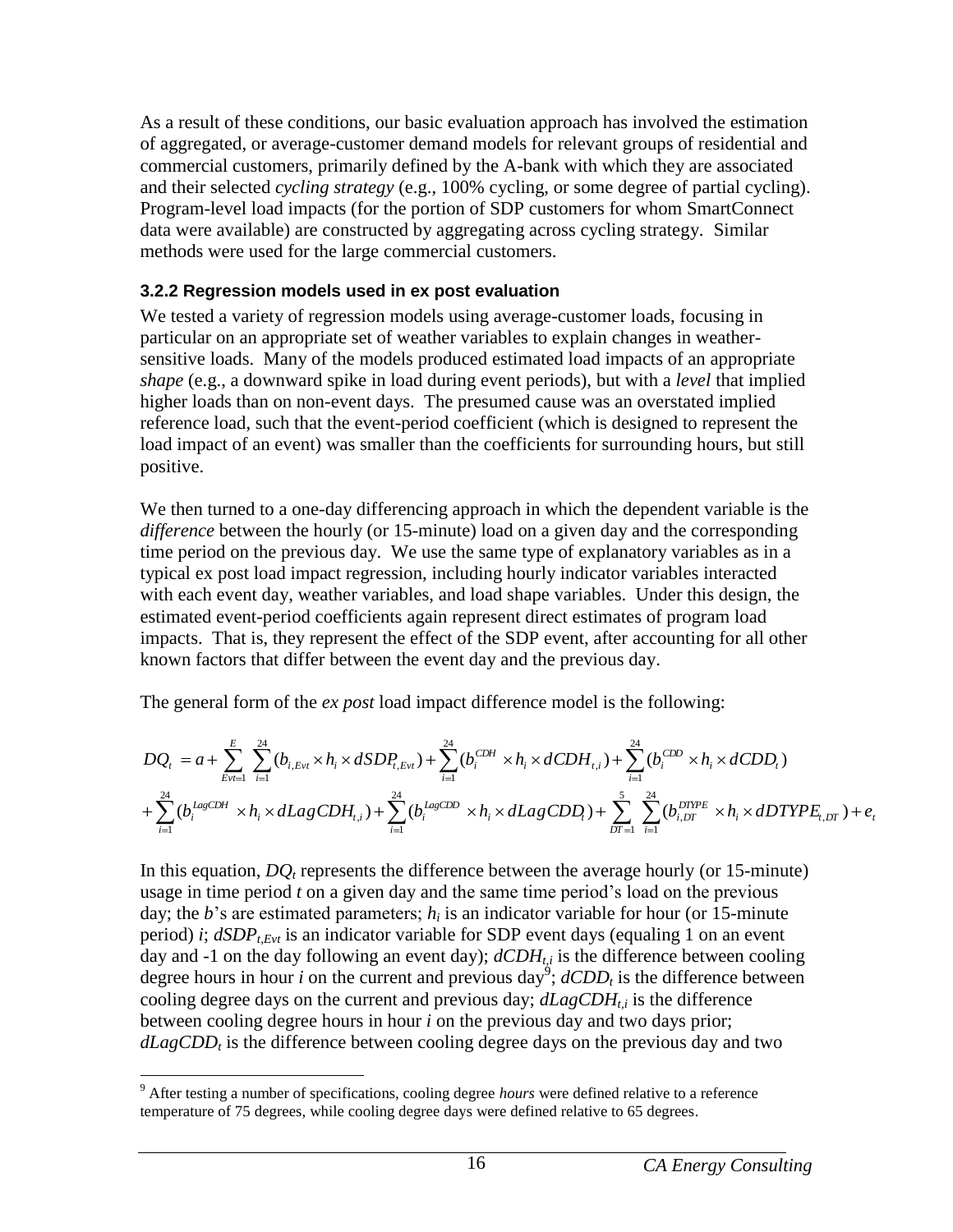days prior; *DTYPEt,DT* is an indicator variable for day of the week (there are five of these terms, one for each weekday), where the interaction with the hourly indicators allows estimation of load shape differences for each day type; and *e<sup>t</sup>* is the error term.

The first term with the double summation signs is the component of the equation that allows estimation of *hourly (or 15-minute) load impacts* (the *bi,Evt* coefficients) for each event day. It does so via the hourly indicator variables *h<sup>i</sup>* interacted with the event variables (indicated by  $dSDP_{t, Evt}$ ), where the coefficients reflect hourly differences between the loads on event days and on previous days. The remaining terms in the equation are designed to control for weather and other periodic factors (i.e., hourly shapes on different day types) that affect the differences in customers' loads. The multiple weather variables were designed to account for three primary effects: the immediate effect of current hourly temperatures on current load (through cooling degree hours); the overall effect of differences in daily temperatures (through cooling degree days); and weather build-up effects (through lagged CDH and CDD variables).

# <span id="page-21-0"></span>**3.2.3 Development of Uncertainty-Adjusted Load Impacts**

The Load Impact Protocols require the estimation of uncertainty-adjusted load impacts. In the case of *ex post* load impacts, the parameters that constitute the load impact estimates are not estimated with certainty. Therefore, we base the uncertainty-adjusted load impacts on the variances associated with the estimated load impacts.

Specifically, we add the variances of the estimated cell-level load impacts climate zones (using appropriate sample weights). The uncertainty-adjusted scenarios were simulated under the assumption that each hour's load impact is normally distributed with the mean equal to the weighted sum of the estimated load impacts and the standard deviation equal to the square root of the weighted sum of the variances of the errors around the estimates of the load impacts. Results for the  $10^{th}$ ,  $30^{th}$ ,  $70^{th}$ , and  $90^{th}$  percentile scenarios are generated from these distributions.

# <span id="page-21-1"></span>**4. Detailed Study Findings**

This section begins by illustrating observed SDP average-participant loads for a number of event and non-event days, with the objective of providing an indication of the nature and magnitude of load impacts that might be expected from regression analysis of the data. Estimated load impacts from the regression analysis are then presented. Tables of hourly load impacts are then presented in the format required by the Load Impact Protocols adopted by the California Public Utilities Commission (CPUC) in Decision (D.) 08-04-050 ("the Protocols"), including uncertainty-adjusted load impacts at different probability levels, and figures that illustrate the SDP event-day loads and load impacts.

# <span id="page-21-2"></span>*4.1 Observed Participant Loads – Selected Day-types and Events*

This sub-section lays the groundwork for estimating the SDP load impacts by illustrating observed load profiles for selected A-Banks, on event and non-event days. We begin by focusing on residential SDP customers, and then show results for small and large commercial SDP customers.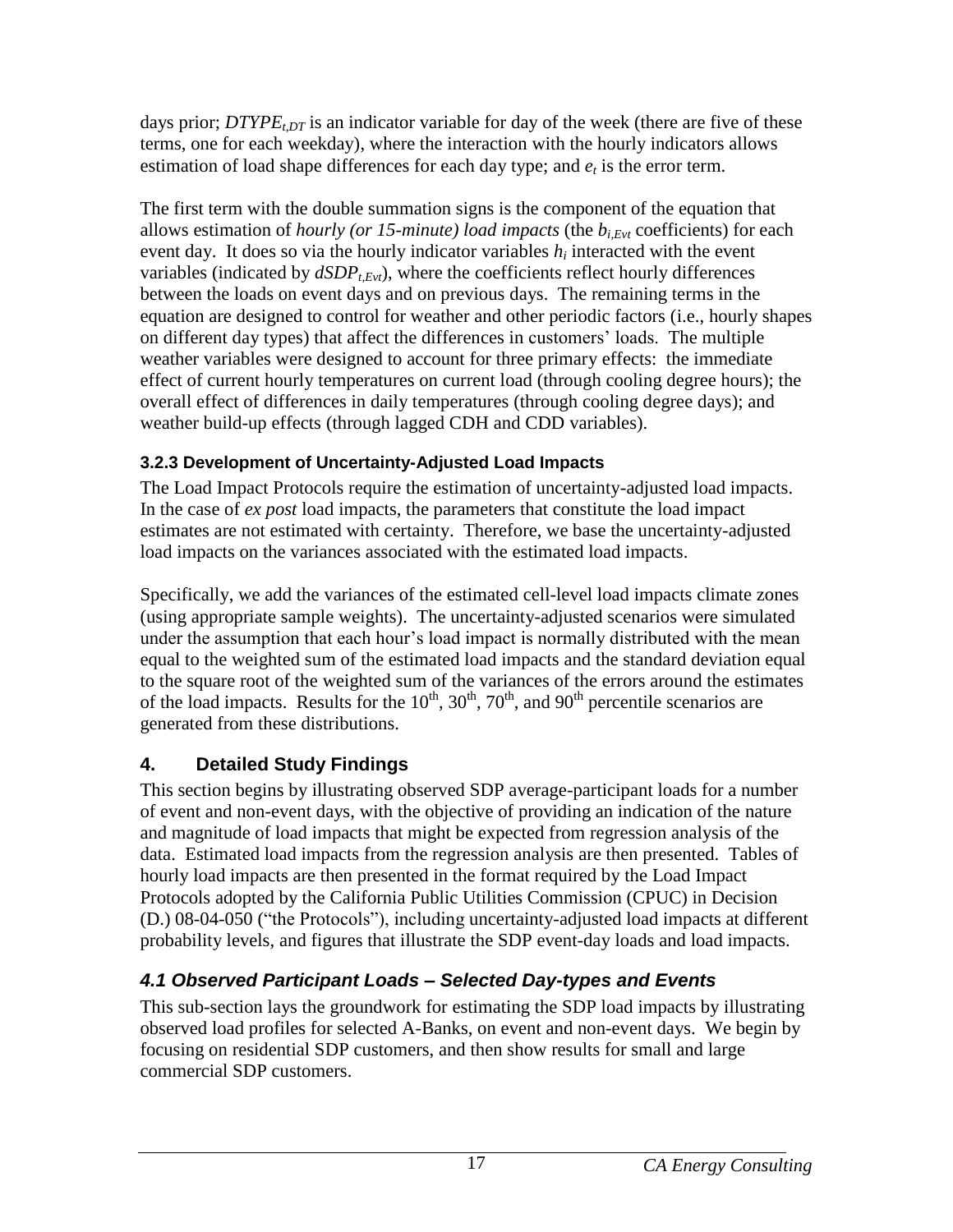#### <span id="page-22-0"></span>**4.1.1 Residential customer load profiles**

Figure 4-1 shows selected average hourly load profiles for the approximately 22,000 residential SDP participants associated with the Valley C A-Bank who selected the 100% cycling strategy. The figure compares average customer loads for six weather-based daytypes, and for the two event days that were called in that area: July 26 and September 8. The load profiles display expected weather sensitivity; the peak load on the hottest daytype (an average temperature of more than 100 degrees during the period from hours ending 13 (1 p.m.) to 18 (6 p.m.)) reaches nearly four times the level on the coolest daytype (less than 80 degrees). The load reduction in hour-ending (HE) 16 for the hour-long September 8 event (see circled point in the figure), which was on a hot day following an even hotter day, is quite distinct, suggesting a load impact of approximately 1 kWh/hr (1 kW). The load impact of the July 26 event in HE 15 is less distinct. This result is due to the twin factors of more moderate temperatures and an event of less than 30-minutes duration reflected in hourly data.

#### <span id="page-22-1"></span>**Figure 4-1: Residential Customer Loads by Temperature Day-Type –** *Weekdays for Valley C Customers Selecting 100% Cycling Strategy*



**Residential SDP Loads by Temperature Day-Type and Event-Day**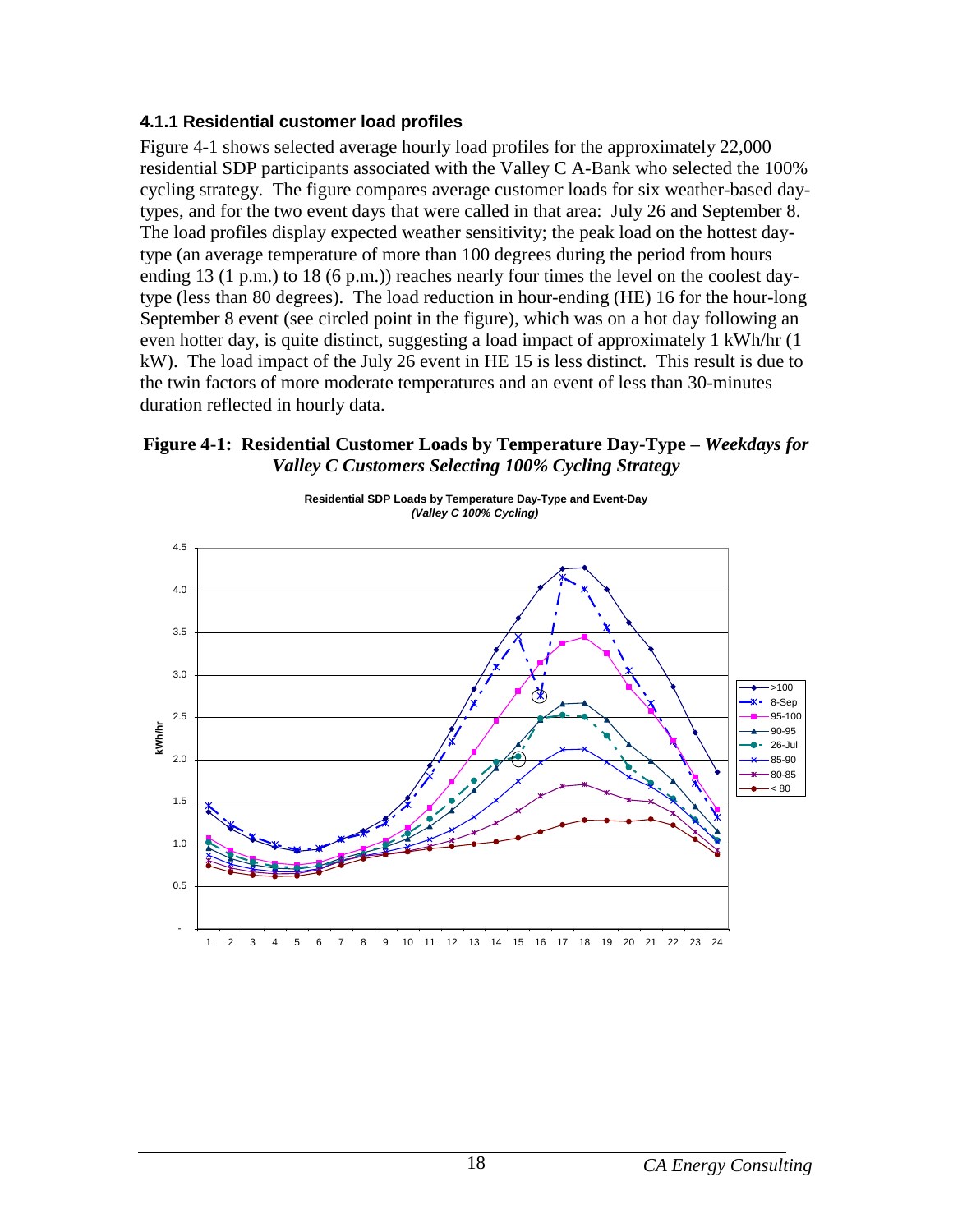Figure 4-2 provides similar information for the approximately 1,400 customers associated with Valley C A-Bank who selected the 67 % cycling strategy. The load reduction on the September 8 event is again quite distinct, though smaller (about 0.5 kW) than that for the 100% cycling customers, as expected. However, any load impact for the July 26 halfhour event is barely noticeable.

#### <span id="page-23-0"></span>**Figure 4-2: Residential Customer Loads by Temperature Day-Type –** *Weekdays for Valley C Customers Selecting 67% Cycling Strategy*



**Residential SDP Loads by Temperature Day-type and Event Day**  *(Valley C; 67% Cycling)*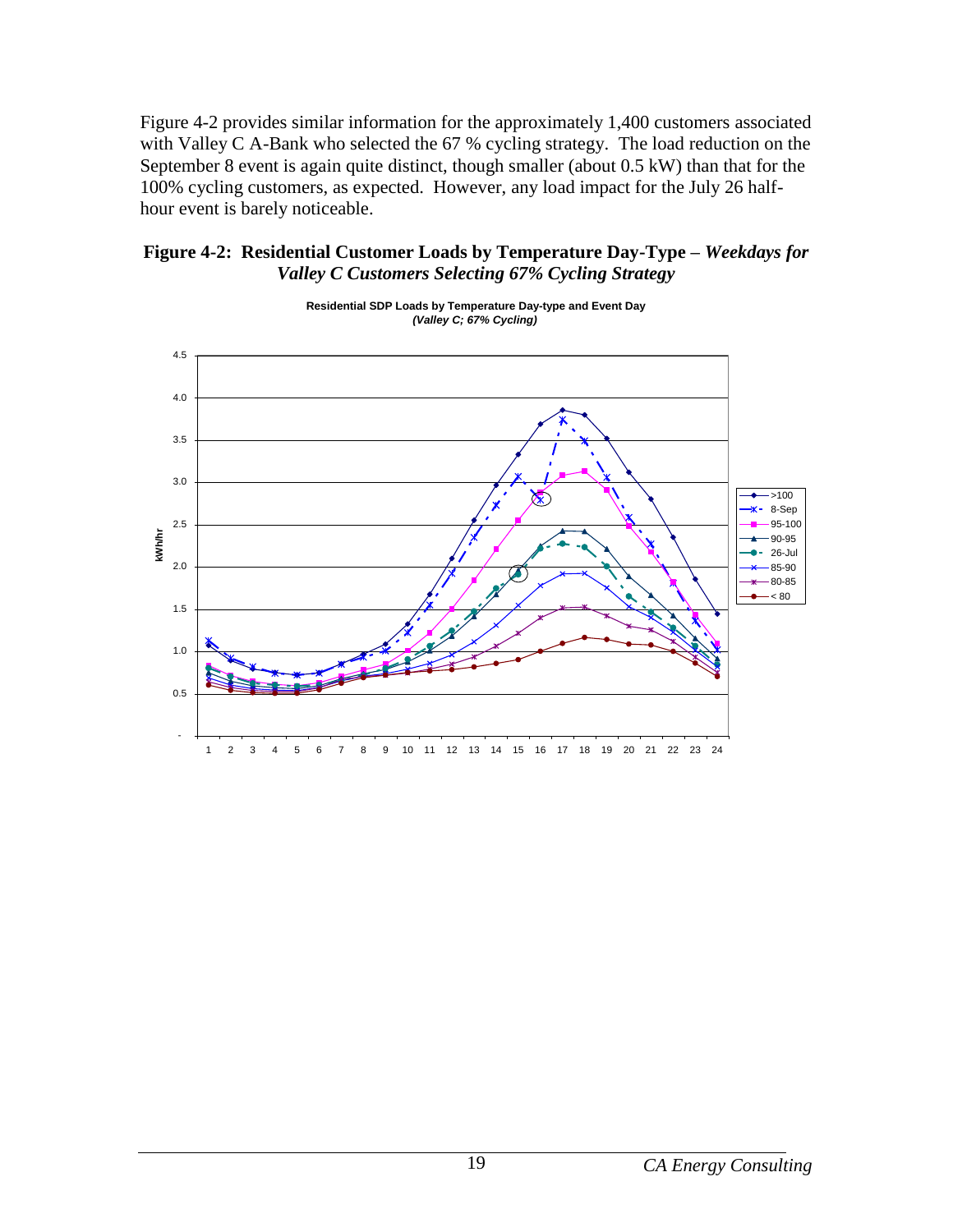Figure 4-3 provides comparable information for the approximately 400 customers associated with Valley C who selected the 50 % cycling strategy. The load reduction on the September 8 event is again distinct, though even smaller (less than 0.5 kW). The load impact for the July 26 half-hour event appears as a kink in the load at HE 15.

#### <span id="page-24-0"></span>**Figure 4-3: Residential Customer Loads by Temperature Day-Type –** *Weekdays for Valley C Customers Selecting 50% Cycling Strategy*



**Residential SDP Loads by Temperature Day-Type and Event-Day**  *(Valley C; 50% Cycling)*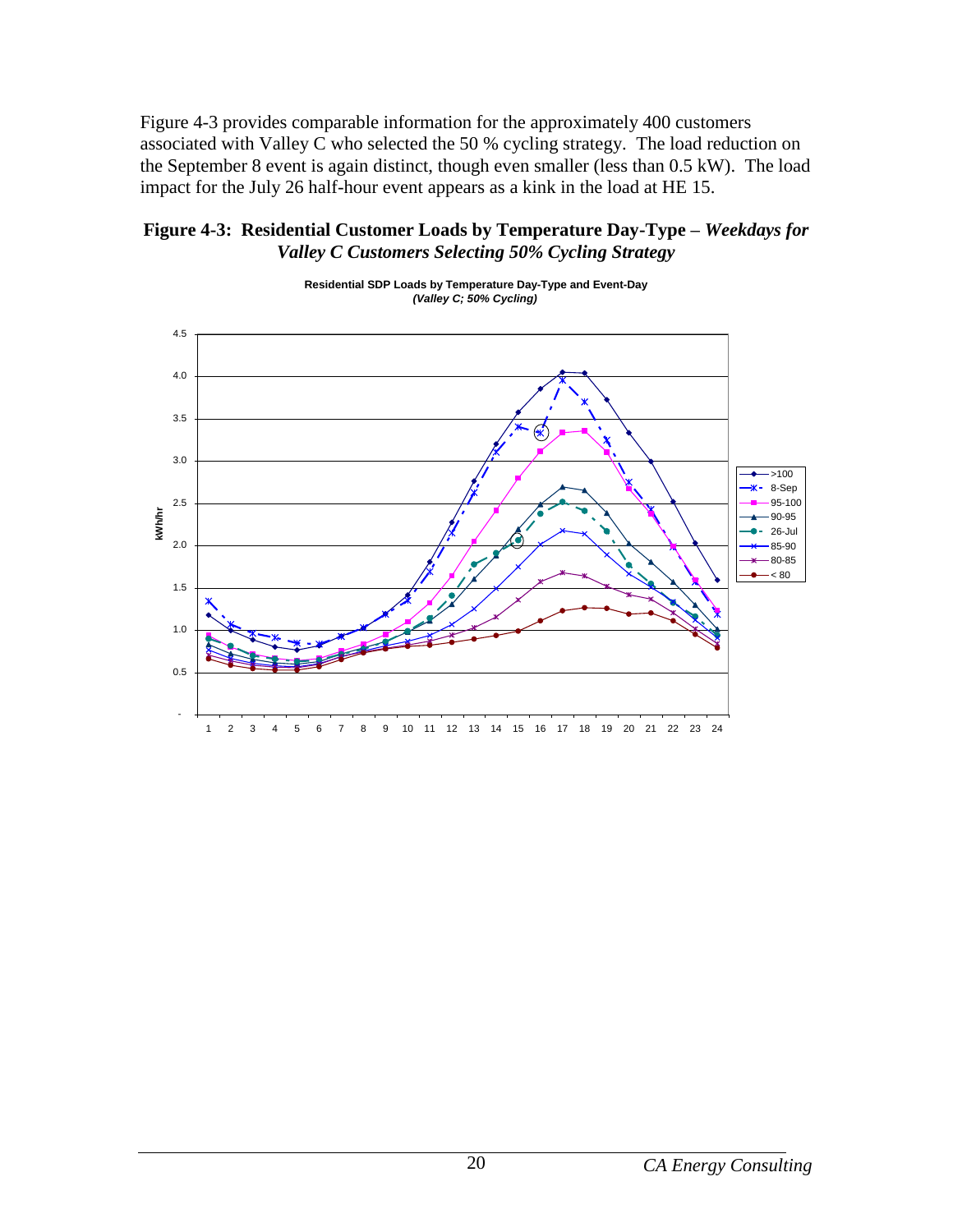Figure 4-4 provides the same set of information for the approximately 600 customers associated with Mira Loma who selected the 100% cycling strategy. The load reductions on the August 3 and August 30 events (see circled data points) are reflected in "kinks" in the loads that are somewhat comparable to those for the 30-minute event for Valley C.

#### <span id="page-25-0"></span>**Figure 4-4: Residential Customer Loads by Temperature Day-Type –** *Weekdays for Mira Loma Customers Selecting 100% Cycling Strategy*



**Residential SDP Loads by Temperature Day-Type and Event-Day**  *(Mira Loma; 100% Cycling)*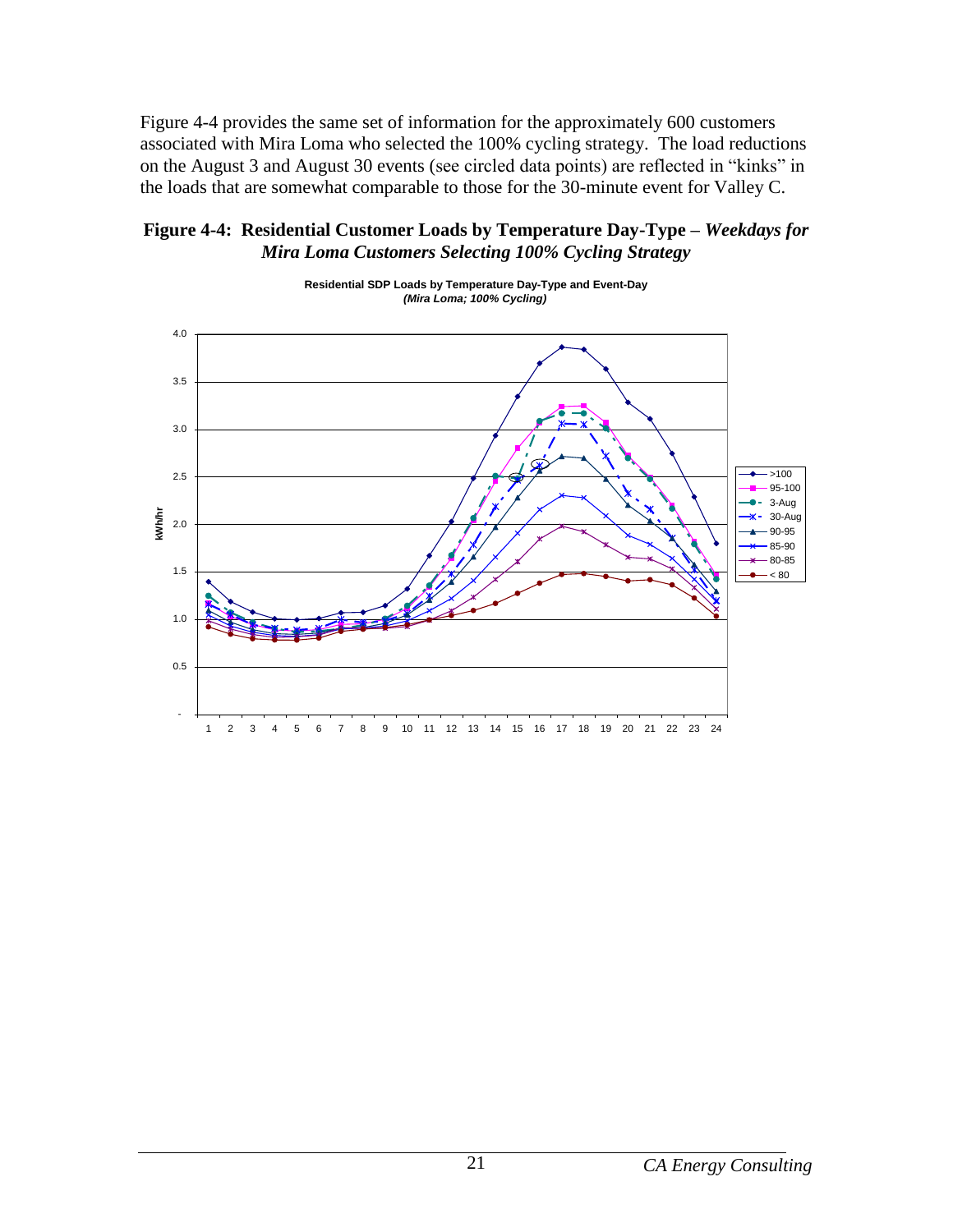Figure 4-5 shows comparable loads for the approximately 45 customers associated with Mira Loma who selected the 67% cycling strategy. The load reduction on the August 3 event has the familiar "kink" in HE 15. However, the load for the August 30 event appears to rise in the hour in which the event occurred. It is likely that the loads for this group and the following one have more variability across days due to the relatively small number of customers included.

#### <span id="page-26-0"></span>**Figure 4-5: Residential Customer Loads by Temperature Day-Type –** *Weekdays for Mira Loma Customers Selecting 67% Cycling Strategy*



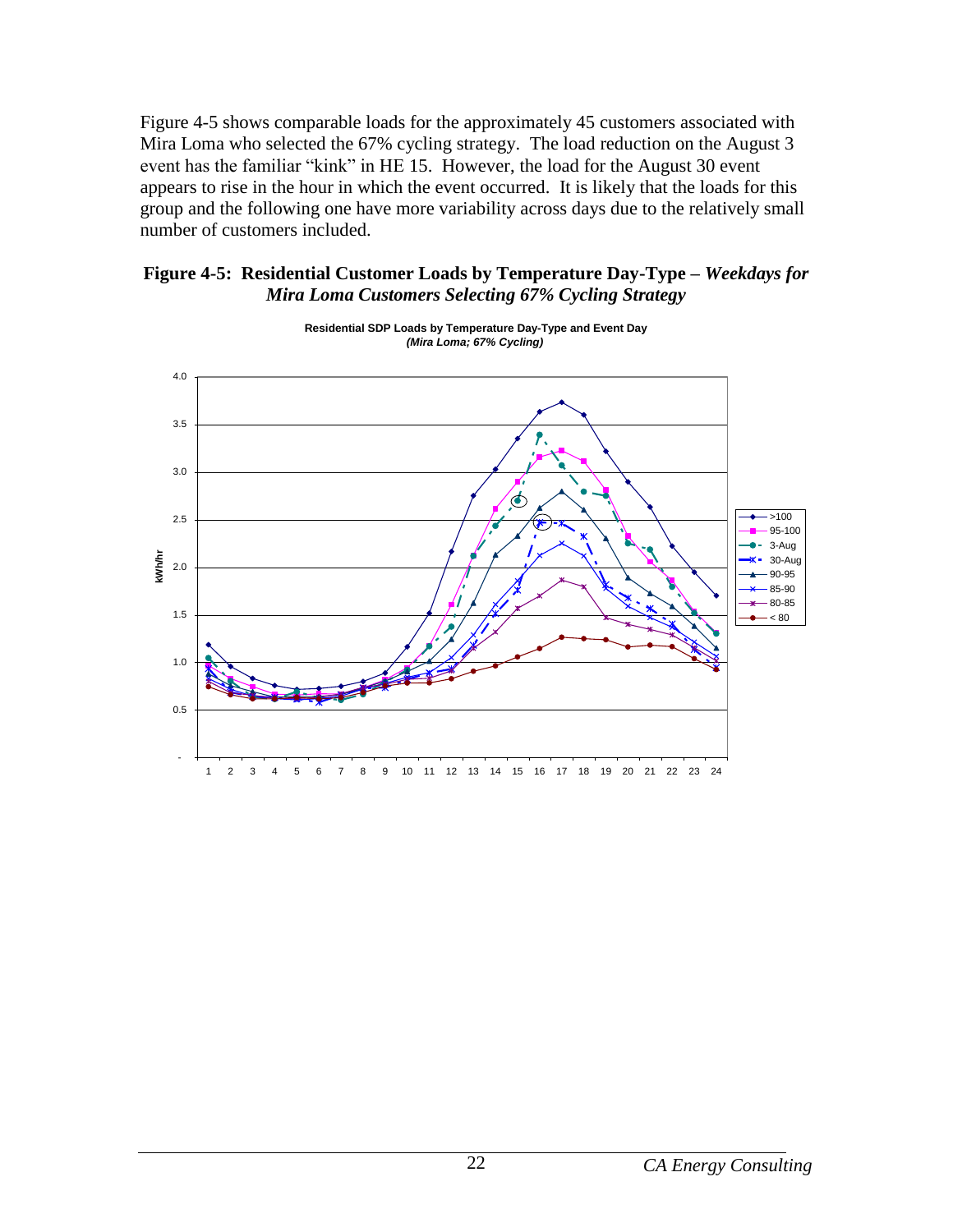Finally, Figure 4-6 shows loads for the 10 Mira Loma customers who selected the 50% cycling strategy. The load reduction on the August 3 event has a barely discernable kink in HE 15. However, the load on the August 30 event day is quite variable, with little indication of a load reduction in HE 16, in which the event occurred.

#### <span id="page-27-0"></span>**Figure 4-6: Residential Customer Loads by Temperature Day-Type –** *Weekdays for Mira Loma Customers Selecting 50% Cycling Strategy*



The above figures illustrate the weather-sensitivity of the residential SDP loads, and the apparent load reductions during several of the events described in Section 2 for most of the customer groups. Load impacts for 30-minute events and a less than 100% cycling strategy appear relatively small. Given the inherent variability of residential customer loads, such relatively small expected load impacts pose a challenge to estimation. Quantitative results of that estimation are presented in Section 4.2 below.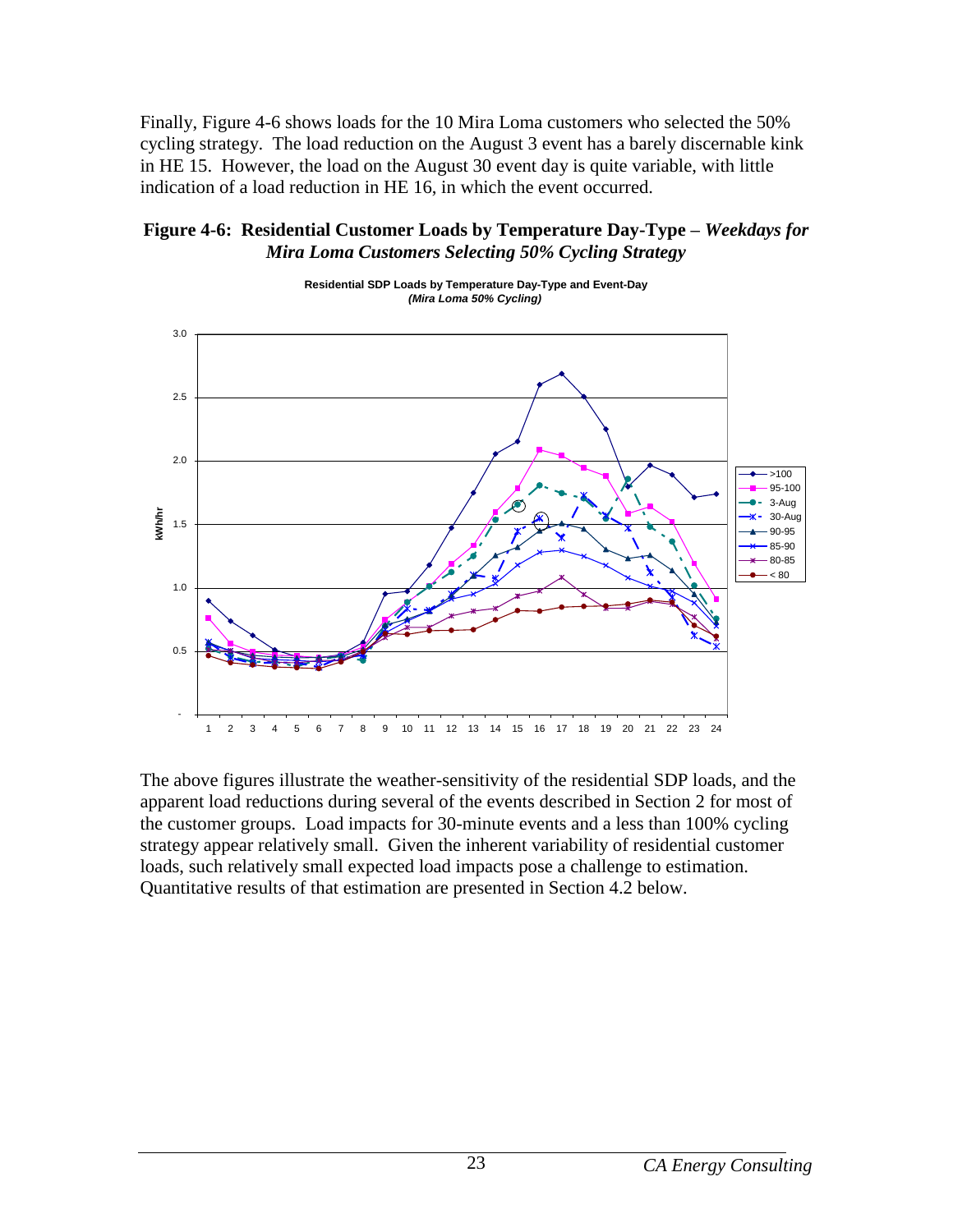## <span id="page-28-0"></span>**4.1.2 Small commercial customer load profiles**

We begin this section by showing two figures of commercial customer loads that are aggregated to the hourly level from the available  $15$ -minute data.<sup>10</sup> A range of loads averaged across days defined by temperatures in the afternoon HE 13 to 18 period are shown, along with loads for the two Valley C events, with which nearly all of the commercial customers were associated. These are followed by figures showing eventday loads in both 15-minute and hourly form.

#### **Load profiles by temperature day-type**

 $\overline{a}$ 

Figure 4-7 shows average weekday loads by temperature range and event day for the 64 SDP small commercial customers associated with Valley C who selected the 100% cycling strategy. The commercial customer loads show substantial weather sensitivity, though not quite as much as the residential customers.<sup>11</sup> The load reduction in HE 16 for the one-hour September 8 event is quite distinct, suggesting a load reduction of about 3 to 4 kW. A smaller load reduction for the 30-minute event on July 26 may also be seen.

#### <span id="page-28-1"></span>**Figure 4-7: Small Commercial Loads by Temperature Day-Type and Event Day –** *Weekdays for Customers Selecting 100% Cycling Strategy*



**Commercial Loads by Temperature Day-Type and Event Day**  *(100% Cycling Strategy)*

 $10$  As described below, hourly loads were developed by summing the 15-minute data for the four relevant intervals within each hour.

 $11$  Load profiles for two of the temperature day-types between 80 and 90 degrees are not shown for purposes of clarity with respect to the event-day profiles.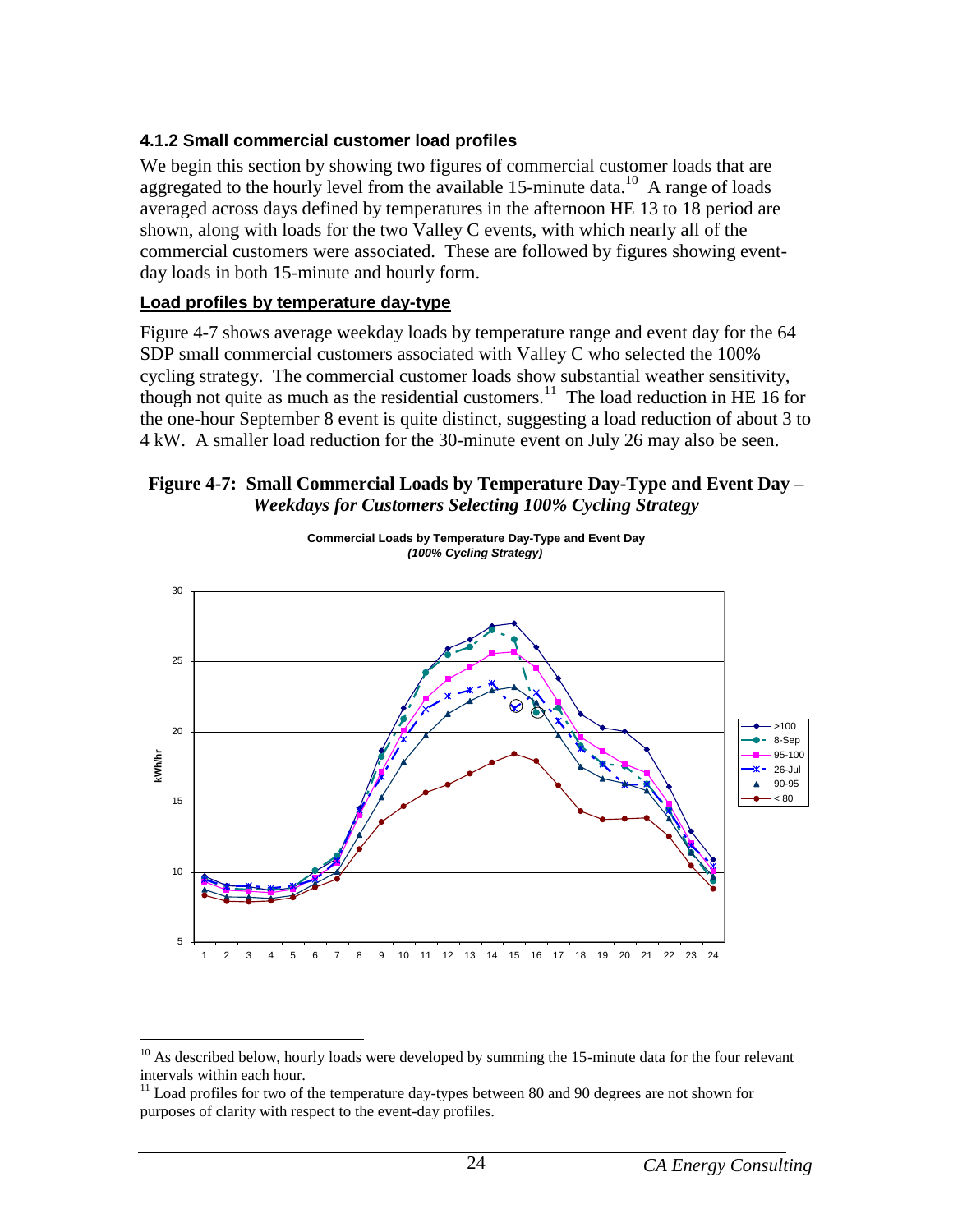Figure 4-8 shows average weekday loads by temperature range and event day for the 25 SDP commercial customers associated with Valley C who selected a partial cycling strategy. The load reduction in HE 16 for the one-hour September 8 event is again distinct, suggesting a load reduction of less than 3 kW. Any load reduction for the 30 minute event on July 26 is difficult to see in the figure.

#### <span id="page-29-0"></span>**Figure 4-8: Small Commercial Loads by Temperature Day-Type and Events –** *Weekdays for Customers Selecting Partial Cycling Strategy*



**Commercial Loads by Temperature Day-Type and Event Day**  *(Partial Cycling Strategy)*

## **Comparisons of 15-minute and hourly load profiles**

The next set of figures compares loads for SDP commercial customers on event days and nearby comparable days at the 15-minute and hourly levels. Separate loads are shown for customers selecting the alternative cycling strategies. The objective of the comparisons is to illustrate the extent to which load impacts for events of duration less than an hour may be observed in the hourly data. These findings may be useful in analyzing the load impacts for residential customers, for which only hourly data are available. By SCE convention, the 15-minute data represent metered energy consumption over each 15 minute period, and thus represent units of kWh per 15-minutes. For purposes of comparing the loads at alternative time resolutions, we developed hourly loads by summing the relevant four 15-minute loads to produce loads in units of kWh per hour, which are typically referred to as kW. For direct comparison, we also convert the 15 minute loads to units of the rate of consumption per hour (i.e., kWh per hour) by multiplying each observation by four.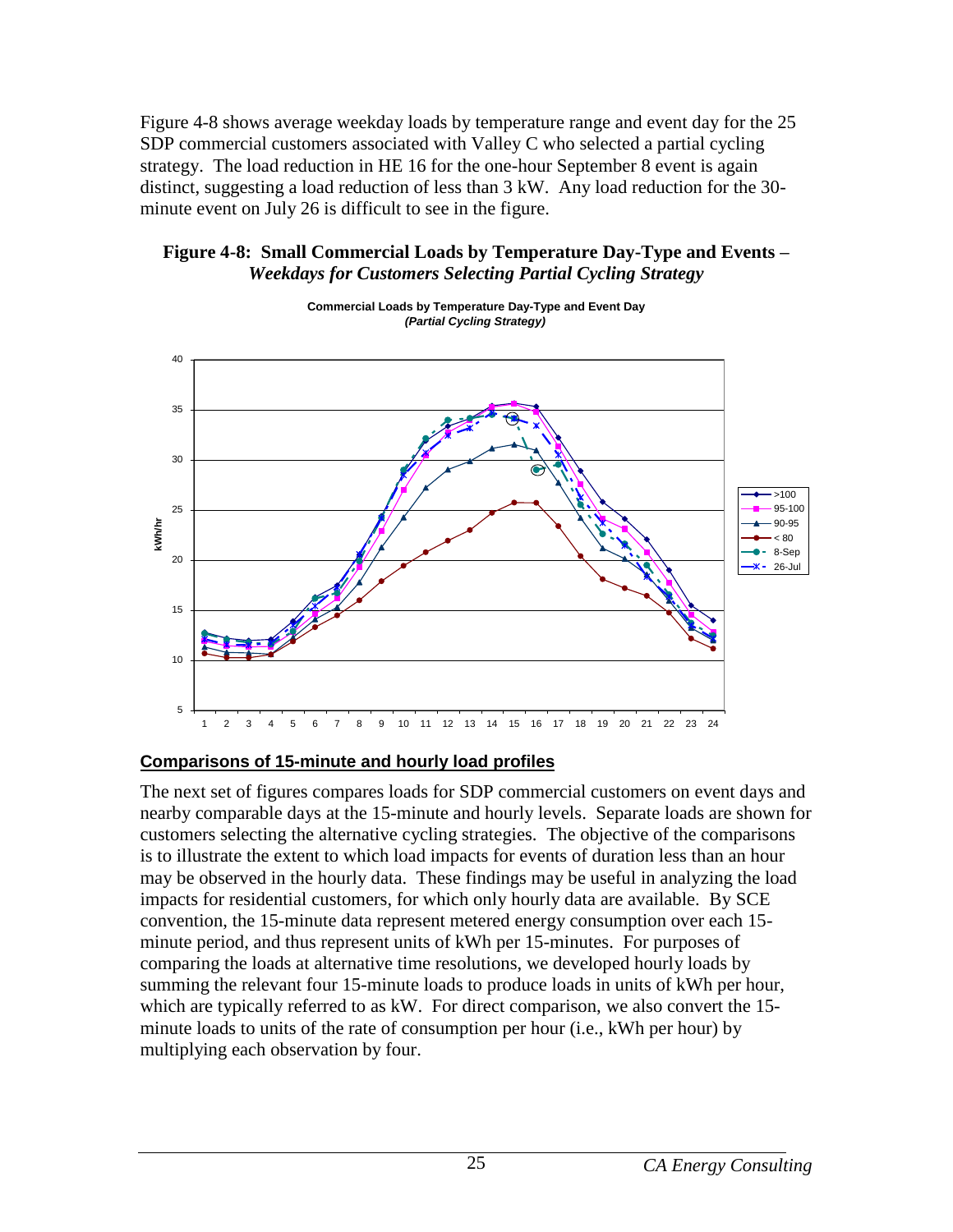Figure 4-9 shows loads for the 100% cycling customers for the July 26 event and the prior day. The top panel shows 15-minute load data, while the bottom panel shows hourly data. The load reduction in the second and third 15-minute intervals of HE 15 (i.e., quarter-hours ending 58 and 59) is clearly visible in the top panel, while the effect of that load reduction averaged across HE 15 may be seen in the bottom panel.<sup>12</sup>

 $\overline{a}$  $12$  As shown in the event listing in Table 2-2, the July 26, 2011 event was nominally dispatched at 4:00 p.m., and lasted 27 minutes. This implies that the load reductions should occur in quarter-hours ending 57 (i.e., ending at 4:15 p.m.) and 58 (ending at 4:30 p.m.), or 15-minutes earlier than as shown in the figure. SCE has confirmed that dispatch problems did delay this event by nearly 15 minutes, which is consistent with the data shown in the figure.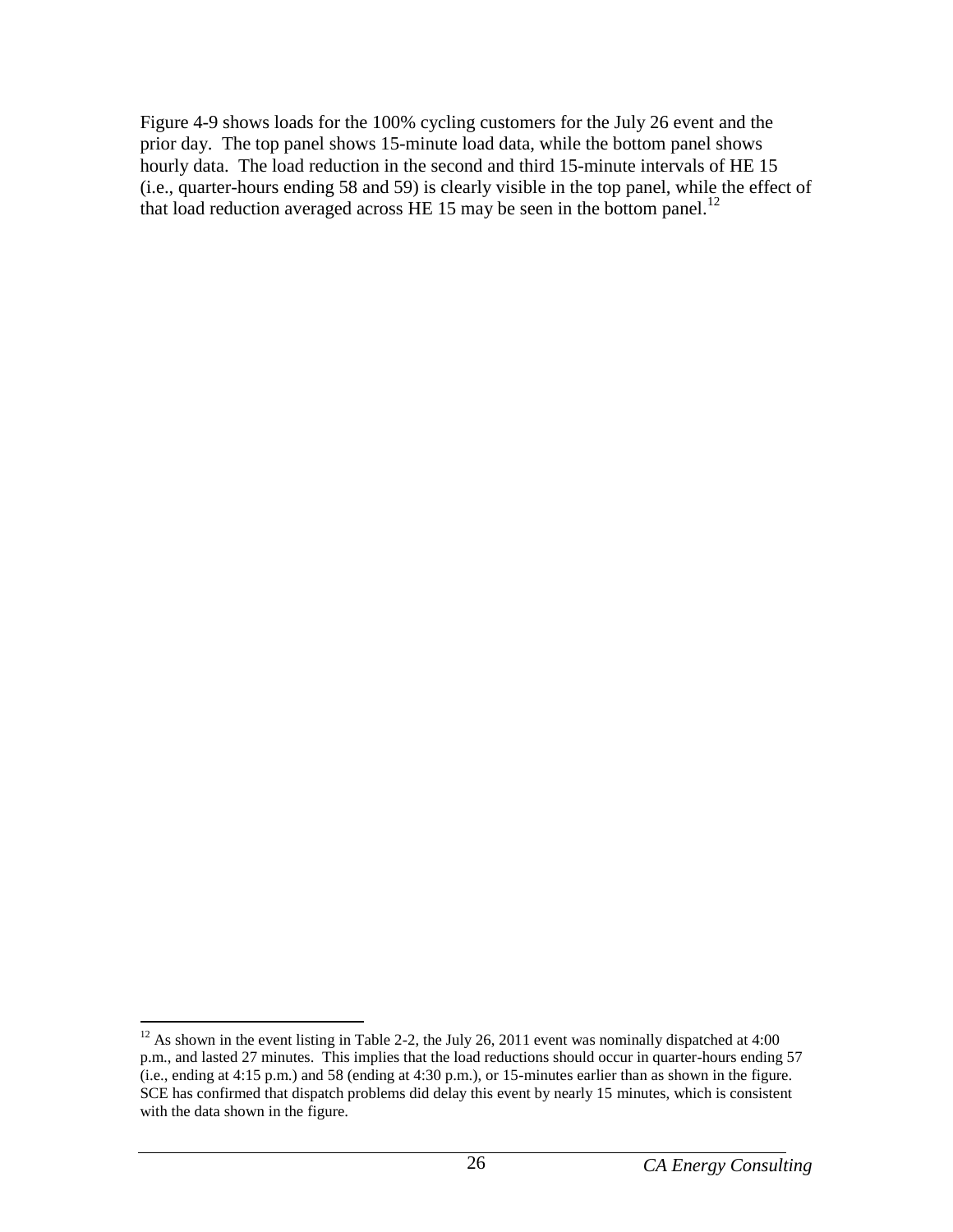#### <span id="page-31-0"></span>**Figure 4-9: Small Commercial Hourly and 15-Minute Load Profiles (kWh/hr) –** *100% Cycling; July 26 Event*



**Commercial 100% Cycling - July 26 Evt (kWh/hr)**

Figure 4-10 provides a similar comparison for the customers who selected a *partial* cycling strategy (primarily 50%). These customers are somewhat larger on average than the 100% cycling customers. The 15-minute data seem to indicate a load reduction in the first 15-minute interval of the event, with some load releasing in the second interval.<sup>13</sup> At the hourly level of resolution, there is no discernable load reduction.

1 2 3 4 5 6 7 8 9 10 11 12 13 14 15 16 17 18 19 20 21 22 23 24

8

 $\overline{a}$ 

 $13$  The load reductions again appear in intervals 58 and 59 rather than 57 and 58.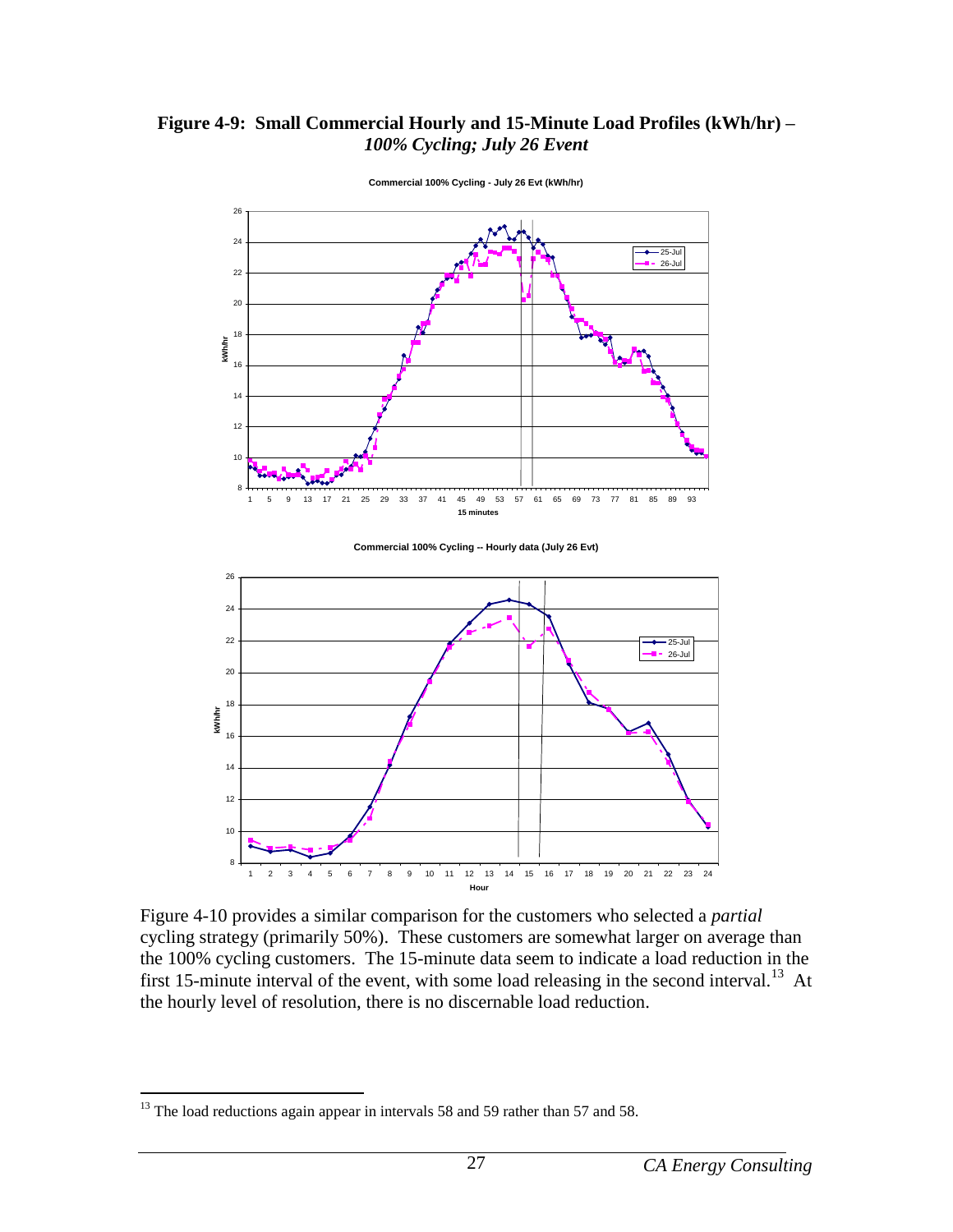#### <span id="page-32-0"></span>**Figure 4-10: Small Commercial Hourly and 15-Minute Load Profiles (kWh/hr) –** *Partial Cycling; July 26 Event*



**Commercial Partial Cycling - July 26 Evt (kWh/hr)**





Figures 4-11 and 4-12 compare the two sets of load profiles for the 100% cycling and partial cycling customers respectively, for the one-hour September 8 event and the previous day. In both cases, the 15-minute data show load reductions in all four intervals of HE 16, while the hourly data show a distinct load reduction averaged over those intervals.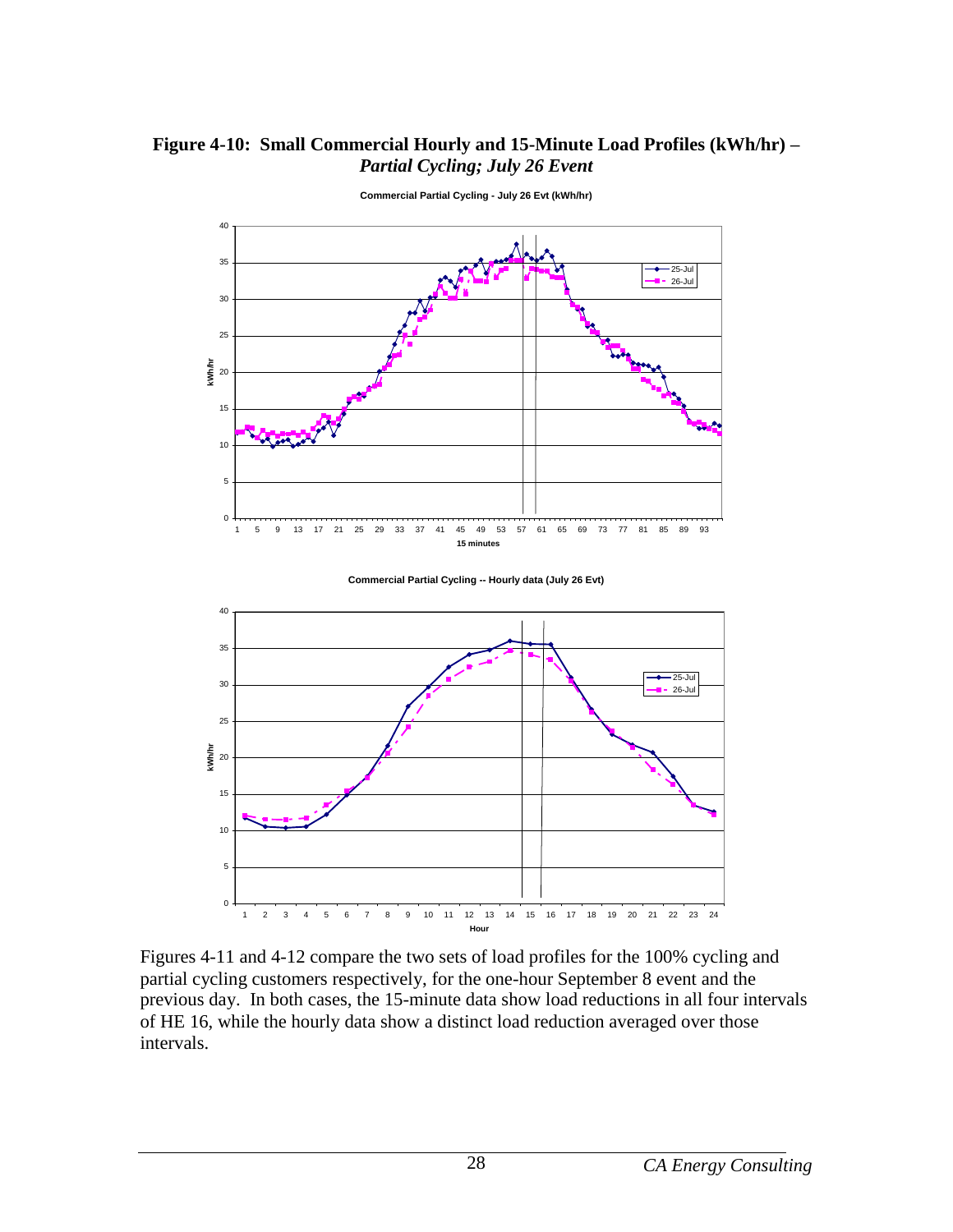## <span id="page-33-0"></span>**Figure 4-11: Small Commercial Hourly and 15-Minute Load Profiles (kWh/hr) –** *100% Cycling; September 8 Event*



**Commercial 100% Cycling - Sept. 8 Evt (kWh/hr)**



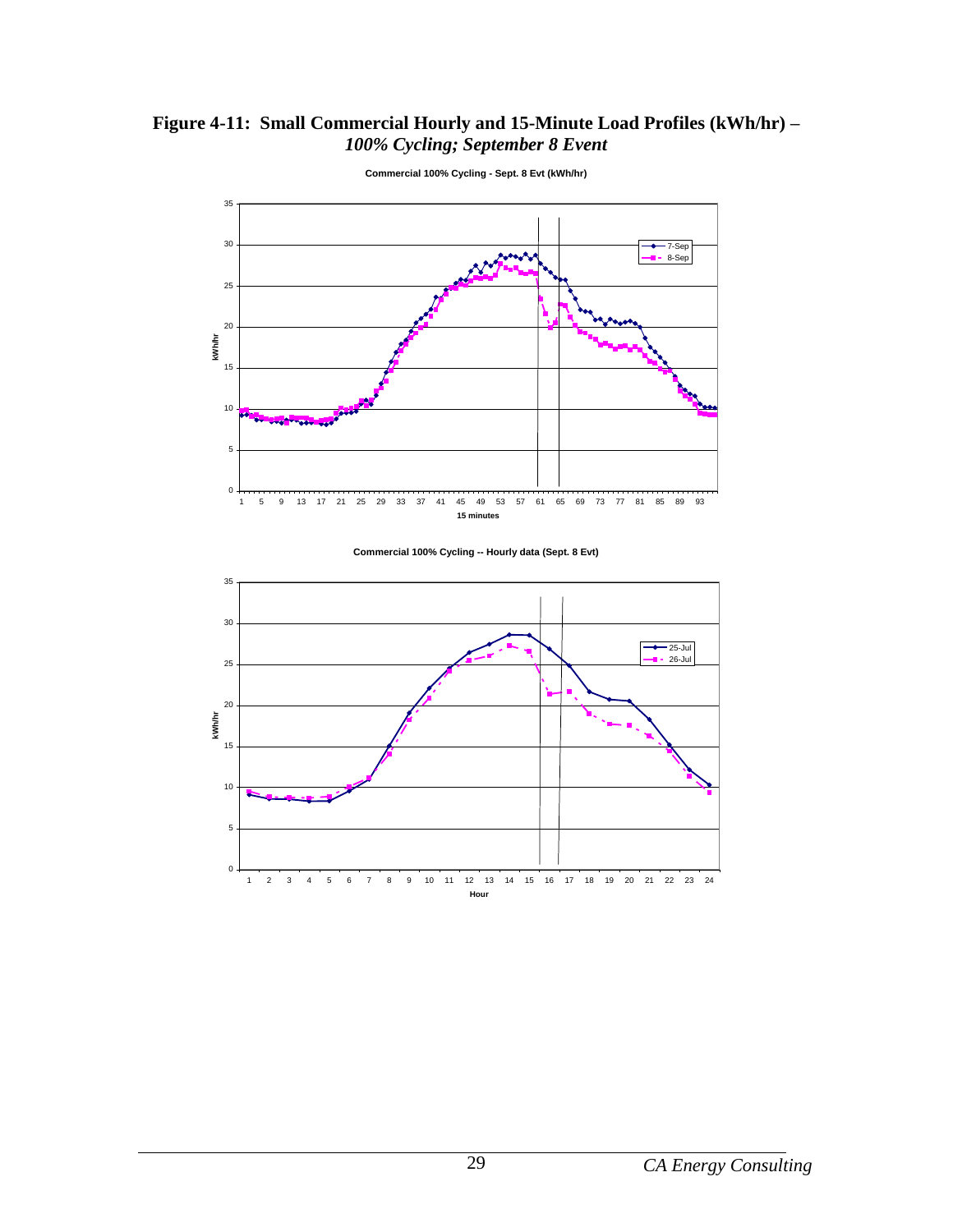#### <span id="page-34-0"></span>**Figure 4-12: Small Commercial Hourly and 15-Minute Load Profiles (kWh/hr) –** *Partial Cycling; September 8 Event*



**Commercial Partial Cycling - Sept. 8 Evt (kWh/hr)**

The above figures suggest that SDP load impacts for the commercial customers should be readily estimable by regression analysis of the 15-minute load data. Comparison with the hourly data suggests that in most cases load impacts could also be estimated using those data, although the issue of how to adjust the estimate to the actual duration of the event would remain. The one exception to the ability to estimate load impacts from hourly data, similar to the case of the residential customers, is the 30-minute event on July 26 for the customers selecting a partial control strategy.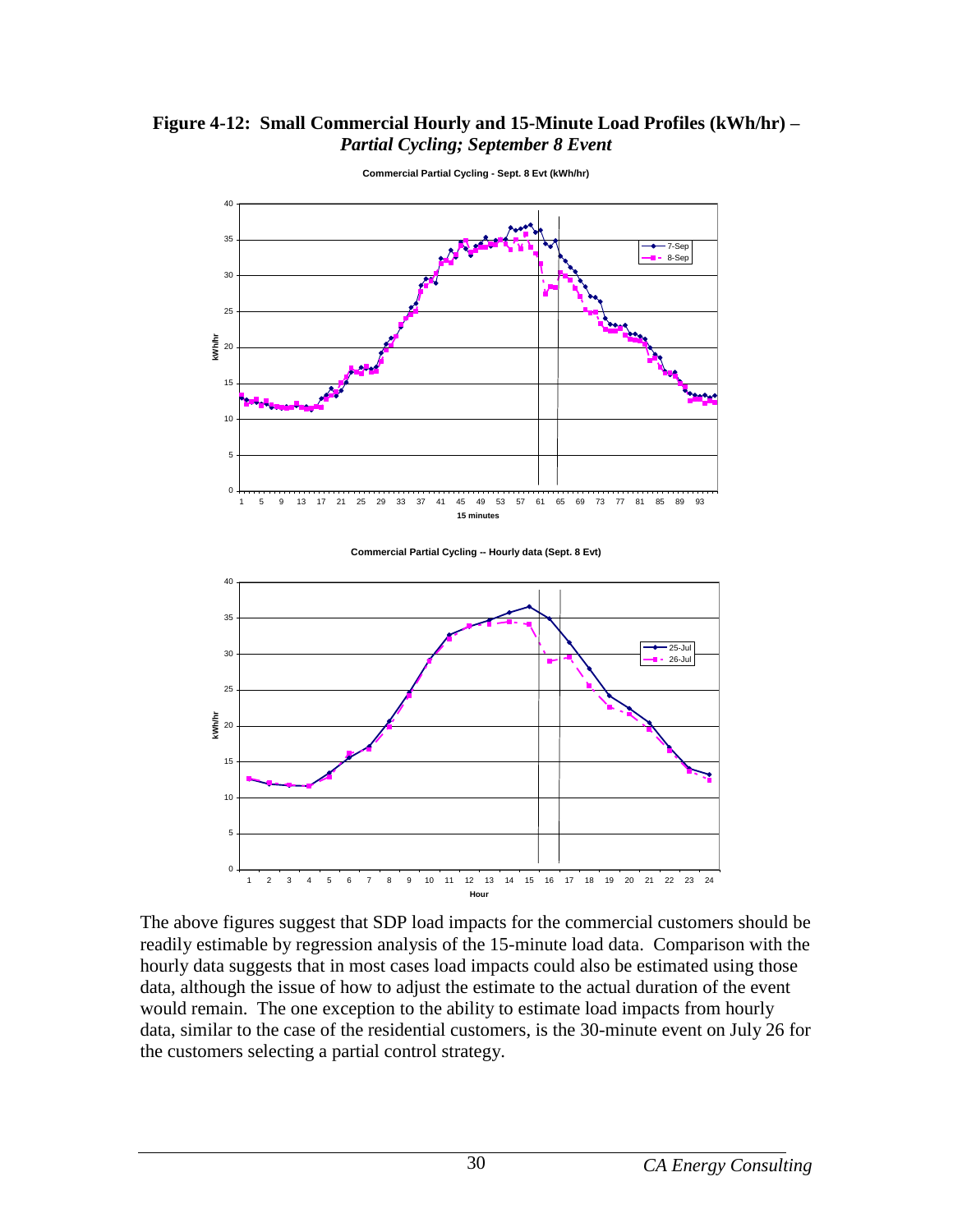#### <span id="page-35-0"></span>**4.1.3 Large commercial customer load profiles**

This section illustrates average 15-minute loads for the two groups of large commercial customer accounts, defined by A-Bank and cycling strategy, that have the largest number of AC units and tonnage. These are the accounts associated with Villa Park and Walnut that selected full, or 100 percent cycling. Loads are shown for both event days in each area, along with the prior or following non-event day to help illustrate the load reductions. Note that the loads are shown in units of kWh per 15-minutes. They require scaling up by a factor of four to represent values in units of kW (kWh per hour).

Figures 4-13 and 4-14 show loads associated with Walnut for the August 18 (QE 57-58) and September 20 (QE 61-62) events. Both were approximately half-hour events. The observed loads within the event window are indicated by ovals. The effect of the full cycling is clearly observable for the August 18 event in Figure 4-13, suggesting a load reduction during the event of about 50 kWh per 15-minutes for the second interval (which translates into 200 kW). However, the small reduction in the first event interval and the continued reduction in the interval following the event suggest that the event may have been dispatched slightly later than the nominal time of 14:03, near the beginning of quarter-ending 57. The load reduction is less obvious for the September 20 event, as it occurs during the afternoon period in which the load is falling rather steeply.

<span id="page-35-1"></span>

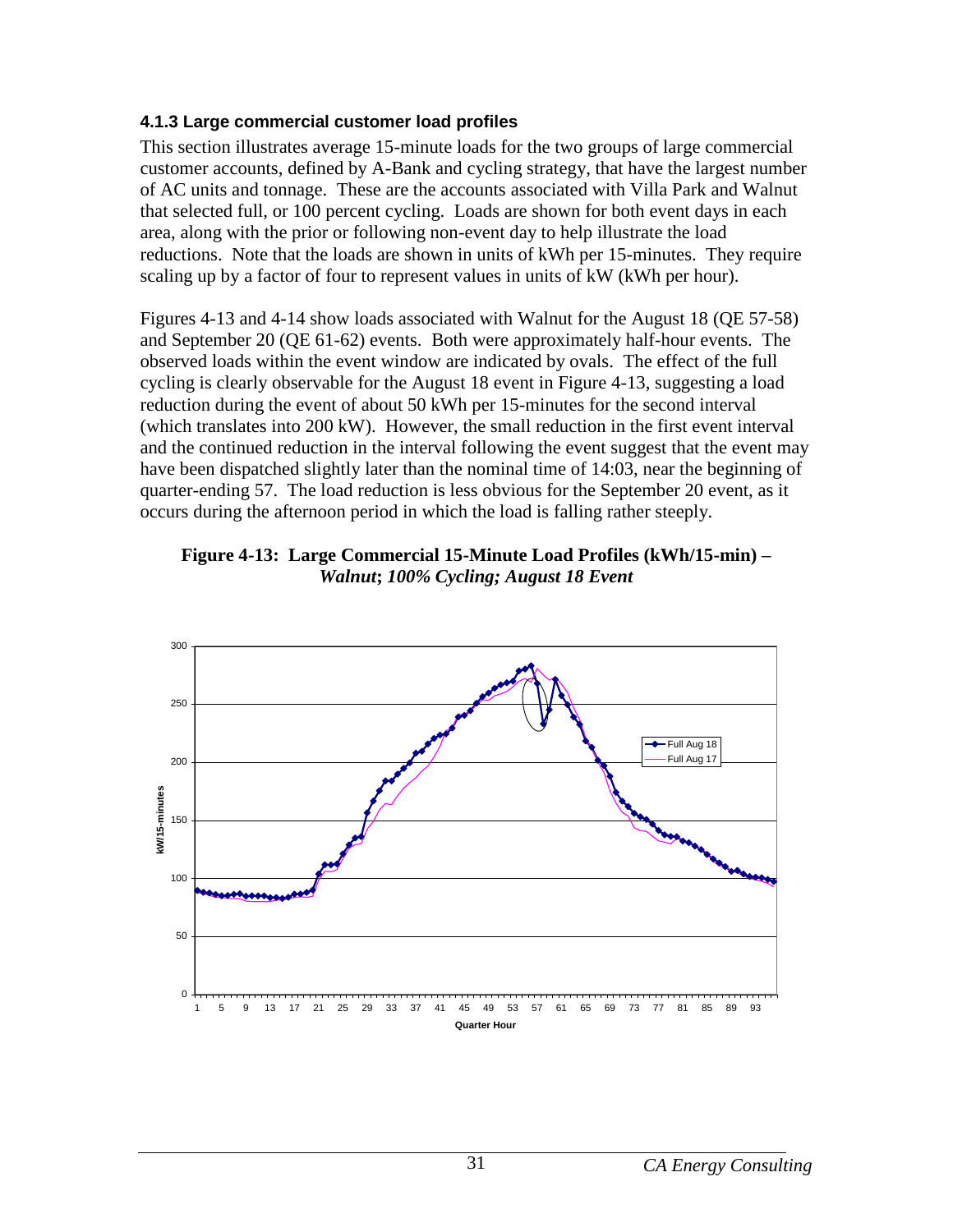<span id="page-36-0"></span>**Figure 4-14: Large Commercial SDP 15-Minute Load Profiles (kWh/15-min) –** *Walnut***;** *100% Cycling; September 6 Event*



Figure 4-15 and 4-16 show loads for Villa Park for the August 26 (QE 61-62) and September 29 (61-64) events respectively. The September event lasted for a full hour beginning at 3 p.m. Note that the loads for many of the large commercial groups begin dropping off rather quickly in the 3 p.m. to 4 p.m. period, presumably because the participants include many elementary and secondary schools.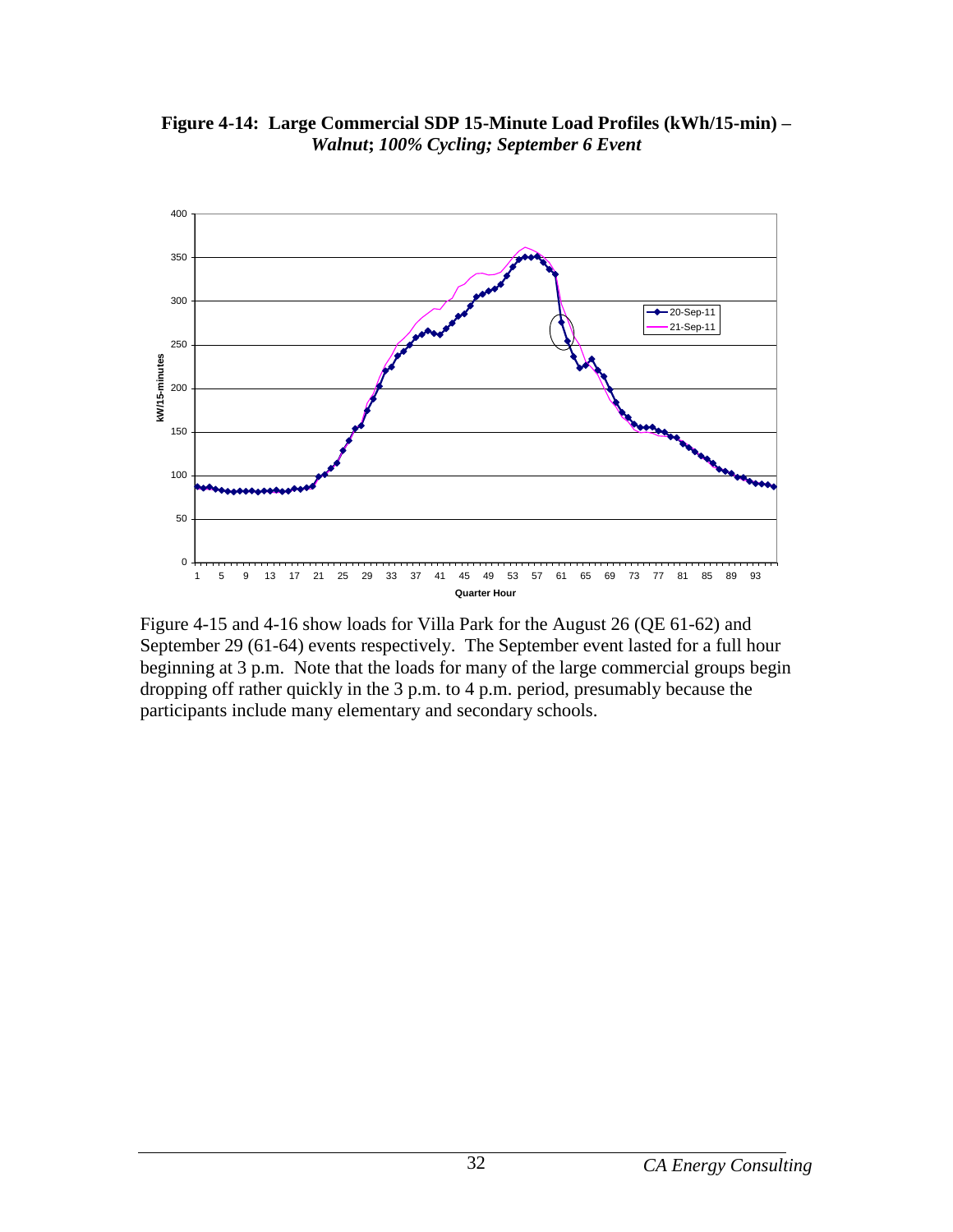<span id="page-37-0"></span>**Figure 4-15: Large Commercial SDP 15-Minute Load Profiles (kWh/15-min) –** *Villa Park***;** *100% Cycling; August 26 Event*



<span id="page-37-1"></span>**Figure 4-16: Large Commercial SDP 15-Minute Load Profiles (kWh/15-min) – Villa Park;** *100% Cycling; September 29 Event*

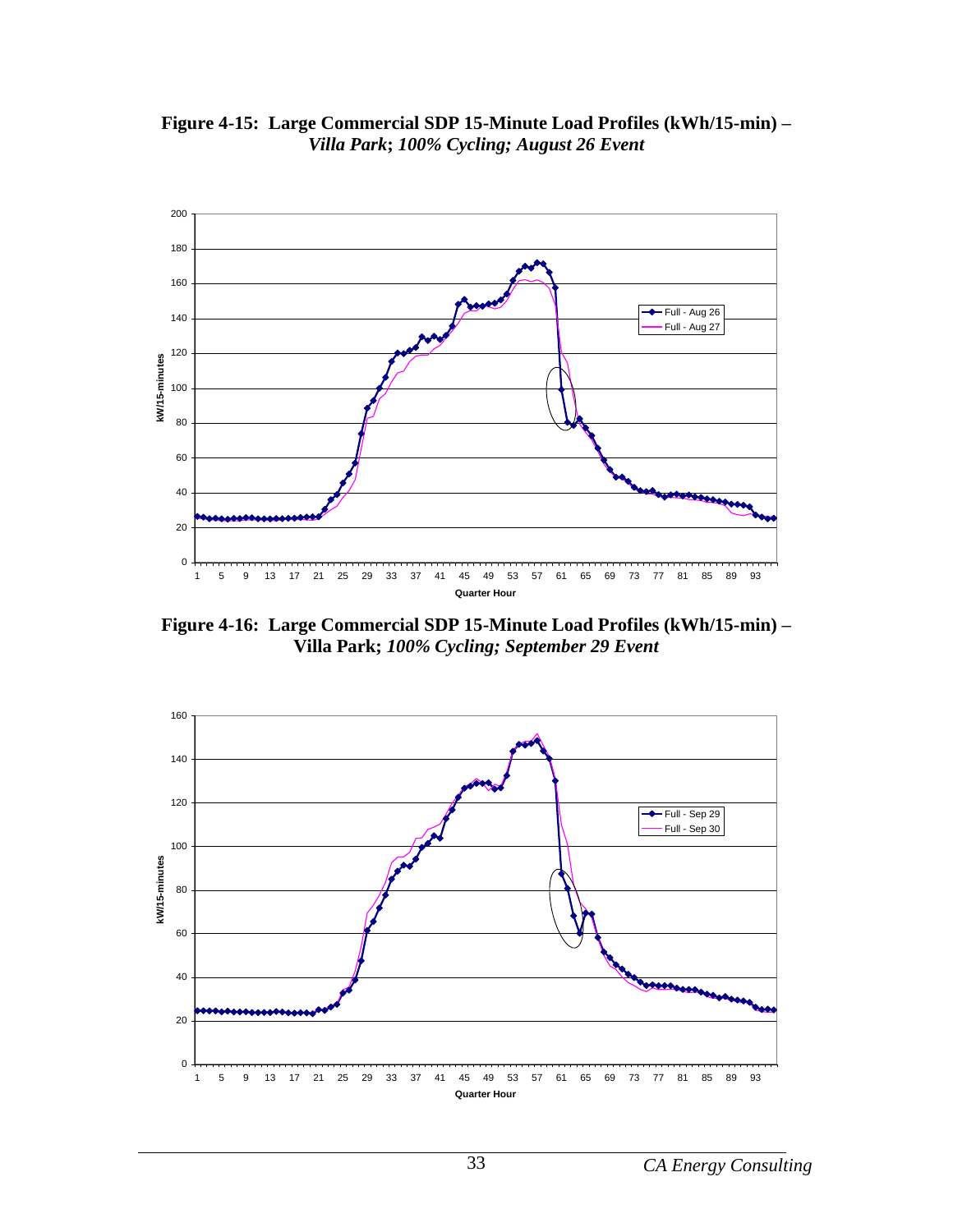#### <span id="page-38-0"></span>**4.1.4 SDP load impacts approximated from observed data –** *Residential*

Table 4-1 summarizes the observed load data illustrated in Figures 4-1 through 4-6, showing an approximated reference load, the observed load, approximated load impact, and percent load impact for each of the Valley C and Mira Loma event days, for the average residential customer choosing each cycling strategy. For purposes of this table, the estimated reference loads, which are intended to represent customers' load levels in the absence of an event, were calculated by multiplying the load in the pre-event hour on an event day by the ratio of the loads in the event-hour and previous hour, for the nonevent temperature day-type load profile that most closely matches the relevant event-day load. This approach has the effect of approximating the event-period reference load by adjusting the pre-event load observation by the slope of the relevant temperature day-type load profile.

The approximated load impact is then calculated as the difference between the estimated reference load and the observed load during the event.<sup>14</sup> Since three of the four events lasted for less than one-half hour, the observed load values for those events represent consumption during the entire hour in which the event occurred, including the portion of the hour in which load was no longer curtailed.<sup>15</sup>

It is useful to examine first the one-hour event on September 8 for Valley C. In this case, the observed event-hour load represents nearly entirely load curtailed during the event. For this event, the load impacts and percent load impacts for the alternative cycling strategies follow the expected pattern of being largest for 100% cycling (e.g., 1 kW and 27.4%), somewhat less (0.6 kW and 17.9%) for two-thirds cycling, and least (0.4 kW and 11.7%) for 50% cycling.

The load impact levels and percent load impacts for the three half-hour events are substantially less than for the September 8 one-hour event, since the observed load during the hour in which those events occurred includes non-curtailed load during half of the hour that includes the event. Section 4.2.2 below contains comparisons of load impact results using both 15-minute and hourly data for the commercial customers, and provides some indication of the relationship between load impacts for events lasting less than an hour as measured by load data at the different time-period resolutions.

 $\overline{a}$  $14$  In the regression analysis reported in Section 4.2 below, estimated load impacts are derived from the estimated coefficients on event-day variables, and the implied, or estimated reference loads are constructed as the sum of the observed load and the amount of the estimated load impact during the event.

<sup>&</sup>lt;sup>15</sup> The availability of 15-minute load data for the commercial customers provides an opportunity to examine the relationship between load impacts measured using both 15-minute and hourly load data.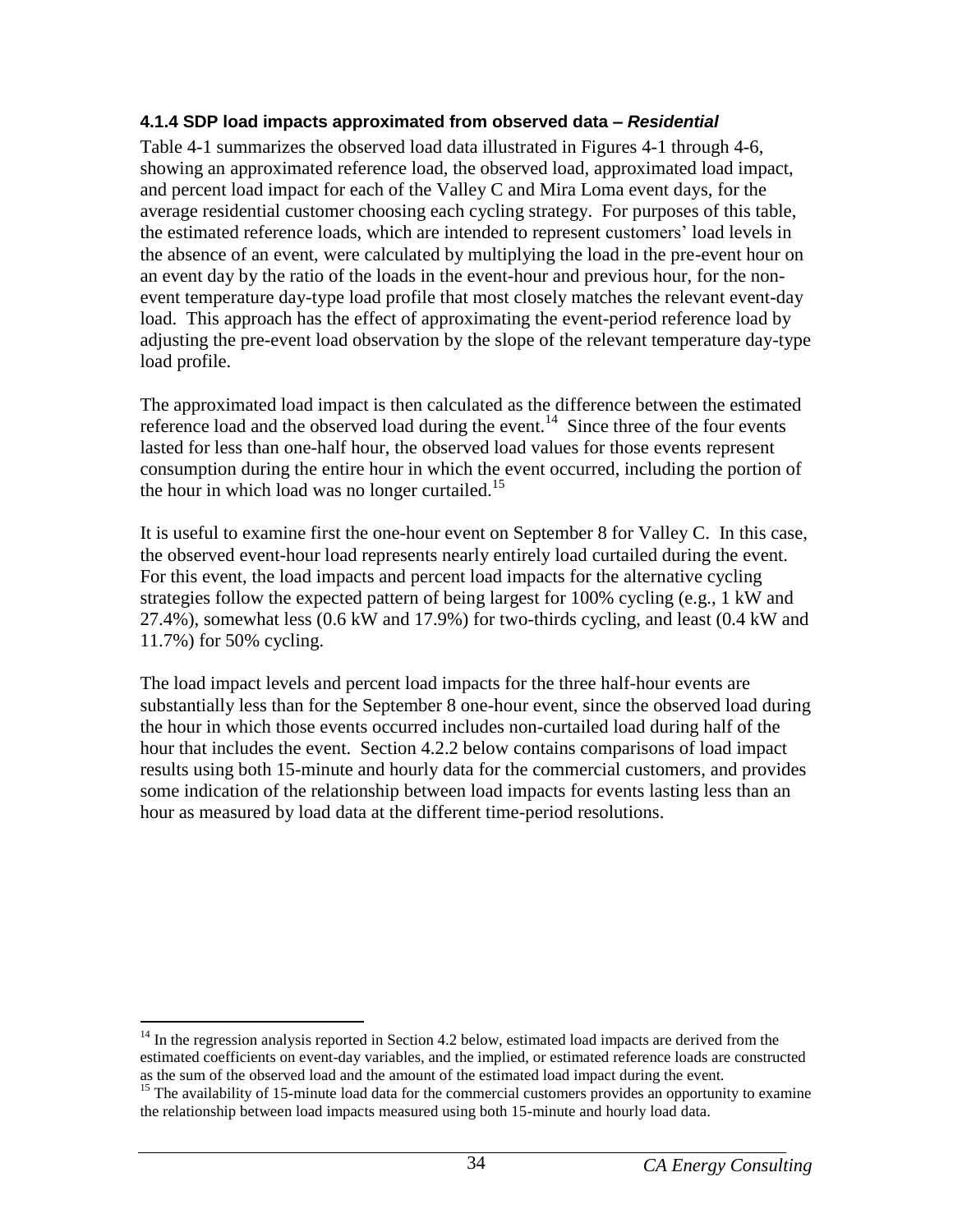|           | Event           |      | July 26 (27 minutes; 88.3) |        |         |      | Sept. 8 (53 minutes; 98.0) |               |       |
|-----------|-----------------|------|----------------------------|--------|---------|------|----------------------------|---------------|-------|
|           |                 | Ref. | <b>Observed</b>            | Load   |         | Ref. | <b>Observed</b>            | Load          |       |
| Area      | <b>Strategy</b> | Load | Load                       | Impact | % LI    | Load | Load                       | Impact        | % LI  |
| Valley C  | 100%            | 2.26 | 2.03                       | 0.23   | 10.0%   | 3.79 | 2.75                       | 1.04          | 27.4% |
|           | 67%             | 2.04 | 1.91                       | 0.13   | 6.5%    | 3.40 | 2.79                       | 0.61          | 17.9% |
|           | 50%             | 2.23 | 2.06                       | 0.16   | 7.4%    | 3.77 | 3.33                       | 0.44          | 11.7% |
|           | Event           |      | Aug. 3 (28 minutes; 97.6)  |        |         |      | Aug. 30 (28 minutes; 93.4) |               |       |
|           |                 | Ref. | <b>Observed</b>            | Load   |         | Ref. | <b>Observed</b>            | Load          |       |
|           | <b>Strategy</b> | Load | Load                       | Impact | % LI    | Load | Load                       | <b>Impact</b> | % LI  |
| Mira Loma | 100%            | 2.86 | 2.48                       | 0.38   | 13.4%   | 2.77 | 2.62                       | 0.16          | 5.6%  |
|           | 67%             | 2.70 | 2.70                       | 0.00   | $-0.1%$ | 3.15 | 2.57                       | 0.58          | 18.5% |
|           | 50%             | 1.71 | 1.66                       | 0.06   | 3.4%    | 1.59 | 1.55                       | 0.04          | 2.5%  |

<span id="page-39-1"></span>**Table 4-1: Residential SDP Load Impacts Approximated from Observed Data --** *(Average per participant, by cycling strategy, in kWh/hour)*

#### <span id="page-39-0"></span>**4.1.5 SDP load impacts approximated from observed data –** *Small* **c***ommercial*

Table 4-2 quantifies the values underlying Figures 4-7 through 4-12 for small commercial customers, showing approximated reference load, observed load, approximated load impact, and percent load impact for both Valley C event days and for the average customer choosing the 100% and partial cycling strategy.<sup>16</sup> For illustrative purposes, results are shown for both the 15-minute and hourly data. As for the residential customers, the reference loads, which are intended to represent load levels in the absence of an event, were calculated by multiplying the load in the pre-event hour on an event day by the ratio of the event-hour and previous hour load for the non-event temperature daytype profile that most closely matches the event-day load. One outcome of this approach is that the estimated reference loads shown for both the 15-minute and hourly data are the same.

Load impacts are calculated as the difference between the estimated reference load and the observed load during the event.<sup>17</sup> Note that the 15-minute and hourly results for the nearly one-hour event on September 8 are identical, since the hourly loads are simply the sum of the 15-minute loads within the hour.<sup>18</sup> However, those results differ for the halfhour event on July 26 because the observed load values are averaged over only the two 15-minute loads during the event, while the hourly values represent observed consumption during the entire hour in which the event occurred.

The percent load impacts on the September 8 event for both the 100% and partial cycling strategy groups are approximately 14 percent of the reference load (the reference load level for the partial cycling group is about 50 percent higher than that for the 100% cycling group). For the half-hour event on July 26, the event-period load impact for the

 $\overline{a}$  $16$  As noted above, the "partial" strategy combines customers selecting the 30% and 50% strategies. <sup>17</sup> In the regression analysis reported below, estimated load impacts are derived from the estimated coefficients on event-day variables, and estimated reference loads are constructed as the sum of the observed load and the amount of the estimated load impact during the event.

 $18$  As noted earlier, the 15-minute values in the table have been converted to units of kWh/hour by multiplying the observed 15-minute integrated kWh values by 4, thus showing the hourly "rate" of usage in each time period.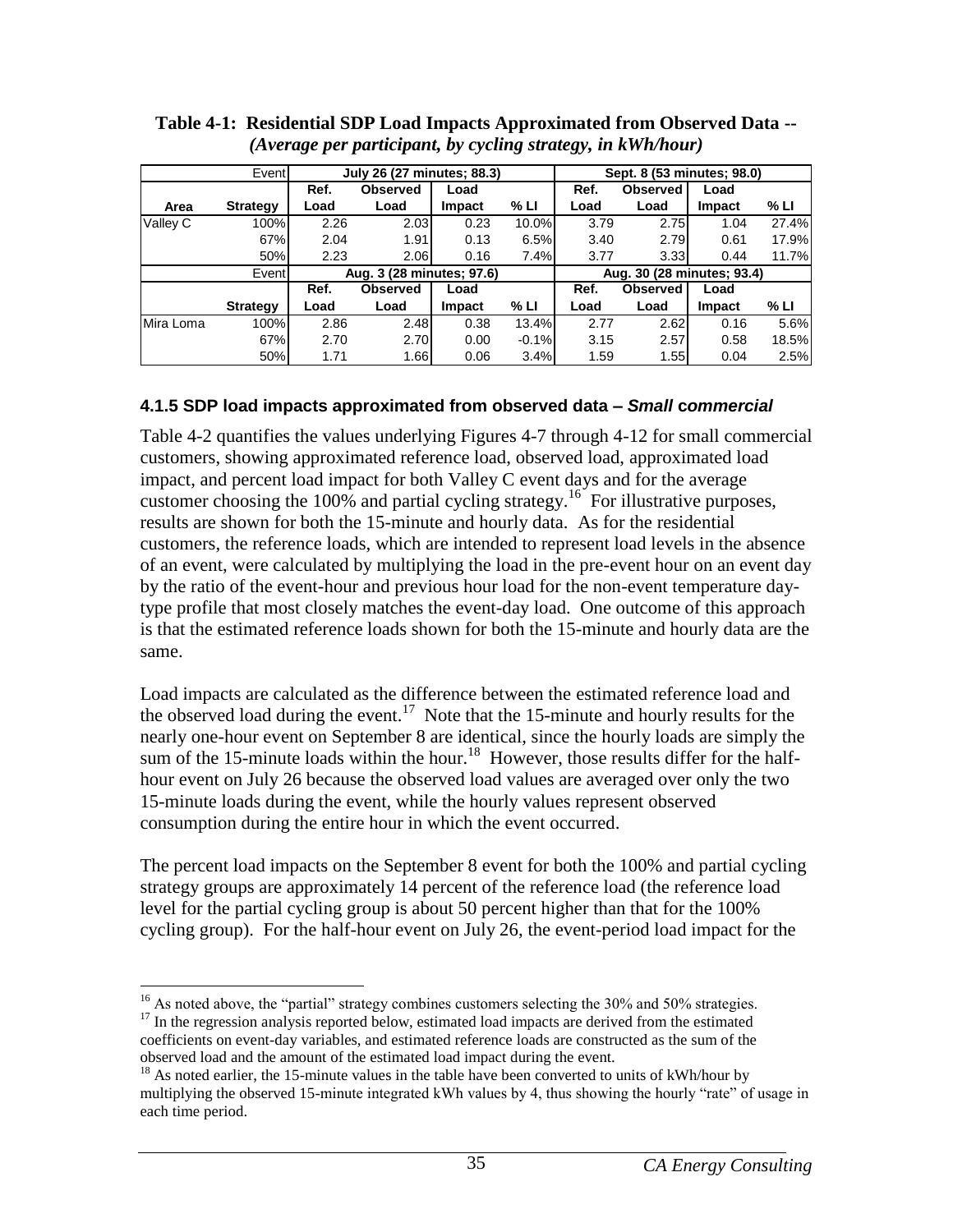100% cycling group, as measured by the 15-minute data is also nearly 14 percent.<sup>19</sup> However, it is only about 4 percent for the partial cycling group. Also, the load impacts for that event measured by the hourly data are substantially less, because they include two 15-minute non-event hours when loads are not curtailed.

|             | Event                |              | July 26 (27 minutes; 88.3) |                |       |              | Sept. 8 (53 minutes; 98.0) |                |       |
|-------------|----------------------|--------------|----------------------------|----------------|-------|--------------|----------------------------|----------------|-------|
| <b>Data</b> | Strategy/<br>Partic. | Ref.<br>Load | <b>Observed</b><br>Load    | Load<br>Impact | % LI  | Ref.<br>Load | <b>Observed</b><br>Load    | Load<br>Impact | % LI  |
| 15-minute   |                      |              |                            |                |       |              |                            |                |       |
| (kWh/hr)    | 100% (64)            | 23.6         | 20.4                       | 3.2            | 13.5% | 24.9         | 21.3                       | 3.6            | 14.4% |
|             | Partial (27)         | 35.0         | 33.5                       | 1.5            | 4.2%  | 33.8         | 29.0                       | 4.8            | 14.2% |
| Hourly      |                      |              |                            |                |       |              |                            |                |       |
| (kWh/hr)    | 100% (64)            | 23.6         | 21.6                       | 1.9            | 8.1%  | 24.9         | 21.3                       | 3.6            | 14.4% |
|             | Partial (27)         | 35.0         | 34.1                       | 0.9            | 2.5%  | 33.8         | 29.0                       | 4.8            | 14.2% |

<span id="page-40-2"></span>**Table 4-2: Small Commercial SDP Load Impacts Approximated from Observed Data --** *(Average per participant, by cycling strategy)*

# <span id="page-40-0"></span>*4.2 Ex Post Estimated Load Impacts*

## <span id="page-40-1"></span>**4.2.1 Residential SDP load impacts**

 $\overline{a}$ 

Table 4-3 summarizes estimated load impact results based on regression analysis described in Section 3 for the average residential customer in each cycling strategy group (i.e., estimated load impacts are values of the estimated coefficients on the event-period variables interacted with hourly indicator variables). Results are shown for each event and A-bank, by cycling strategy and in total. From left to right, the columns characterize each event, including A-bank, hour and duration, and average temperature in the HE 13 to-18 period. There are four rows for each event, three showing results by cycling strategy (numbers of participants with that strategy are also indicated), and one showing total participants and participant-weighted averages of loads and load impacts. Event period results shown are the estimated reference load, observed load, estimated load impact, percent load impact (load impact as a percentage of the reference load), and the tstatistic on the estimated event period coefficient.

Statistically significant load impacts (i.e., where the t-statistic on the load impact coefficient exceeds 2.0 in magnitude) were estimated for about half of the customer groups and event days. The 100 percent cycling customers were most likely to have statistically significant load reductions and all of the Valley C customer groups reduced load significantly on the September 8 event. The estimated load impacts for that event range from 0.38 kW for the 50 percent cycling group, to just over 1 kW for the 100 percent cycling group. Load impacts for the July 26 event are estimated very imprecisely, actually representing small load *increases* that are not statistically significantly different from zero.

<sup>&</sup>lt;sup>19</sup> As noted in the context of the load figures in Section 4.1.1, the load reductions for the July 26, 2011 appear to occur during quarter hours-ending 58 and 59, or 15-minutes later than the time shown as the dispatch time for the event. The load impacts in the table are calculated for the time periods in which the load reductions appear to occur, despite the apparent discrepancy with the program event time.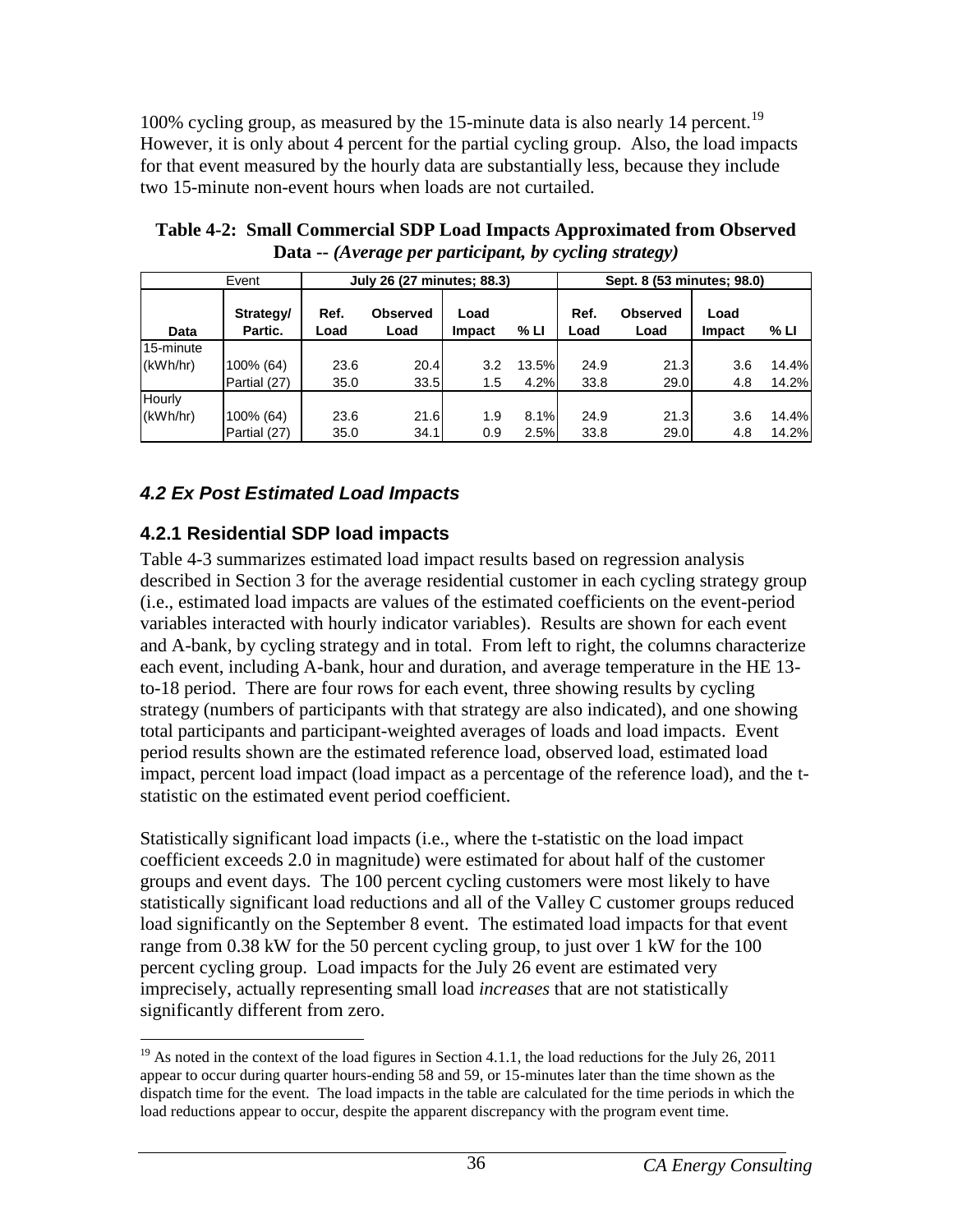| Evtl           |        | Day of<br>Date Week | Hour<br><b>Ending</b> | A-bank    | <b>Durationl</b> | Temp. | <b>Strategy</b> | Partic.         | <b>Estimated</b><br>Reference<br>Load<br>(kWh/hr) | <b>Observed</b><br>Load<br>(kWh/hr) | <b>Estimated</b><br>Load<br><b>Impact</b><br>(kWh/hr) | % Load<br>Impact | t-stat |
|----------------|--------|---------------------|-----------------------|-----------|------------------|-------|-----------------|-----------------|---------------------------------------------------|-------------------------------------|-------------------------------------------------------|------------------|--------|
|                | 26-Jul | Tues                | 15                    | Valley C  | 27 min           | 88.3  |                 |                 |                                                   |                                     |                                                       |                  |        |
|                |        |                     |                       |           |                  |       | 100%            | 21,893          | 2.00                                              | 2.03                                | $-0.033$                                              | $-1.7%$          | $-0.3$ |
|                |        |                     |                       |           |                  |       | 67%             | 1,437           | 1.78                                              | 1.91                                | $-0.135$                                              | $-7.6%$          | $-1.3$ |
|                |        |                     |                       |           |                  |       | 50%             | 411             | 2.00                                              | 2.06                                | $-0.060$                                              | $-3.0%$          | $-0.5$ |
|                |        |                     |                       |           |                  |       | Total/Ave.      | 23,741          | 1.99                                              | 2.03                                | $-0.040$                                              | $-2.0%$          |        |
| $\overline{2}$ | 3-Aug  | Wed                 | 15                    | Mira Loma | 28 min           | 97.6  |                 |                 |                                                   |                                     |                                                       |                  |        |
|                |        |                     |                       |           |                  |       | 100%            | 609             | 2.99                                              | 2.48                                | 0.508                                                 | 17.0%            | 4.8    |
|                |        |                     |                       |           |                  |       | 67%             | 45              | 2.92                                              | 2.70                                | 0.219                                                 | 7.5%             | 1.5    |
|                |        |                     |                       |           |                  |       | 50%             | 10 <sup>1</sup> | 1.74                                              | 1.66                                | 0.088                                                 | 5.1%             | 0.5    |
|                |        |                     |                       |           |                  |       | Total/Ave.      | 664             | 2.96                                              | 2.48                                | 0.482                                                 | 16.3%            |        |
| 3              | 30-Aug | Tues                | 16                    | Mira Loma | 28 min           | 93.4  |                 |                 |                                                   |                                     |                                                       |                  |        |
|                |        |                     |                       |           |                  |       | 100%            | 609             | 2.91                                              | 2.62                                | 0.292                                                 | 10.0%            | 2.7    |
|                |        |                     |                       |           |                  |       | 67%             | 45              | 3.02                                              | 2.57                                | 0.450                                                 | 14.9%            | 3.0    |
|                |        |                     |                       |           |                  |       | 50%             | 10 <sub>1</sub> | 1.64                                              | 1.55                                | 0.097                                                 | 5.9%             | 0.5    |
|                |        |                     |                       |           |                  |       | Total/Ave.      | 664             | 2.90                                              | 2.60                                | 0.299                                                 | 10.3%            |        |
| $\overline{4}$ | 8-Sep  | Thurs               | 16                    | Valley C  | 53 min           | 98.0  |                 |                 |                                                   |                                     |                                                       |                  |        |
|                |        |                     |                       |           |                  |       | 100%            | 21,913          | 3.79                                              | 2.75                                | 1.036                                                 | 27.4%            | 9.3    |
|                |        |                     |                       |           |                  |       | 67%             | 1,437           | 3.45                                              | 2.79                                | 0.659                                                 | 19.1%            | 6.6    |
|                |        |                     |                       |           |                  |       | 50%             | 412             | 3.71                                              | 3.33                                | 0.377                                                 | 10.2%            | 3.4    |
|                |        |                     |                       |           |                  |       | Total/Ave.      | 23,762          | 3.76                                              | 2.76                                | 1.001                                                 | 26.6%            |        |

<span id="page-41-0"></span>**Table 4-3: Estimated Residential SDP Load Impacts by Event and Cycling Strategy –** *Per***-***Customer*

We can provide information on the uncertainty around the estimated load impacts using the variances of the estimated event-hour coefficients. We calculate average standard errors as a percent of the reference load by event to be 5.6%, 3.7%, 3.8% and 2.9% for the four events. That is, the nearly 27 percent overall average load impact for the September 8 event has a standard error of only 3 percent, while the 10 percent overall average load impact for the August 30 event has a standard error of nearly 4 percent.

Figures 4-17 and 4-18 illustrate the nature of the estimated hourly load impacts for the September 8 event, which are estimated very precisely, and the July 26 event, where the estimates are not significant. For the September 8 event, the estimated load impact coefficients are close to zero in all hours leading up the event, and then spike downward in HE 16 showing the expected effects of the curtailment on the different cycling strategy groups. In contrast, the estimated load impact coefficients for the July 26 show a pattern across the day that is logically not due to the curtailment effect, but to some unique aspect of the day that is not accounted for in the model. The circled event-hour (HE 15) values for all three cycling strategies are all smaller than the previous hour, suggesting modest event-induced load reductions; however, the values during the afternoon hours are all positive, representing event-day load increases.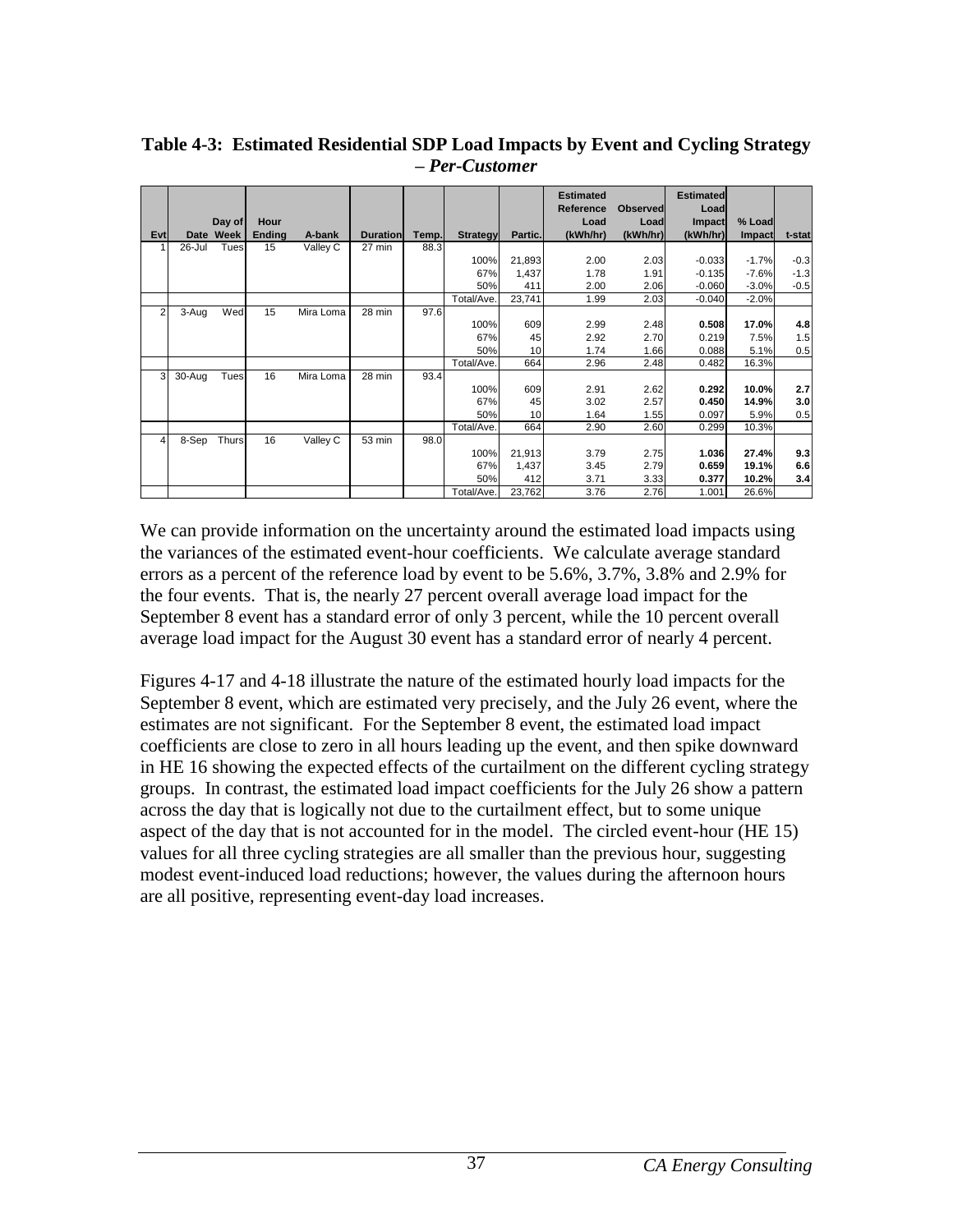<span id="page-42-0"></span>**Figure 4-17: Estimated Residential Load Impacts, by Cycling Strategy –** *September 8 Event*



**Event-day Coefficients -- Valley C Sept 8**

<span id="page-42-1"></span>**Figure 4-18: Estimated Residential Load Impacts, by Cycling Strategy –** *July 26 Event*

**SDP Estimated Load Impacts: Valley C -- July 26 Event**

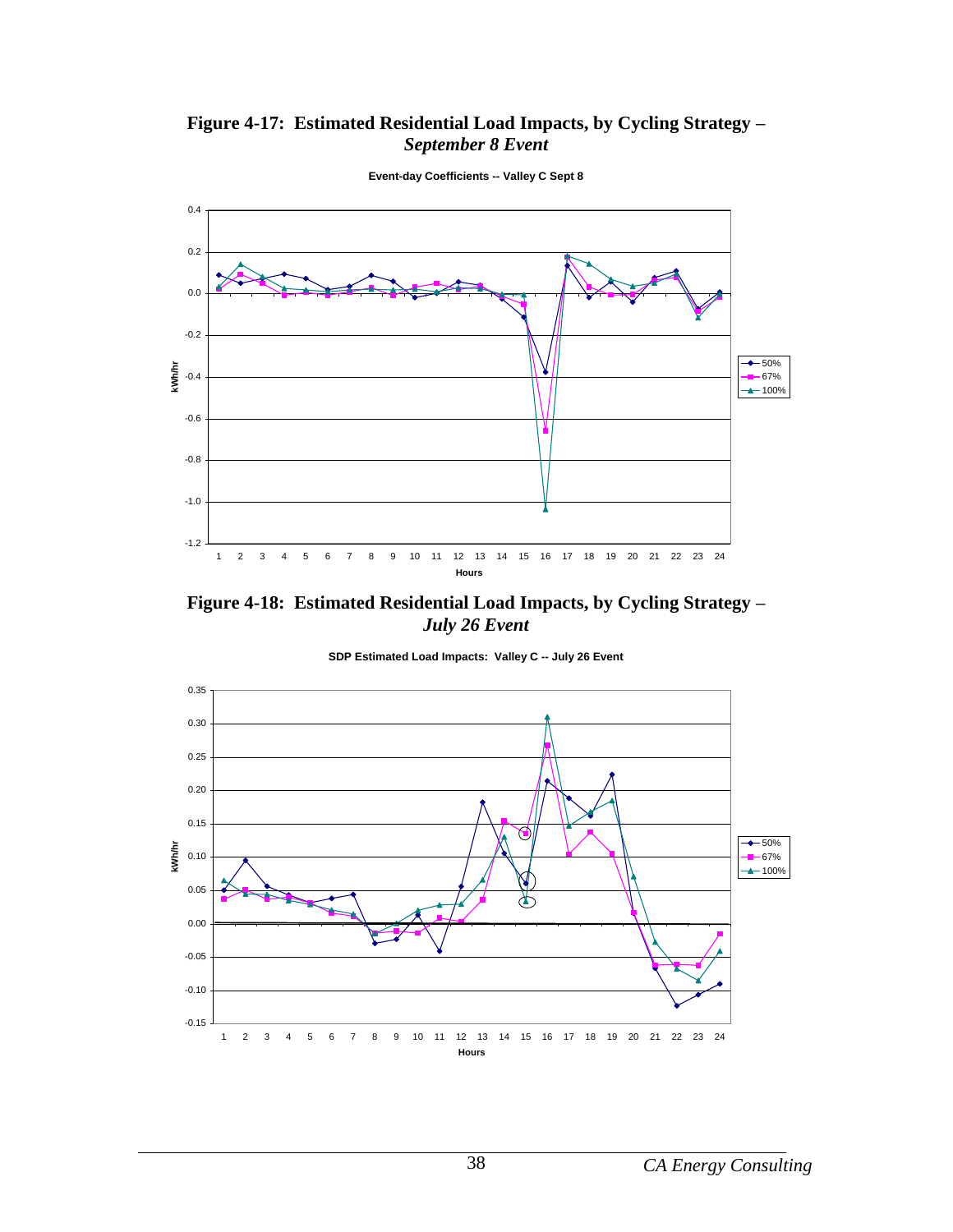As discussed previously, the primary reason that the estimated load impacts are smaller for the first three events than for the September 8 event is that they were dispatched for less than an hour, while the available data for measurement was at a one-hour resolution. As a result, air conditioners were not controlled during half of the one-hour observation period for those events. One might expect that the actual load reduction during the halfhour events would be about twice the amount estimated from the hourly data.<sup>20</sup> Potential information on this relationship can be developed from the commercial SDP customers due to the availability of higher resolution 15-minute load data.

In Section 4.2.2 below we compare load impact estimates based on 15-minute and hourly load data, using data for a subset of the commercial customers with less than the average amount of air conditioning tonnage. We then use that relationship to adjust the values of the estimated load impacts for the half-hour events in Table 4-3. These adjusted load impacts are shown in Table 4-4. An additional column is added to show estimated load impacts per AC ton, using average participant AC tonnage shown in Table 2-1 above. Load impacts were adjusted only for the second and third events, and the adjusted values are shown in italics. The fourth event required no adjustment because it lasted nearly an hour. For the first event, which occurred on the coolest of the four event days, rather than making the estimated load increase even larger, we set the load impact to zero given the very imprecise estimate.

After the adjustments, the estimated load impacts and percent load impacts for the second and third half-hour events are more similar to those for the hour-long event on September 8, especially when comparing load impacts per AC ton. The results for the August 30 event are somewhat of an exception, with the magnitudes of estimated load impacts seemingly reversed for the 100 percent and 67 percent cycling groups. One likely source of the unexpected relative magnitudes is the sample size of only 45 for the 67 percent cycling group.

 $\overline{a}$  $20$  Possible post-event load changes, particularly for 100 percent cycling customers, may affect the relationship between the two sources of estimates.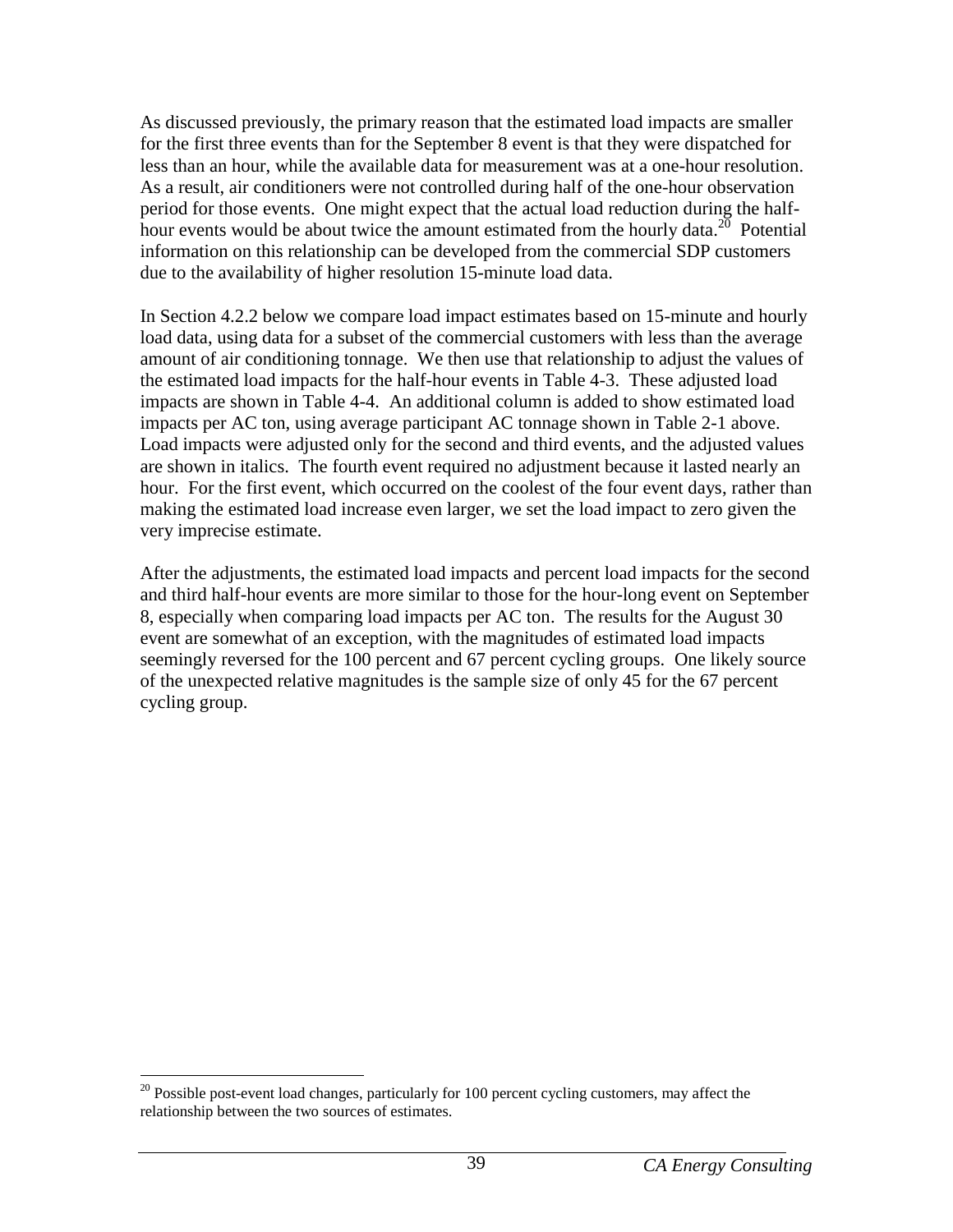| Evt            | Date        | Day   | Hour<br>End. | A-bank    | Dur.   | Tmp. | <b>Strategy</b> | Partic. | Est. Ref.<br>Load<br>(kWh/hr) | Load<br>(kWh/hr) | Obs. Est. Load<br><b>Impact</b><br>(kWh/hr) | % Load<br><b>Impact</b> | LI per<br><b>AC</b> ton |
|----------------|-------------|-------|--------------|-----------|--------|------|-----------------|---------|-------------------------------|------------------|---------------------------------------------|-------------------------|-------------------------|
| $\mathbf{1}$   | 26-Jul      | Tuesl | 15           | Valley C  | 27 min | 88.3 |                 |         |                               |                  |                                             |                         |                         |
|                |             |       |              |           |        |      | 100%            | 21,893  | 2.03                          | 2.03             | 0.0                                         | 0.0%                    | 0.0                     |
|                |             |       |              |           |        |      | 67%             | 1,437   | 1.91                          | 1.91             | 0.0                                         | 0.0%                    | 0.0                     |
|                |             |       |              |           |        |      | 50%             | 411     | 2.06                          | 2.06             | 0.0                                         | 0.0%                    | 0.0                     |
|                |             |       |              |           |        |      | Total/Ave.      | 23,741  | 2.03                          | 2.03             | 0.0                                         | 0.0%                    | 0.0                     |
| $\overline{2}$ | 3-Aug       | Wed   | 15           | Mira Loma | 28 min | 97.6 |                 |         |                               |                  |                                             |                         |                         |
|                |             |       |              |           |        |      | 100%            | 609     | 3.30                          | 2.48             | 0.825                                       | 25.0%                   | 0.21                    |
|                |             |       |              |           |        |      | 67%             | 45      | 3.33                          | 2.70             | 0.633                                       | 19.0%                   | 0.17                    |
|                |             |       |              |           |        |      | 50%             | 10      | 1.91                          | 1.66             | 0.256                                       | 13.4%                   | 0.07                    |
|                |             |       |              |           |        |      | Total/Ave.      | 664     | 3.29                          | 2.48             | 0.803                                       | 24.5%                   | 0.21                    |
| 3              | $30 - Aug$  | Tues  | 16           | Mira Loma | 28 min | 93.4 |                 |         |                               |                  |                                             |                         |                         |
|                |             |       |              |           |        |      | 100%            | 609     | 3.09                          | 2.62             | 0.473                                       | 15.3%                   | 0.12                    |
|                |             |       |              |           |        |      | 67%             | 45      | 3.87                          | 2.57             | 1.301                                       | 33.6%                   | 0.35                    |
|                |             |       |              |           |        |      | 50%             | 10      | 1.83                          | 1.55             | 0.280                                       | 15.3%                   | 0.08                    |
|                |             |       |              |           |        |      | Total/Ave.      | 664     | 3.12                          | 2.60             | 0.527                                       | 16.9%                   | 0.13                    |
| 4              | 8-Sep Thurs |       | 16           | Valley C  | 53 min | 98.0 |                 |         |                               |                  |                                             |                         |                         |
|                |             |       |              |           |        |      | 100%            | 21,913  | 3.79                          | 2.75             | 1.036                                       | 27.4%                   | 0.22                    |
|                |             |       |              |           |        |      | 67%             | 1,437   | 3.45                          | 2.79             | 0.659                                       | 19.1%                   | 0.17                    |
|                |             |       |              |           |        |      | 50%             | 412     | 3.71                          | 3.33             | 0.377                                       | 10.2%                   | 0.09                    |
|                |             |       |              |           |        |      | Total/Ave.      | 23,762  | 3.76                          | 2.76             | 1.001                                       | 26.6%                   | 0.22                    |

<span id="page-44-0"></span>**Table 4-4: Estimated Residential SDP Load Impacts by Cycling Strategy –** *Per***-***Customer (Adjusted for Difference between 15-Minute and Hourly Data)*

Finally, in Table 4-5 we expand the adjusted per-customer SDP load impacts in Table 4-4 by the number of participants for whom SmartConnect data were available, and report those values in Table 4-5, using units of MWh/hr. Total load impacts for Valley C for the September event are nearly 24 MW.

<span id="page-44-1"></span>**Table 4-5: Estimated Residential SDP Load Impacts by Cycling Strategy –** *Program***-***Level (SmartConnect meters only)*

| Evt            | Date        | Day  | <b>HE</b> | A-bank    | Dur.   | <b>Tmp</b> | <b>Strategyl</b> | Partic.         | Est. Ref.<br>Load<br>(MWh/hr) | <b>Observed</b><br>Load<br>(MWh/hr) | Est. Load<br><b>Impact</b><br>(MWh) | % Load<br><b>Impact</b> |
|----------------|-------------|------|-----------|-----------|--------|------------|------------------|-----------------|-------------------------------|-------------------------------------|-------------------------------------|-------------------------|
| 1              | 26-Jul      | Tues | 15        | Valley C  | 27 min | 88.3       |                  |                 |                               |                                     |                                     |                         |
|                |             |      |           |           |        |            | 100%             | 21,893          | 44.539                        | 44.539                              | 0.000                               | 0.0%                    |
|                |             |      |           |           |        |            | 67%              | 1,437           | 2.746                         | 2.746                               | 0.000                               | 0.0%                    |
|                |             |      |           |           |        |            | 50%              | 411             | 0.848                         | 0.848                               | 0.000                               | 0.0%                    |
|                |             |      |           |           |        |            | Total            | 23,741          | 48.133                        | 48.133                              | 0.000                               | 0.0%                    |
| $\overline{2}$ | 3-Aug       | Wed  | 15        | Mira Loma | 28 min | 97.6       |                  |                 |                               |                                     |                                     |                         |
|                |             |      |           |           |        |            | 100%             | 609             | 2.013                         | 1.510                               | 0.502                               | 25.0%                   |
|                |             |      |           |           |        |            | 67%              | 45              | 0.150                         | 0.121                               | 0.028                               | 19.0%                   |
|                |             |      |           |           |        |            | 50%              | 10 <sup>1</sup> | 0.019                         | 0.017                               | 0.003                               | 13.4%                   |
|                |             |      |           |           |        |            | Total            | 664             | 2.182                         | 1.648                               | 0.533                               | 24.5%                   |
| 3              | 30-Aug      | Tues | 16        | Mira Loma | 28 min | 93.4       |                  |                 |                               |                                     |                                     |                         |
|                |             |      |           |           |        |            | 100%             | 609             | 1.882                         | 1.594                               | 0.288                               | 15.3%                   |
|                |             |      |           |           |        |            | 67%              | 45              | 0.174                         | 0.115                               | 0.059                               | 33.6%                   |
|                |             |      |           |           |        |            | 50%              | 10 <sup>1</sup> | 0.018                         | 0.015                               | 0.003                               | 15.3%                   |
|                |             |      |           |           |        |            | Total            | 664             | 2.074                         | 1.725                               | 0.350                               | 16.9%                   |
| $\overline{4}$ | 8-Sep Thurs |      | 16        | Valley C  | 53 min | 98.0       |                  |                 |                               |                                     |                                     |                         |
|                |             |      |           |           |        |            | 100%             | 21,913          | 82.950                        | 60.256                              | 22.694                              | 27.4%                   |
|                |             |      |           |           |        |            | 67%              | 1,437           | 4.958                         | 4.010                               | 0.948                               | 19.1%                   |
|                |             |      |           |           |        |            | 50%              | 412             | 1.527                         | 1.372                               | 0.155                               | 10.2%                   |
|                |             |      |           |           |        |            | Total            | 23,762          | 89.434                        | 65.638                              | 23.797                              | 26.6%                   |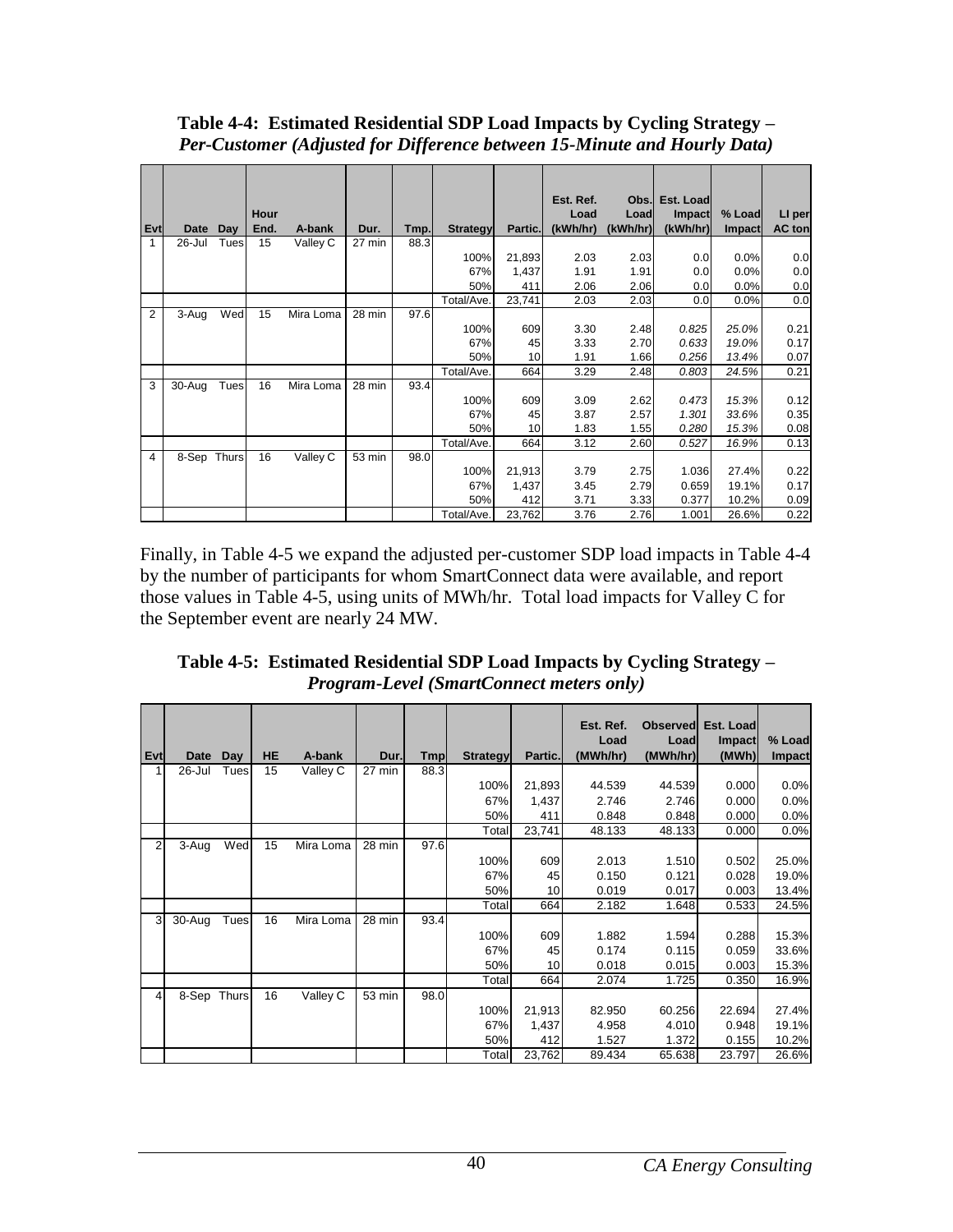# <span id="page-45-0"></span>**4.2.2 Small commercial SDP load impacts**

Table 4-6 summarizes estimated small commercial per-customer load impact results from the regression analysis described in Section 3, applied to 15-minute load data. Results are shown for both Valley C events, by cycling strategy and on average for all participants. Estimated load impacts are statistically significant for three of the four event/cycling-strategies, as shown by *t*-statistics and numbers in bold. Statistically significant estimated load impacts per customer range from 4.3 kWh/hr to 4.8 kWh/hr, representing percentage load reductions of 13 to 18 percent. Estimated load impacts per AC ton, shown in the last column, are reasonably consistent across the two events (e.g., both values are larger on the hotter September 8 event, and the 100 percent cycling value is greater than that for partial cycling), and are also similar to the estimates for residential SDP customers shown in Table 4-4.

<span id="page-45-1"></span>**Table 4-6: Estimated Small Commercial SDP Load Impacts by Event and Cycling Strategy –** *Per***-***Customer*

| Evtl | <b>Date</b> | Day  |       | <b>Start Restore</b> | Dur.   | Tmp  | Strategyl  | Partic. | Est. Ref.<br>Load<br>(kWh/hr) | Obs. Load<br>(kWh/hr) | Est. Load<br><b>Impact</b><br>(kWh/hr) | % Load<br>Impact | t-stat | LI / AC<br><b>Ton</b> |
|------|-------------|------|-------|----------------------|--------|------|------------|---------|-------------------------------|-----------------------|----------------------------------------|------------------|--------|-----------------------|
|      | 26-Jul      | Tues | 14:03 | 14:30                | 27 min | 88.3 |            |         |                               |                       |                                        |                  |        |                       |
|      |             |      |       |                      |        |      | 100%       | 56      | 24.7                          | 20.4                  | 4.28                                   | 17.3%l           | 3.6    | 0.22                  |
|      |             |      |       |                      |        |      | Partial    | 25      | 35.9                          | 33.5                  | 2.36                                   | 6.6%             | 1.3    | 0.08                  |
|      |             |      |       |                      |        |      | Total/Ave. | 81      | 28.1                          | 24.4                  | 3.68                                   | 13.1%            |        | 0.16                  |
| 2    | 8-Sep Thurs |      | 15:00 | 15:53                | 53 min | 98.0 |            |         |                               |                       |                                        |                  |        |                       |
|      |             |      |       |                      |        |      | 100%       | 58      | 26.1                          | 21.3                  | 4.79                                   | 18.3%            | 3.9    | 0.25                  |
|      |             |      |       |                      |        |      | Partial    | 27      | 33.3                          | 29.0                  | 4.34                                   | 13.0%            | 2.2    | 0.14                  |
|      |             |      |       |                      |        |      | Total/Ave. | 85      | 28.4                          | 23.8                  | 4.65                                   | 16.4%            |        | 0.20                  |

Similar to the case of residential load impacts, we can provide information on the uncertainty around the estimated load impacts using the variances of the estimated eventhour coefficients. We calculate average standard errors as a percent of the reference load to be about 5 percent for both events. That is, both the 16.5 percent overall average load impact for the September 8 event, where the load impacts are estimated more precisely, and the 13.3 percent load impact for the July 26 event have standard errors of about 5 percent.

Figures 4-19 and 4-20 show the hourly pattern of the estimated load impact coefficients on those two event days. Figure 4-19 shows substantial load reductions in all four quarter hours of the nearly hour-long event on September 8. Figure 4-20 shows load reductions in the second and third quarter hour within HE 15, with the reduction for the 100% (Full) cycling strategy substantially larger than that for the partial strategy. Note that the coefficients, which are based on the 15-minute load data, are in units of kWh/15-minutes, and are thus one-fourth the magnitude of the values in Table 4-6, which have been converted to units of kWh/hour.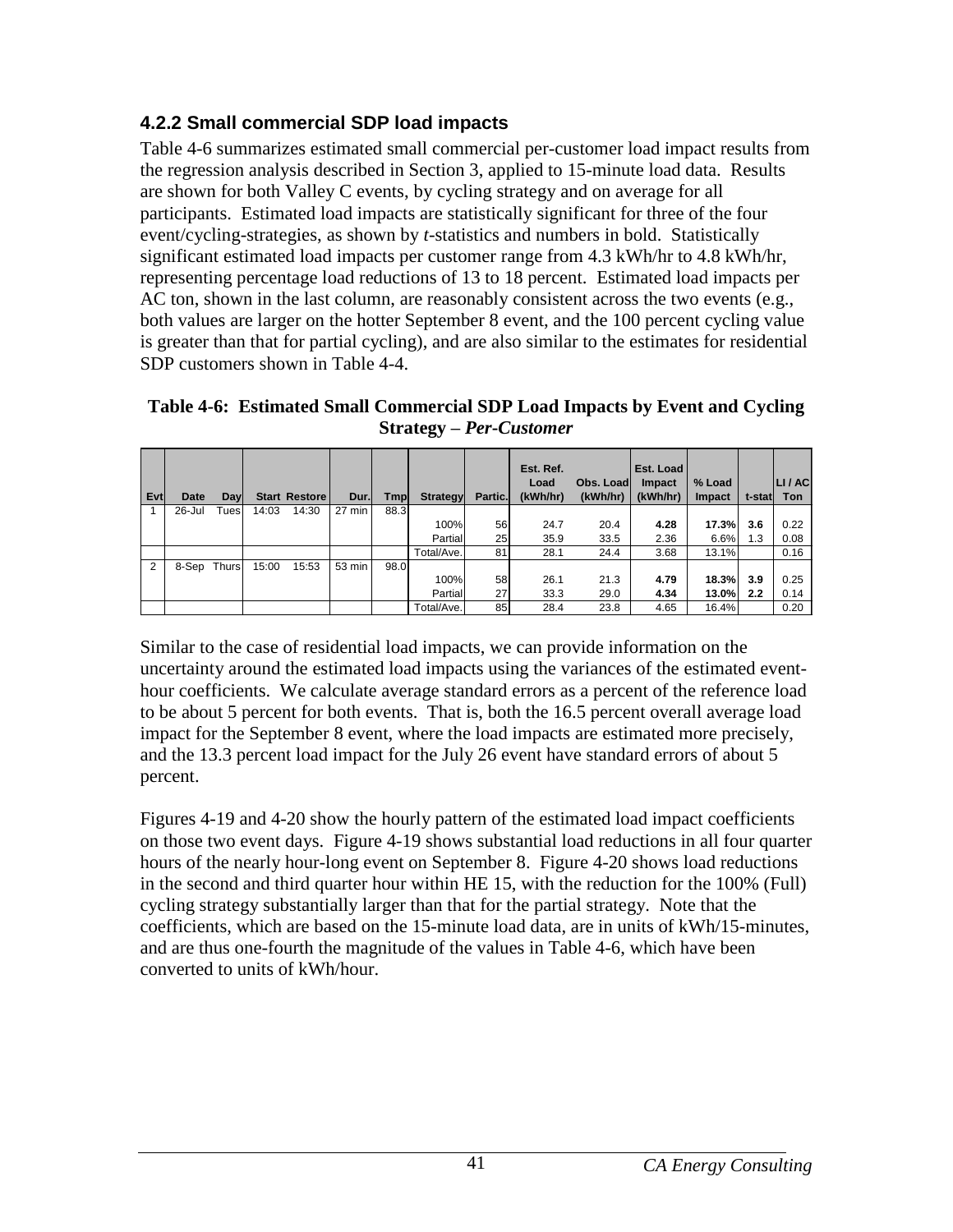#### <span id="page-46-0"></span>**Figure 4-19: Estimated Small Commercial Load Impacts, by Cycling Strategy –** *September 8 Event (kWh/15-minutes)*



**Load Impact Coefficients -- Commercial SDP (September 8 Event)**

<span id="page-46-1"></span>**Figure 4-20: Estimated Small Commercial Load Impacts, by Cycling Strategy –** *July 26 Event*



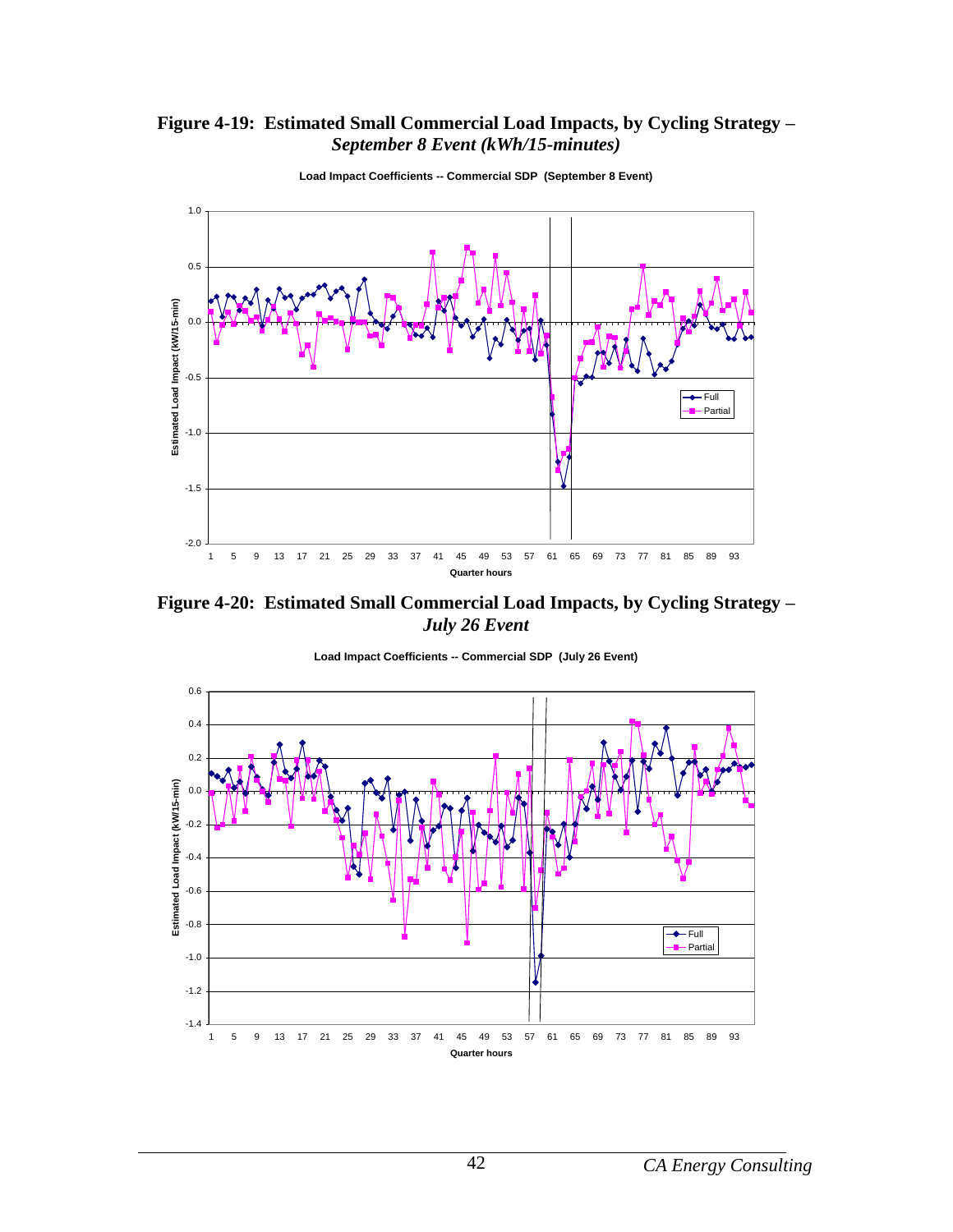Table 4-7 expands the per-customer results to the program level, as represented by the approximately 90 commercial customers with SmartConnect data, and reports loads and load impacts in units of MWh/hr. Total load impacts are about 0.3 MW for the July 26 event, and 0.4 MW for the September 8 event.

<span id="page-47-1"></span>

| Evt            | Date        | Dayl |       | <b>Start Restore</b> | Dur.   | Tmpl | <b>Strategy</b> | Partic. | Est. Ref.<br>Load<br>(MWh/hr) | Obs. Load<br>(MWh/hr) | Est. Load<br><b>Impact</b><br>(MWh/hr) | % Load<br><b>Impact</b> |
|----------------|-------------|------|-------|----------------------|--------|------|-----------------|---------|-------------------------------|-----------------------|----------------------------------------|-------------------------|
|                | 26-Jul      | Tues | 14:03 | 14:30                | 27 min | 88.3 |                 |         |                               |                       |                                        |                         |
|                |             |      |       |                      |        |      | 100%            | 56      | 1.38                          | 1.14                  | 0.24                                   | 17.3%                   |
|                |             |      |       |                      |        |      | Partial         | 25      | 0.90                          | 0.84                  | 0.06                                   | 6.6%                    |
|                |             |      |       |                      |        |      | Total           | 81      | 2.28                          | 1.98                  | 0.30                                   | 13.1%                   |
| $\overline{2}$ | 8-Sep Thurs |      | 15:00 | 15:53                | 53 min | 98.0 |                 |         |                               |                       |                                        |                         |
|                |             |      |       |                      |        |      | 100%            | 58      | 1.52                          | 1.24                  | 0.28                                   | 18.3%                   |
|                |             |      |       |                      |        |      | Partial         | 27      | 0.90                          | 0.78                  | 0.12                                   | 13.0%                   |
|                |             |      |       |                      |        |      | Total           | 85      | 2.42                          | 2.02                  | 0.40                                   | 16.4%                   |

<span id="page-47-0"></span>**Table 4-7: Estimated Small Commercial SDP Load Impacts by Cycling Strategy –** *Program Level*

We conducted additional analyses to explore the relationship between load impacts estimated with 15-minute data and those estimated with hourly data, with the objective of potentially applying information on that relationship to the residential load impact estimates, for which only hourly data are available. We restricted this analysis to commercial customers with AC tonnage of less than 15 to best approximate conditions in residential households.

Table 4-8 shows estimated load impacts for the smaller commercial customers for both Valley C events, showing results using 15-minute load data in the first panel and hourly data in the second panel. Focusing on the July 26 half-hour event (the estimates for the hour-long event on September 8 are essentially identical), the kWh/hour load impacts estimated using hourly data are about 62 and 35 percent of the estimates based on 15 minute data, for the 100% and partial cycling strategy customers respectively. These values are shown in Table 4-9. As described in the previous section, these values were used to adjust the estimated residential SDP load impacts for the half-hour events.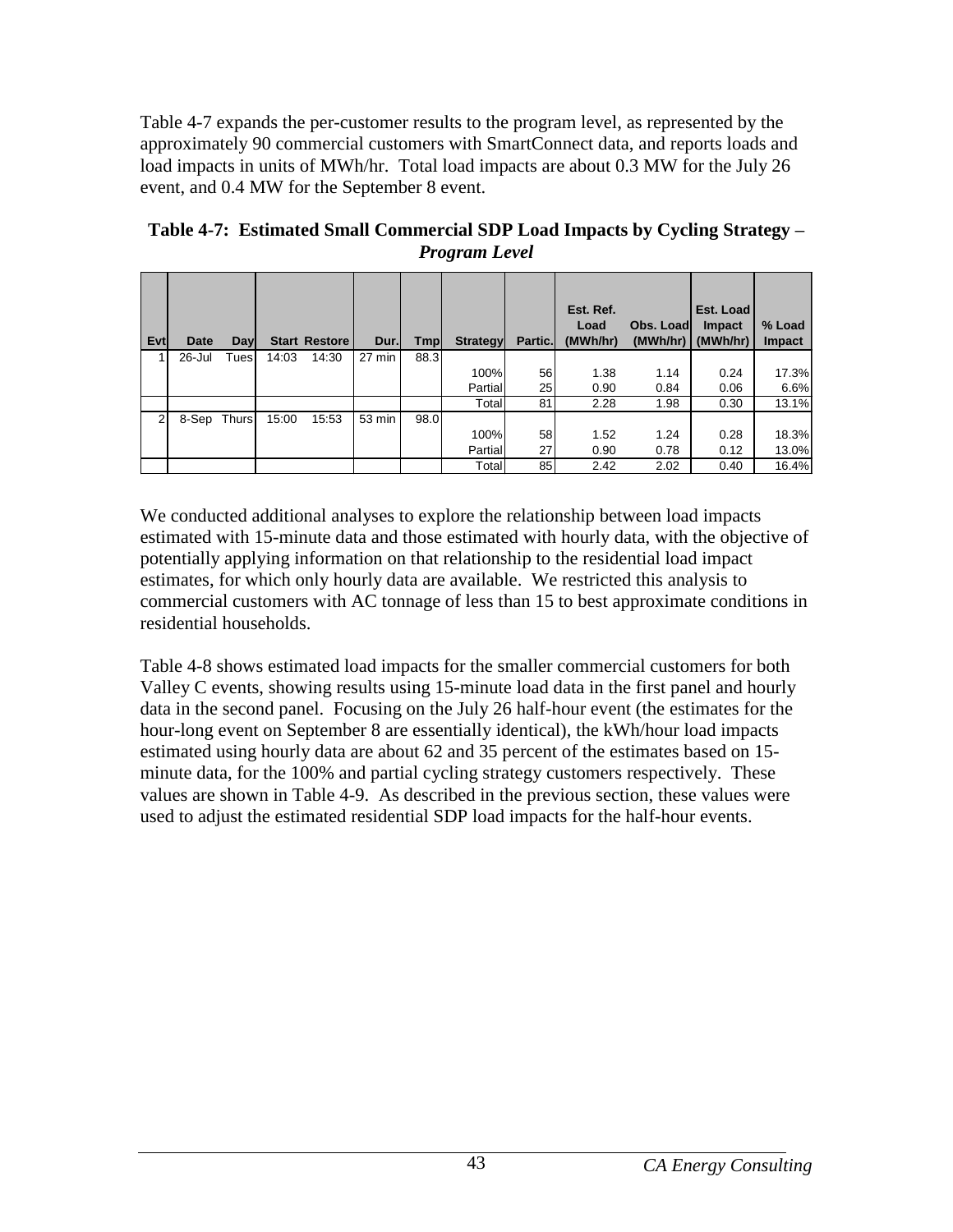|                |                 |              |       |               |                 |       |                 |                 | <b>Estimated</b><br>Reference | <b>Observed</b> | <b>Estimated</b> |        |        |
|----------------|-----------------|--------------|-------|---------------|-----------------|-------|-----------------|-----------------|-------------------------------|-----------------|------------------|--------|--------|
|                |                 | Day of       |       |               |                 |       |                 |                 | Load                          | Load            | Load Impact      | % Load |        |
| Evt            | Date            | Weekl        |       | Start Restore | <b>Duration</b> | Temp. | <b>Strategy</b> | Partic.         | (kWh/hr)                      | (kWh/hr)        | (kWh/hr)         | Impact | t-stat |
|                | Data: 15-minute |              |       |               |                 |       |                 |                 |                               |                 |                  |        |        |
|                | 26-Jul          | Tues         | 14:03 | 14:30         | 27 min          | 88.3  |                 |                 |                               |                 |                  |        |        |
|                |                 |              |       |               |                 |       | 100%            | 34              | 18.4                          | 16.0            | 2.48             | 13.5%  | 2.9    |
|                |                 |              |       |               |                 |       | Partial         | 10 <sup>1</sup> | 22.6                          | 20.7            | 1.91             | 8.4%   | 1.1    |
| $\overline{2}$ | 8-Sep           | Thurs        | 15:00 | 15:53         | 53 min          | 98.0  |                 |                 |                               |                 |                  |        |        |
|                |                 |              |       |               |                 |       | 100%            | 36              | 19.6                          | 16.8            | 2.71             | 13.9%  | 3.1    |
|                |                 |              |       |               |                 |       | Partial         | 11              | 23.8                          | 20.4            | 3.43             | 14.4%  | 2.0    |
|                | Data: Hourly    |              |       |               |                 |       |                 |                 |                               |                 |                  |        |        |
|                | $26 -$ Jul      | Tues         | 14:03 | 14:30         | 27 min          | 88.3  |                 |                 |                               |                 |                  |        |        |
|                |                 |              |       |               |                 |       | 100%            | 34              | 18.3                          | 16.8            | 1.53             | 8.3%   | 2.0    |
|                |                 |              |       |               |                 |       | Partial         | 10              | 21.8                          | 21.1            | 0.66             | 3.0%   | 0.5    |
| 2              | 8-Sep           | <b>Thurs</b> | 15:00 | 15:53         | 53 min          | 98.0  |                 |                 |                               |                 |                  |        |        |
|                |                 |              |       |               |                 |       | 100%            | 36              | 19.6                          | 16.8            | 2.71             | 13.9%  | 3.4    |
|                |                 |              |       |               |                 |       | Partial         | 11              | 23.8                          | 20.4            | 3.43             | 14.4%  | 2.5    |

<span id="page-48-1"></span>**Table 4-8: Estimated Load Impacts for Low–AC-Tonnage Small Commercial SDP Customers by Cycling Strategy –** *Per***-***Customer*

<span id="page-48-2"></span>**Table 4-9: Relationship between Estimated Load Impacts Using 15-Minute and Hourly Load Data** *(Low–AC-Tonnage Small Commercial SDP Customers, by Cycling Strategy)*

| Data      | <b>Estimated Load</b><br>Impact (kWh/hr) |                |
|-----------|------------------------------------------|----------------|
|           | 100%                                     | <b>Partial</b> |
| $15$ -min | 2 48                                     | 1.91           |
| Hourly    | 1.53                                     | 0.66           |
| Ratio     | 62%                                      | 35%            |

# <span id="page-48-0"></span>**4.2.3 Large commercial SDP load impacts**

Table 4-10 summarizes estimated load impacts per customer for the large commercial customers from the regression analysis described in Section 3, applied to 15-minute load data. Results, which are scaled to units of kWh per hour<sup>21</sup>, are shown for each event for the indicated A-Bank, and are distinguished by customers who selected the full or partial cycling strategy. Information is shown for a number of factors, including day of week, the quarter hours in which events occurred, average temperature in the late afternoon period (HE 13-18) in which all events were called, and the number of participants in each group. The last six columns contain estimated reference load, observed load, estimated load impact, percentage load impact, the average *t*-statistic associated with the estimated load impacts, and load impact per AC ton.

Estimated load impacts are statistically significant at the 90 percent level for seven of the eighteen event/cycling-strategies, as shown by bold *t*-statistic values, and are nearly significant (*t*-statistic greater than 1.5) in four other cases. Statistically significant load impact estimates per customer range from about 100 kWh/hr to 180 kWh/hr, representing

 $\overline{a}$  $21$  The 15-minute load data represent energy consumed within that interval. To convert those values to the rate of usage per hour, we multiply the 15-minute values, including load impact estimates, by a factor of 4.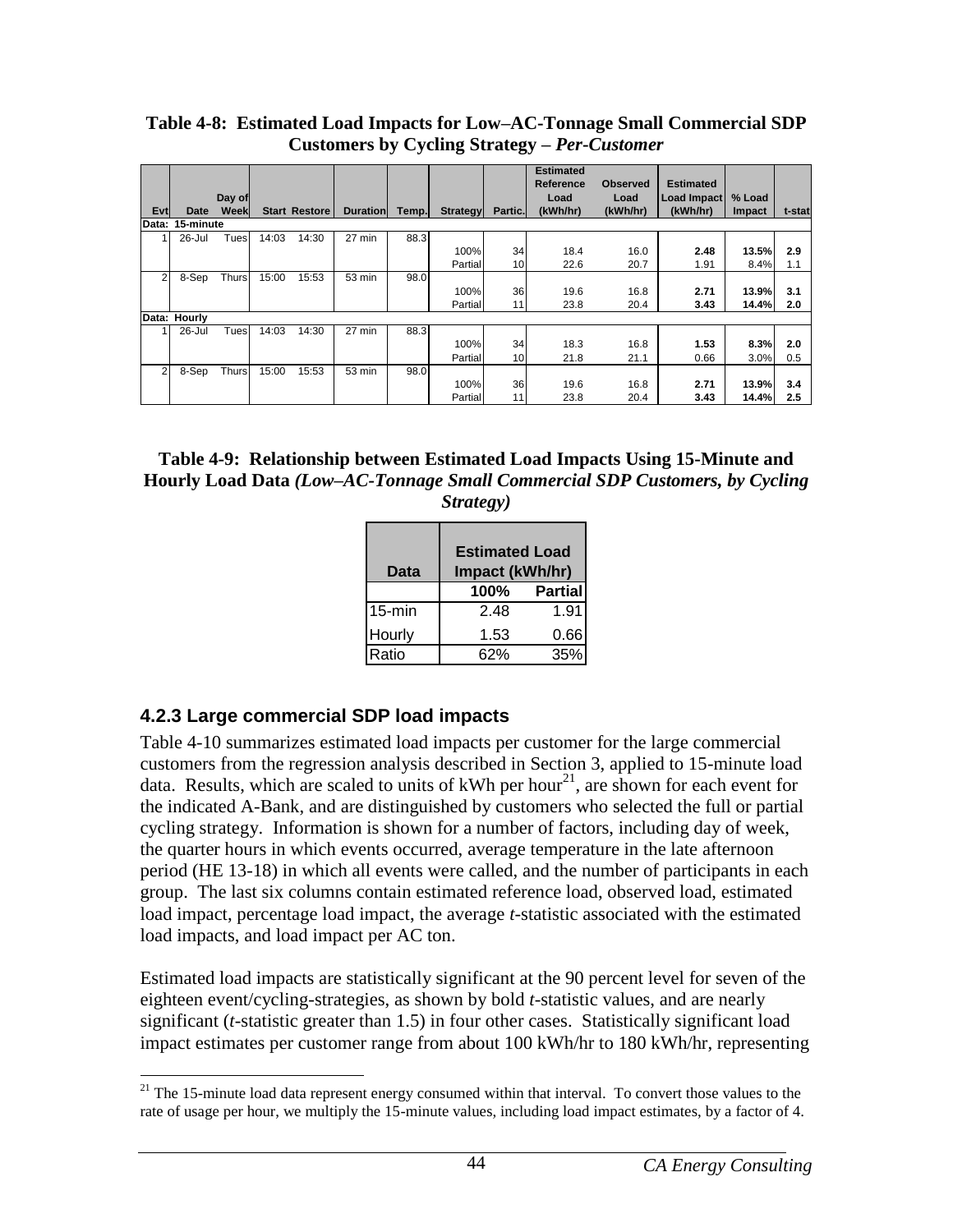percentage load reductions of about 13 to 32 percent. Estimated load impacts per AC ton, shown in the last column, are reasonably consistent across the statistically significant estimates, ranging from about 0.6 to 1.3 kW. These values are somewhat higher than the estimates for residential and small commercial SDP customers shown above.

|                |              |      |                 |             |            |                 |                 | Est. Ref. |           | Est. Load |        |        | LI / AC |
|----------------|--------------|------|-----------------|-------------|------------|-----------------|-----------------|-----------|-----------|-----------|--------|--------|---------|
|                |              |      |                 | <b>Time</b> |            |                 |                 | Load      | Obs. Load | Impact    | % Load |        | Ton     |
| Evt            | Date         | Day  | A-Bank          | (QE)        | <b>Tmp</b> | <b>Strategy</b> | <b>Particl</b>  | (kWh/hr)  | (kWh/hr)  | (kWh/hr)  | Impact | t-stat | (kW)    |
| $\mathbf{1}$   | 26-Jul       | Tues | Valley C        | 58-59       |            |                 |                 |           |           |           |        |        |         |
|                |              |      |                 |             | 88.3       | 100%            | 5               | 237       | 209       | 27.6      | 11.6%  | 0.90   | 0.18    |
|                |              |      |                 |             | 88.3       | Partial         | $\mathbf{1}$    | 557       | 425       | 131.5     | 23.6%  | 2.79   | 0.94    |
|                |              |      |                 |             |            | Total/Ave.      | 6               | 290       | 245       | 44.9      | 15.5%  |        | 0.30    |
| $\overline{2}$ | $3-Aug$      | Wed  | Mira L          | $57 - 58$   |            |                 |                 |           |           |           |        |        |         |
|                |              |      |                 |             | 97.0       | 100%            | $\overline{7}$  | 1,437     | 1,431     | 6.6       | 0.5%   | 0.18   | 0.07    |
|                |              |      |                 |             |            | Partial         |                 |           |           |           |        |        |         |
|                |              |      |                 |             |            | Total/Ave.      | 7               | 1,437     | 1,431     | 6.6       | 0.5%   |        | 0.07    |
| $\overline{3}$ | 8-Aug        | Mon  | Chino           | 53-54       |            |                 |                 |           |           |           |        |        |         |
|                |              |      |                 |             | 86.4       | 100%            | 6               | 465       | 383       | 82.0      | 17.6%  | 1.12   | 0.37    |
|                |              |      |                 |             | 87.2       | Partial         | 5               | 559       | 379       | 179.7     | 32.2%  | 2.27   | 0.60    |
|                |              |      |                 |             |            | Total/Ave.      | 11              | 508       | 381       | 126.4     | 24.9%  |        | 0.50    |
| 4              | 18-Aug       | Thur | <b>Walnut</b>   | $57 - 58$   |            |                 |                 |           |           |           |        |        |         |
|                |              |      |                 |             | 87.3       | 100%            | 31              | 1,158     | 1,001     | 156.3     | 13.5%  | 2.62   | 0.62    |
|                |              |      |                 |             | 87.3       | Partial         | 1               | 794       | 674       | 119.6     | 15.1%  | 1.65   | 0.51    |
|                |              |      |                 |             |            | Total/Ave.      | 32              | 1,146     | 991       | 155.2     | 13.5%  |        | 0.62    |
| 5              | $26 - Aug$   | Fri  | <b>Villa Pk</b> | $61 - 62$   |            |                 |                 |           |           |           |        |        |         |
|                |              |      |                 |             | 87.9       | 100%            | 32              | 465       | 359       | 106.3     | 22.8%  | 1.81   | 0.73    |
|                |              |      |                 |             | 85.2       | Partial         | 5               | 290       | 246       | 44.2      | 15.2%  | 1.24   | 0.44    |
|                |              |      |                 |             |            | Total/Ave.      | $\overline{37}$ | 442       | 344       | 97.9      | 22.2%  |        | 0.70    |
| 6              | 30-Aug       | Tues | Mira L          | $61 - 62$   |            |                 |                 |           |           |           |        |        |         |
|                |              |      |                 |             | 93.1       | 100%            | $\overline{7}$  | 1.467     | 1,418     | 49.0      | 3.3%   | 1.33   | 0.54    |
|                |              |      |                 |             |            | Partial         |                 |           |           |           |        |        |         |
|                |              |      |                 |             |            | Total/Ave.      | 7               | 1,467     | 1,418     | 49.0      | 3.3%   |        | 0.54    |
| $\overline{7}$ | 6-Sep        | Tues | Chino           | 63-64       |            |                 |                 |           |           |           |        |        |         |
|                |              |      |                 |             | 96.6       | 100%            | 6               | 894       | 781       | 113.2     | 12.7%  | 1.53   | 0.51    |
|                |              |      |                 |             | 96.9       | Partial         | 5               | 899       | 853       | 46.3      | 5.2%   | 0.58   | 0.16    |
|                |              |      |                 |             |            | Total/Ave.      | 11              | 897       | 814       | 82.8      | 9.2%   |        | 0.32    |
| 8              | 8-Sep Thurs  |      | Valley C        | 61-64       |            |                 |                 |           |           |           |        |        |         |
|                |              |      |                 |             | 98.0       | 100%            | 5               | 451       | 353       | 98.5      | 21.8%  | 3.16   | 0.65    |
|                |              |      |                 |             | 98.0       | Partial         | $\mathbf{1}$    | 716       | 531       | 184.7     | 25.8%  | 3.83   | 1.32    |
|                |              |      |                 |             |            | Total/Ave       | 6               | 496       | 383       | 112.9     | 22.8%  |        | 0.75    |
| 9              | 20-Sep       | Tues | Walnut          | 61-62       |            |                 |                 |           |           |           |        |        |         |
|                |              |      |                 |             | 80.3       | 100%            | 31              | 1,201     | 1,059     | 142.1     | 11.8%  | 2.36   | 0.56    |
|                |              |      |                 |             | 80.3       | Partial         | 1               | 910       | 724       | 185.7     | 20.4%  | 2.55   | 0.80    |
|                |              |      |                 |             |            | Total/Ave       | 32              | 1,192     | 1,049     | 143.4     | 12.0%  |        | 0.57    |
| 10             | 29-Sep Thurs |      | Villa Pk        | 61-64       |            |                 |                 |           |           |           |        |        |         |
|                |              |      |                 |             | 75.2       | 100%            | 32              | 360       | 296       | 63.8      | 17.7%  | 1.59   | 0.44    |
|                |              |      |                 |             | 72.8       | Partial         | 5               | 278       | 247       | 30.4      | 10.9%  | 1.27   | 0.30    |
|                |              |      |                 |             |            | Total/Ave.      | $\overline{37}$ | 349       | 290       | 59.3      | 17.0%  |        | 0.42    |

<span id="page-49-0"></span>**Table 4-10: Estimated Large Commercial SDP Load Impacts (kW) by Event –** *Per***-***Customer*

Figures 4-21 through 4-24 show the hourly patterns of the estimated load impact coefficients for the average customer on each cycling strategy for the four event days that applied to the two A-Banks associated with the greatest number of customers – Walnut and Villa Park. Figure 4-21 illustrates load reductions in quarter hours-ending 57-58 for the August 18 event for Walnut, while Figure 4-22 shows load reductions in QE 61-62 for the August 26 event for Villa Park. Note that the coefficients, which are based on the 15-minute load data, are in units of kWh/15-minutes, and are thus one-fourth the magnitude of the values in Table 4-10, which have been converted to units of kWh/hour (and also follow the convention of reporting load reductions as positive values).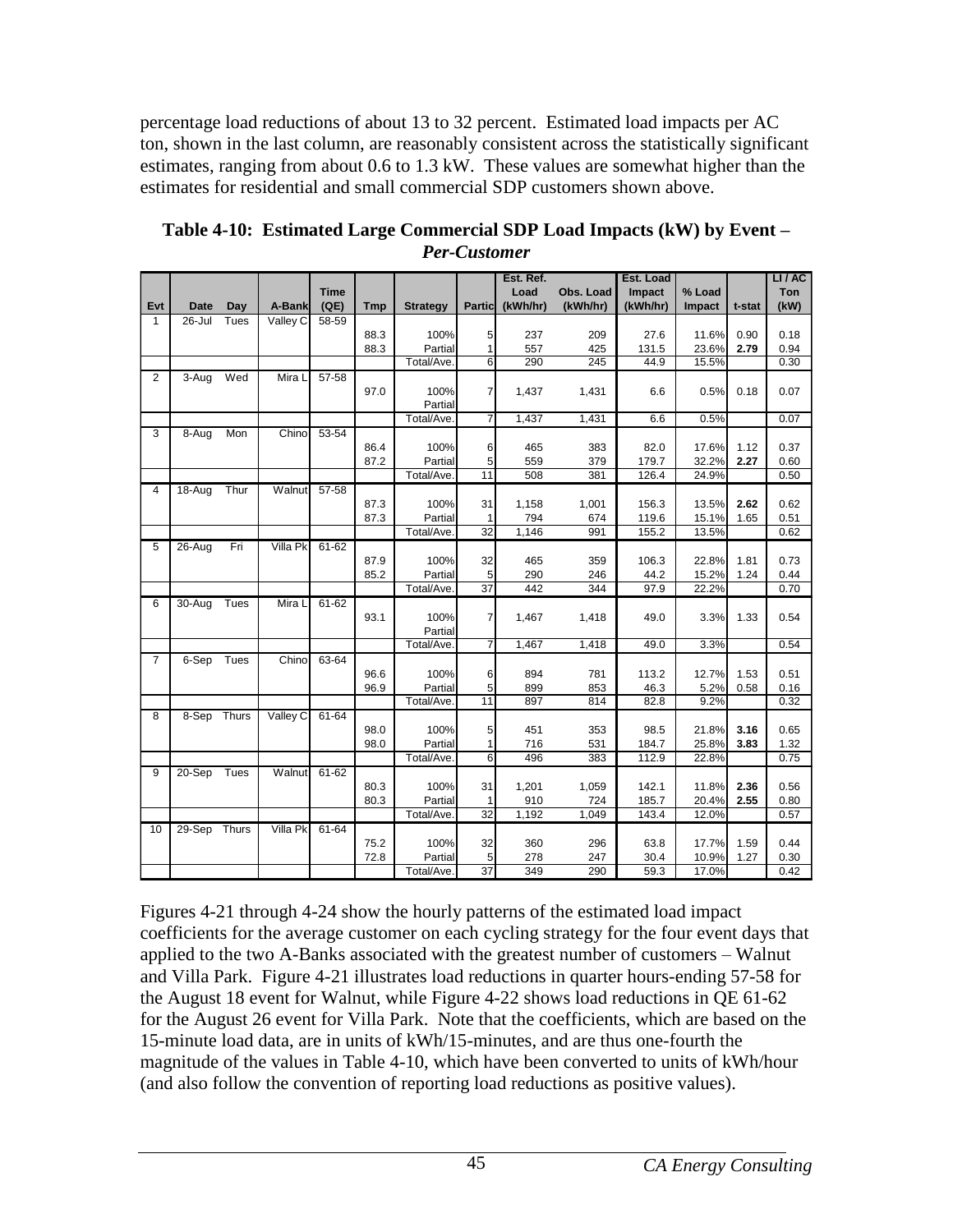

<span id="page-50-0"></span>**Figure 4-21: Estimated Large Commercial Load Impacts, by Cycling Strategy –** *August 18 Event (QE 57-58); Walnut*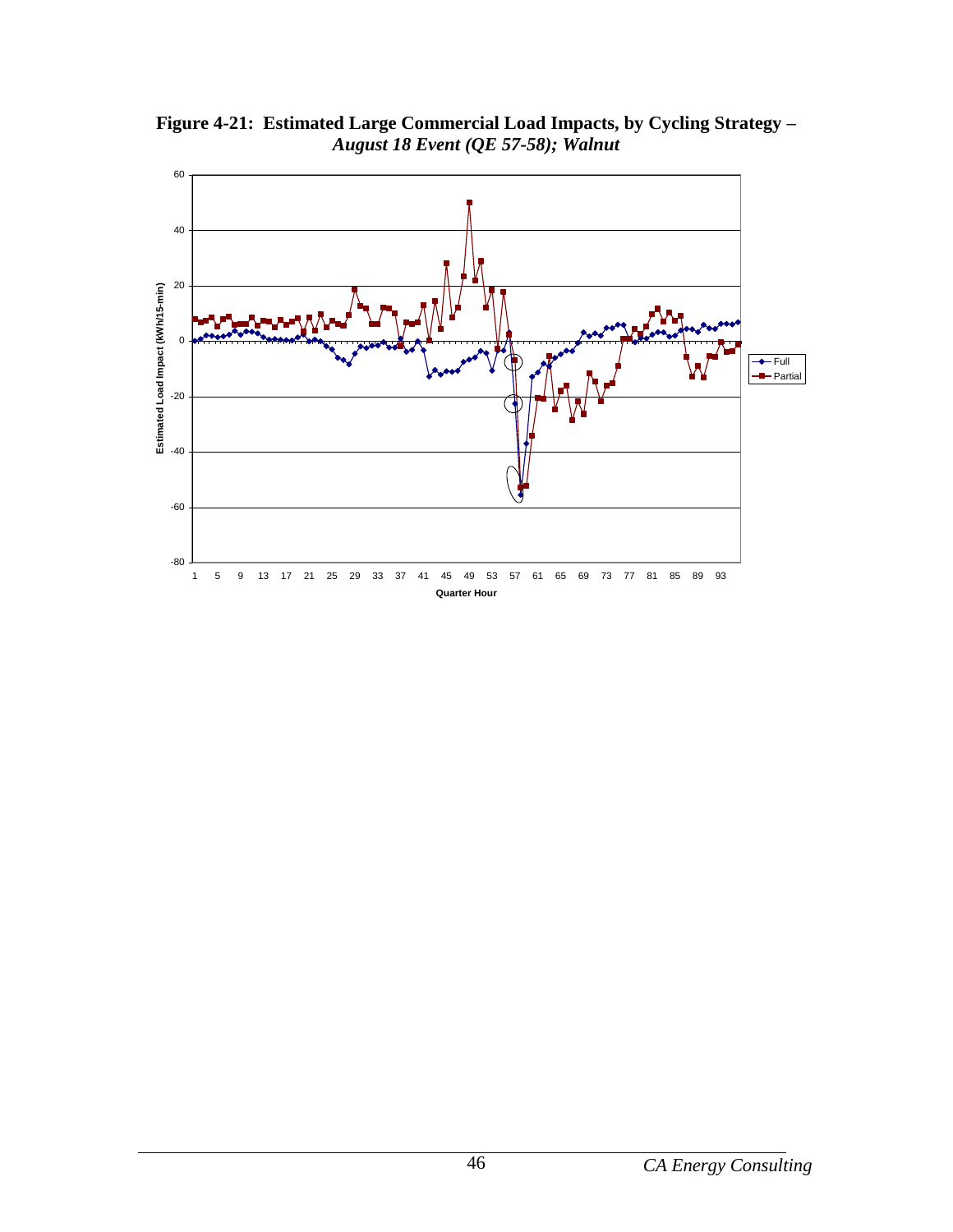

<span id="page-51-0"></span>**Figure 4-22: Estimated Large Commercial Load Impacts, by Cycling Strategy –** *August 26 Event (QE 61-62); Villa Park*

Figure 4-23 shows load reductions in QE 61-62 for Walnut on September 20, while Figure 4-24 shows load reductions in QE 61-64 for the hour-long Villa Park event on September 29.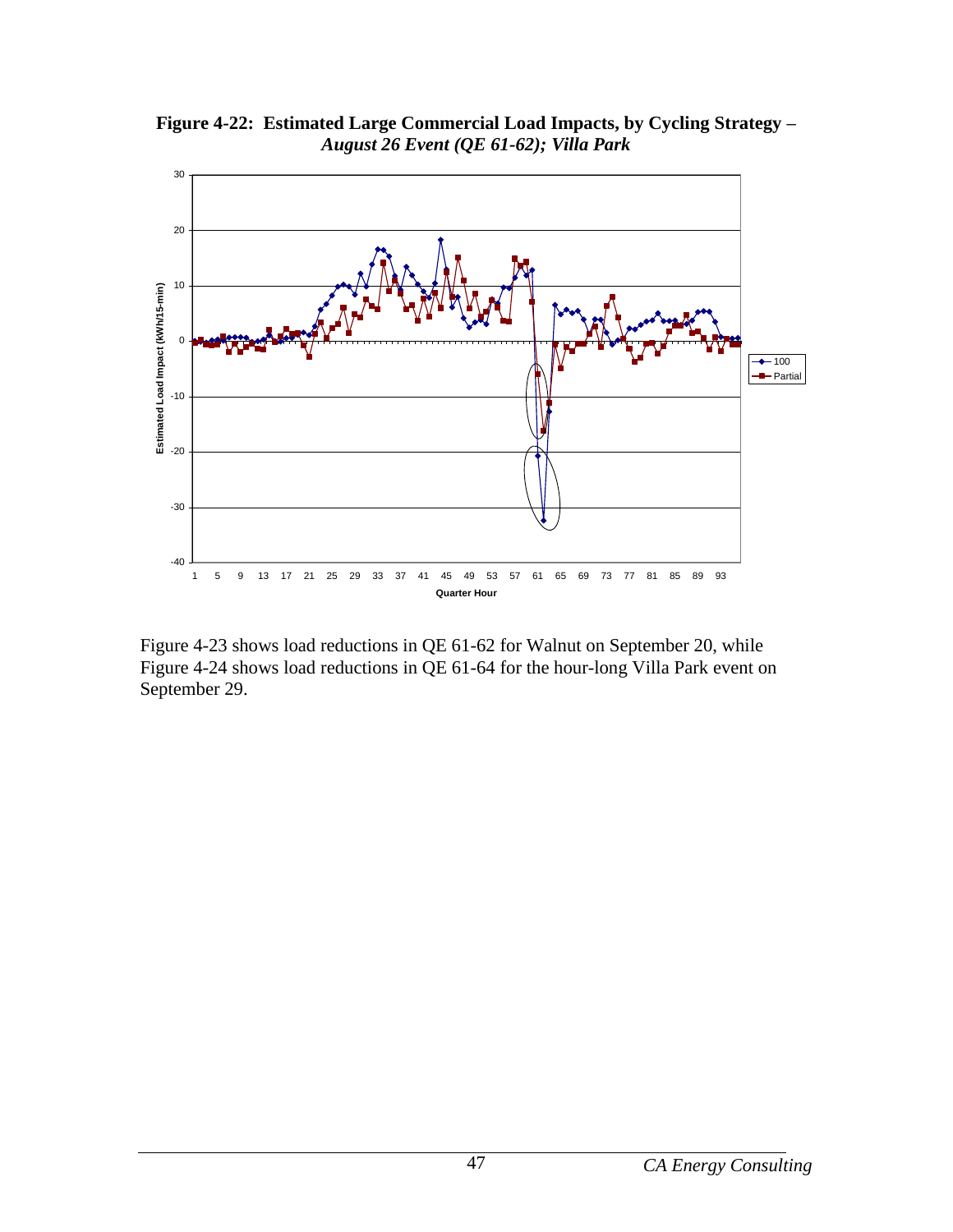

<span id="page-52-0"></span>**Figure 4-23: Estimated Large Commercial Load Impacts, by Cycling Strategy –** *September 20 Event (QE 61-62); Walnut* 

<span id="page-52-1"></span>**Figure 4-24: Estimated Large Commercial Load Impacts, by Cycling Strategy –** *September 29 Event (QE 61-64); Villa Park*

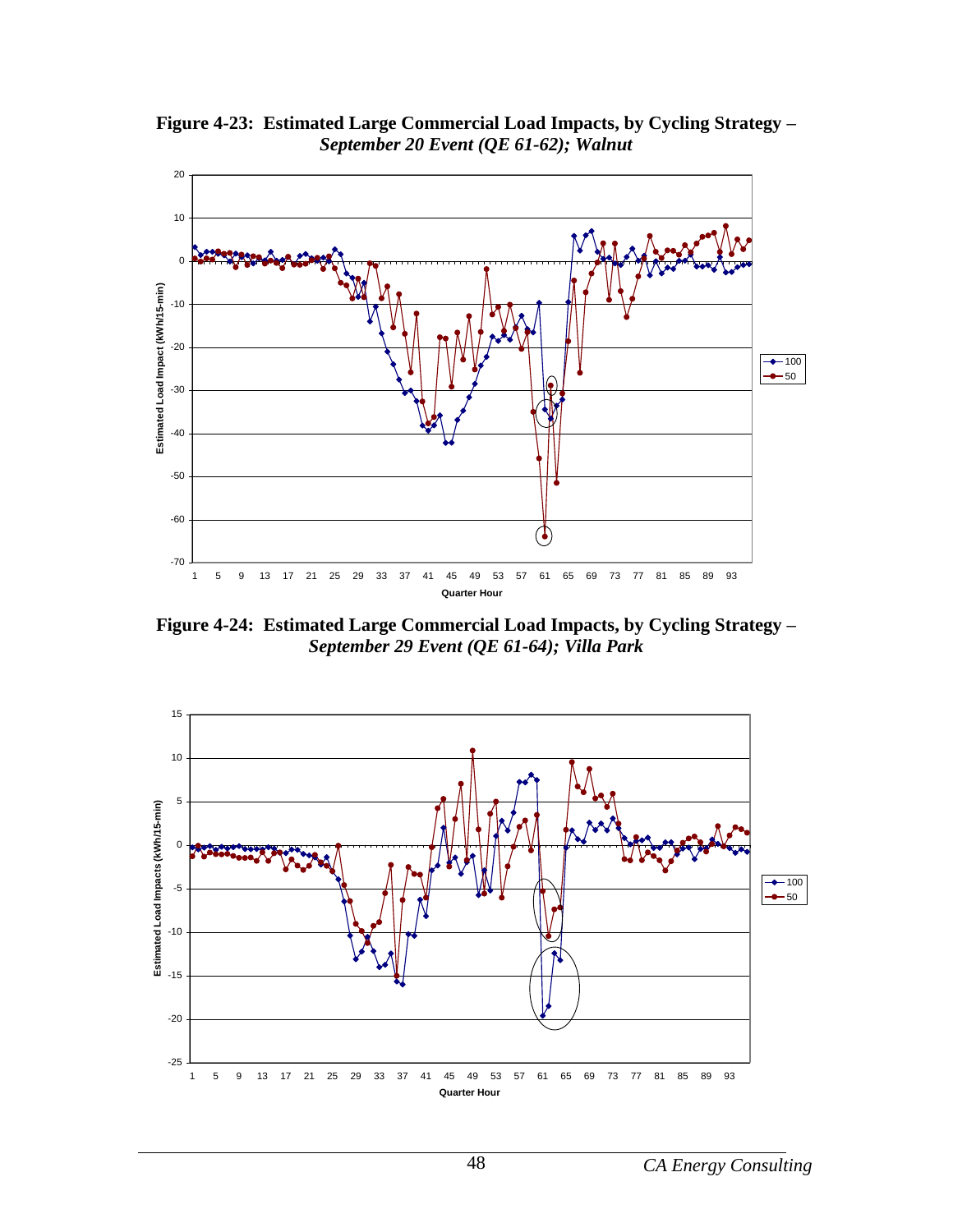Table 4.11 expands the per-customer results to the program level represented by this subset of large commercial customers. It does so by multiplying per-customer results by the number of customer accounts participating in each event and reporting load values in units of MWh per hour, or MW. Estimated overall load impacts range across events from about 0.05 MW to 0.4 MW for events associated with relatively few participants (e.g., Valley C, Mira Loma, and Chino), and from 2 MW to 5 MW for events for A-Banks associated with more than thirty participants (Villa Park and Walnut). In the latter two cases in particular, load impacts appear to vary by temperature level; they are higher for events 4 and 5, for which afternoon average temperatures averaged about 87 degrees, than for events 9 and 10, which both occurred on more moderate days.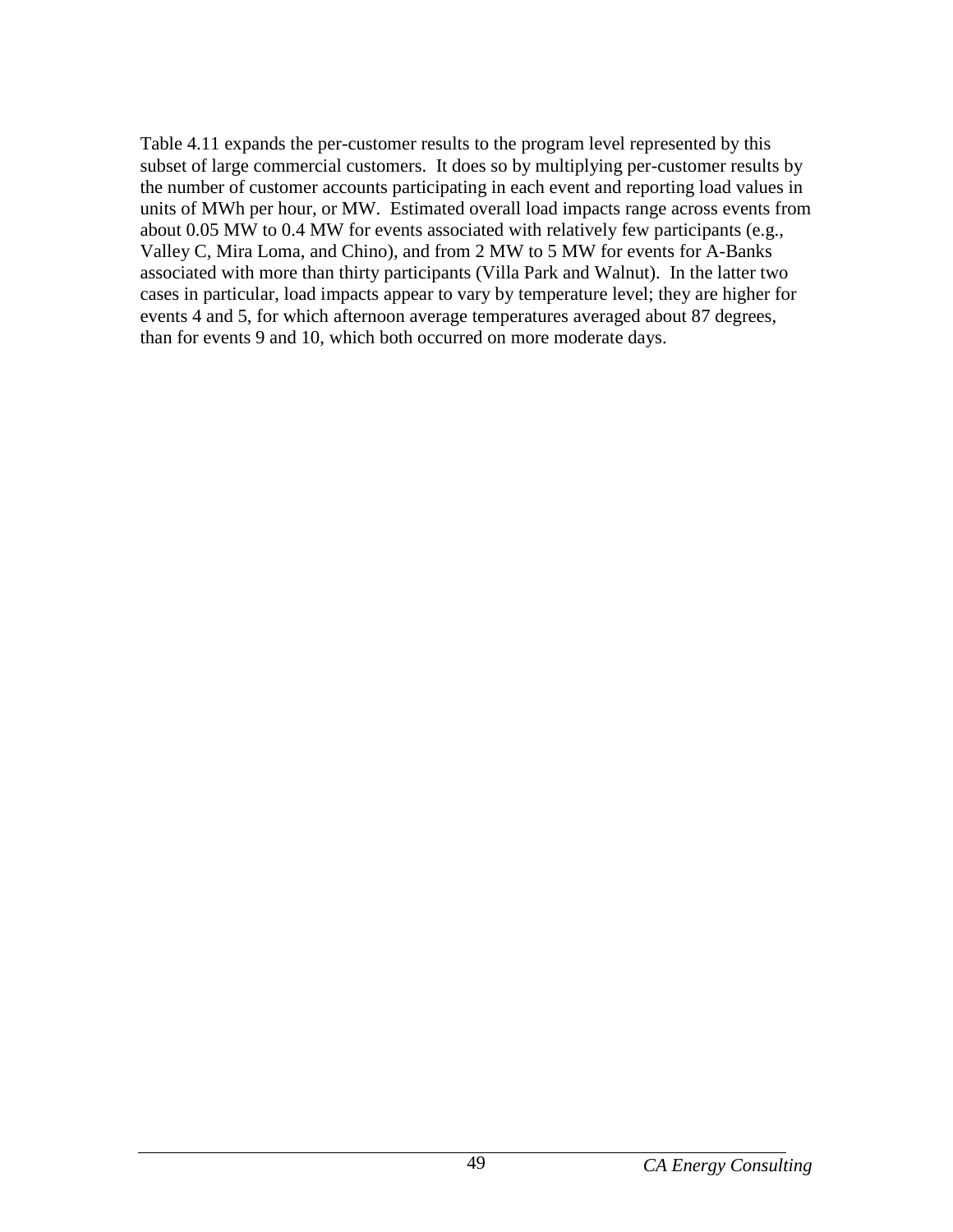| Evt            | <b>Date</b> | Day          | A-Bank          | <b>Time</b><br>(QE) | <b>Tmp</b>   | <b>Strategy</b>               | <b>Particl</b>             | Est. Ref.<br>Load<br>(MWh/hr) | Obs. Load<br>(MWh/hr)  | Est. Load<br>Impact<br>(MWh/hr) | % Load<br><b>Impact</b> |
|----------------|-------------|--------------|-----------------|---------------------|--------------|-------------------------------|----------------------------|-------------------------------|------------------------|---------------------------------|-------------------------|
| 1              | 26-Jul      | Tues         | Valley C        | 58-59               |              |                               |                            |                               |                        |                                 |                         |
|                |             |              |                 |                     | 88.3         | 100%                          | 5                          | 1.18                          | 1.05                   | 0.14                            | 11.6%                   |
|                |             |              |                 |                     | 88.3         | Partial                       | 1                          | 0.56                          | 0.43                   | 0.13                            | 23.6%                   |
|                |             |              |                 |                     |              | <b>Total/Ave</b>              | 6                          | 1.74                          | 1.47                   | 0.27                            | 15.5%                   |
| $\overline{2}$ | 3-Aug       | Wed          | Mira L          | $57 - 58$           | 97.0         | 100%<br>Partial               | $\overline{7}$             | 10.06                         | 10.02                  | 0.05                            | 0.5%                    |
|                |             |              |                 |                     |              | Total/Ave.                    | $\overline{7}$             | 10.06                         | 10.02                  | 0.05                            | 0.5%                    |
| 3              | 8-Aug       | Mon          | Chino           | $53 - 54$           |              |                               |                            |                               |                        |                                 |                         |
|                |             |              |                 |                     | 86.4<br>87.2 | 100%<br>Partial               | 6<br>5                     | 2.79<br>2.79                  | 2.30<br>1.89           | 0.49<br>0.90                    | 17.6%<br>32.2%          |
|                |             |              |                 |                     |              | Total/Ave                     | $\overline{11}$            | 5.58                          | 4.19                   | 1.39                            | 24.9%                   |
| 4              | 18-Aug      | Thur         | Walnut          | $57 - 58$           | 87.3<br>87.3 | 100%<br>Partial               | 31<br>1                    | 35.89<br>0.79                 | 31.04<br>0.67          | 4.85<br>0.12                    | 13.5%<br>15.1%          |
|                |             |              |                 |                     |              | Total/Ave                     | $\overline{32}$            | 36.68                         | 31.71                  | 4.97                            | 13.5%                   |
| 5              | $26 - Aug$  | Fri          | <b>Villa Pk</b> | 61-62               | 87.9<br>85.2 | 100%<br>Partial               | 32<br>5                    | 14.89<br>1.45                 | 11.49<br>1.23          | 3.40<br>0.22                    | 22.8%<br>15.2%          |
|                |             |              |                 |                     |              | Total/Ave                     | 37                         | 16.34                         | 12.72                  | 3.62                            | 22.2%                   |
| 6              | 30-Aug      | Tues         | Mira L          | $61 - 62$           | 93.1         | 100%<br>Partial               | $\overline{7}$             | 10.27                         | 9.93                   | 0.34                            | 3.3%                    |
|                |             |              |                 |                     |              | Total/Ave.                    | 7                          | 10.27                         | 9.93                   | 0.34                            | 3.3%                    |
| 7              | 6-Sep       | Tues         | Chino           | 63-64               | 96.6<br>96.9 | 100%<br>Partial<br>Total/Ave  | 6<br>5<br>$\overline{11}$  | 5.37<br>4.50<br>9.86          | 4.69<br>4.26<br>8.95   | 0.68<br>0.23<br>0.91            | 12.7%<br>5.2%<br>9.2%   |
| 8              | $8-Sep$     | <b>Thurs</b> | Valley C        | $61 - 64$           |              |                               |                            |                               |                        |                                 |                         |
|                |             |              |                 |                     | 98.0<br>98.0 | 100%<br>Partial               | 5<br>$\mathbf{1}$          | 2.26<br>0.72                  | 1.76<br>0.53           | 0.49<br>0.18                    | 21.8%<br>25.8%          |
|                |             |              |                 |                     |              | Total/Ave.                    | $\overline{6}$             | 2.97                          | 2.30                   | 0.68                            | 22.8%                   |
| 9              | $20-Sep$    | Tues         | Walnut          | $61 - 62$           | 80.3<br>80.3 | 100%<br>Partial<br>Total/Ave. | 31<br>1<br>$\overline{32}$ | 37.24<br>0.91<br>38.15        | 32.84<br>0.72<br>33.56 | 4.40<br>0.19<br>4.59            | 11.8%<br>20.4%<br>12.0% |
|                | $29-Sep$    | Thurs        | <b>Villa Pk</b> |                     |              |                               |                            |                               |                        |                                 |                         |
| 10             |             |              |                 | 61-64               | 75.2<br>72.8 | 100%<br>Partial<br>Total/Ave  | 32<br>5<br>$\overline{37}$ | 11.52<br>1.39<br>12.91        | 9.48<br>1.24<br>10.72  | 2.04<br>0.15<br>2.19            | 17.7%<br>10.9%<br>17.0% |
|                |             |              |                 |                     |              |                               |                            |                               |                        |                                 |                         |

<span id="page-54-1"></span>**Table 4-11: Estimated Large Commercial SDP Load Impacts (MW) by Event –** *Program Level*

# <span id="page-54-0"></span>*4.3 Hourly Loads and Load Impacts*

This section illustrates hourly load impacts for several of the 2011 SDP events, for the residential, small commercial and large commercial SDP participants covered by this study. The loads and load impacts, including uncertainty ranges, are in the format required by the DR Protocols. Tables for all events and cycling strategies are provided in table generator spreadsheets listed in the Appendix.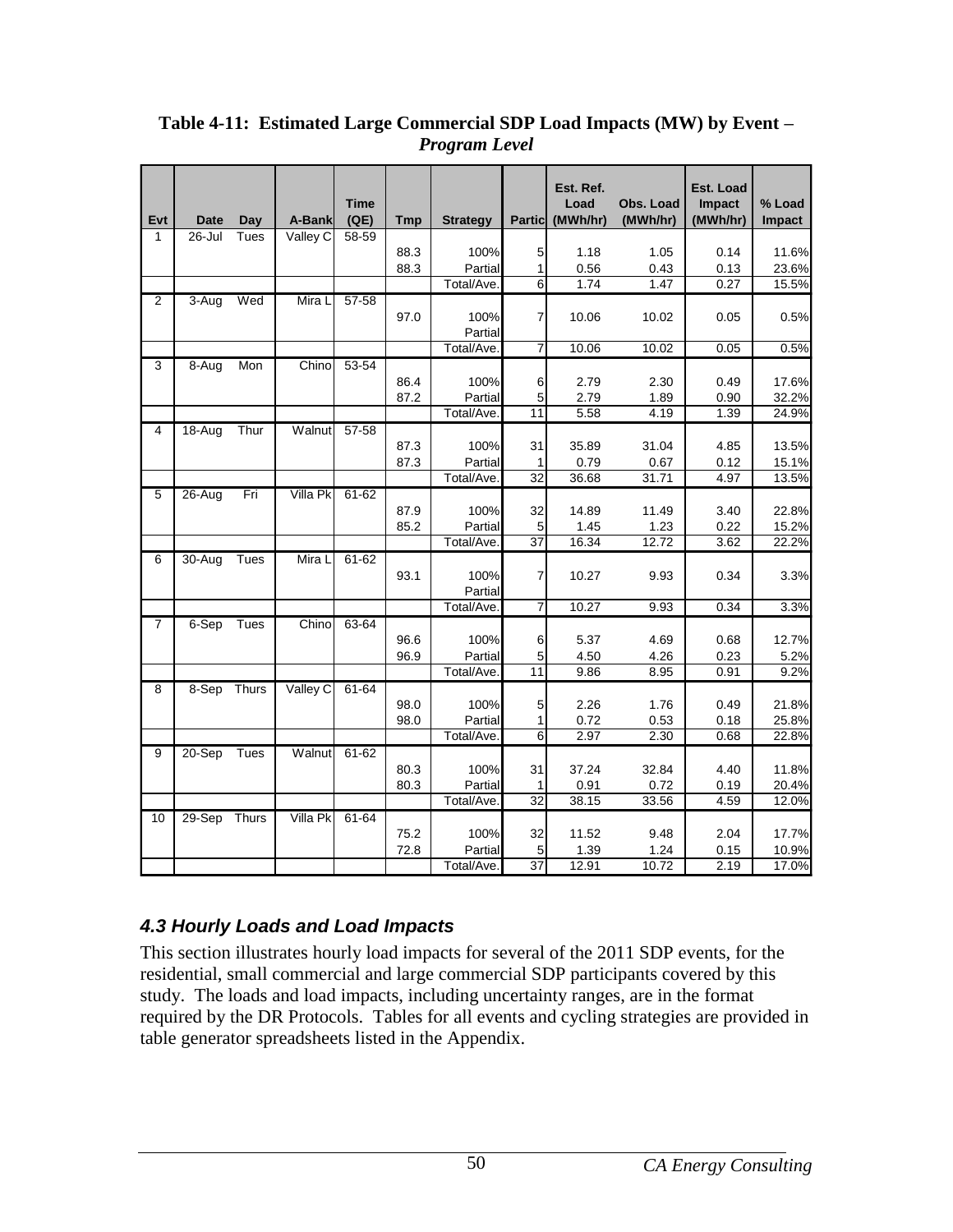## <span id="page-55-0"></span>**4.3.1 Residential SDP**

**Reference Energy Use**

**28.8 Event-Day Energy Use**

**Change in Energy Use**

Table 4-12 shows results for the September 8 Valley C event, for the 100 percent cycling strategy which most of the residential participants for whom SmartConnect data were available experienced. The values represent program-level results (in units of MWh/hour) after applying the number of participants in the relevant area/strategy group to the per-customer estimates. The first four columns show the estimated reference load, observed event-day load, estimated load impact, and temperature for each hour. The next five columns report uncertainty-adjusted load impacts at the  $10^{th}$ ,  $30^{th}$ ,  $50^{th}$ ,  $70^{th}$  and  $90^{th}$ percentile, based on variances of the estimated load impact coefficients. For the event shown, the  $10^{th}$  and  $90^{th}$  percentile values range only 0.1 percent above and below the estimated load impact of 27.4 percent.

|               |                                           |                                      |                                        | Strategy; September 8 Event; <i>Program Level</i> |          |          |                                                    |          |          |
|---------------|-------------------------------------------|--------------------------------------|----------------------------------------|---------------------------------------------------|----------|----------|----------------------------------------------------|----------|----------|
| Hour          | <b>Estimated</b><br><b>Reference Load</b> | <b>Observed</b><br>Event-Day<br>Load | <b>Estimated</b><br><b>Load Impact</b> | Average                                           |          |          | Uncertainty Adjusted Impact (MWh/hr) - Percentiles |          |          |
| <b>Ending</b> | (MWh/hr)                                  | (MWh/hr)                             | (MWh/hr)                               | Temperature (°F)                                  | 10th%ile | 30th%ile | 50th%ile                                           | 70th%ile | 90th%ile |
|               | 31.1                                      | 31.8                                 | $-0.7$                                 | 77.0                                              | $-0.7$   | $-0.7$   | $-0.7$                                             | $-0.7$   | $-0.7$   |
| $\mathbf{2}$  | 23.8                                      | 26.9                                 | $-3.1$                                 | 75.9                                              | $-3.1$   | $-3.1$   | $-3.1$                                             | $-3.1$   | $-3.1$   |
| 3             | 22.1                                      | 23.9                                 | $-1.8$                                 | 74.0                                              | $-1.8$   | $-1.8$   | $-1.8$                                             | $-1.8$   | $-1.7$   |
| 4             | 21.2                                      | 21.7                                 | $-0.5$                                 | 72.3                                              | $-0.6$   | $-0.5$   | $-0.5$                                             | $-0.5$   | $-0.5$   |
| 5             | 20.0                                      | 20.4                                 | $-0.4$                                 | 72.3                                              | $-0.4$   | $-0.4$   | $-0.4$                                             | $-0.4$   | $-0.4$   |

 **1** 20.6 **1** 20.8 **1** -0.2 **1** 69.7 **1** -0.2 **1** -0.2 **1** -0.2 **1** -0.2 **2** 22.8 **8** 23.1 **4** -0.4 **1** -0.2 **1** -0.4 **1** -0.4 **1** -0.4 **1** -0.4 **1 2** 24.0 **24.5 -0.5** -0.5 78.5 -0.5 -0.5 -0.5 -0.5 -0.4 **2** 26.9 **27.3** -0.4 **84.9** -0.4 -0.4 -0.4 -0.4 -0.4 -0.3 31.6 32.1 -0.5 91.0 -0.5 -0.5 -0.5 -0.5 -0.5 -0.4 39.3 39.5 -0.2 39.5 -0.2 -0.2 -0.2 -0.2 -0.2 -0.2 **47.9 48.5 4.6 12 12 12 13 1 10.6 1 10.6 1 10.6 1 10.6 1 10.6 1 57.8 58.3 1 -0.5 99.6 1 -0.5 1 -0.5 1 -0.5 1 -0.5 1**  67.8 67.7 0.1 100.2 0.1 0.1 0.1 0.1 0.1 0.1 **1** 75.7 **1 75.5 0.1 100.1 0.1 0.1 0.1 0.1 0.2 0.2**  82.9 60.3 22.7 99.1 22.7 22.7 22.7 22.7 22.7 87.0 91.0 4.0 97.4 4.0 4.0 4.0 4.0 3.9 3.9 **18 | 8**4.8 | 87.9 | -3.1 | 91.3 | -3.2 | -3.1 | -3.1 | -3.1 | -3.1 76.5 78.0 -1.5 84.3 -1.5 -1.5 -1.5 -1.5 -1.5 -1.5 66.0 66.8 -0.8 80.1 -0.8 -0.8 -0.8 -0.8 -0.7 -0.7 **21 |** 57.3 | 58.4 | -1.1 | 77.3 | -1.1 | -1.1 | -1.1 | -1.1 | -1.1 **22 | 46.4 | 48.4 | -2.1 | 74.9 | -2.1 | -2.1 | -2.1 | -2.0 | -2.0**  40.2 37.7 2.5 72.6 2.5 2.5 2.5 2.6 2.6 | 28.9 | 28.8 | 0.1 | 70.5 | 0.0 | 0.1 | 0.1 | 0.1 | 0.1

<span id="page-55-1"></span>

| Table 4-12: Loads and Load Impacts – Residential SDP; Valley C; 100% Cycling |
|------------------------------------------------------------------------------|
| <b>Strategy</b> ; September 8 Event; <i>Program Level</i>                    |

| Figure 4-25 illustrates the loads and load impacts for the same event as in Table 4-12, but |
|---------------------------------------------------------------------------------------------|
| on a per-customer basis. The load reduction for the one-hour event is followed by small     |
| increases in usage over the next several hours.                                             |

**Daily |** 1,103 | 1,099 | 3.4 | 229.9 | n/a | n/a | n/a | n/a | n/a

 $\overline{70.5}$ **Hours (Base 75<sup>o</sup> F)**

Uncertainty Adjusted Impact (MWh/hr) - Perc **10th 30th 50th 70th 90th**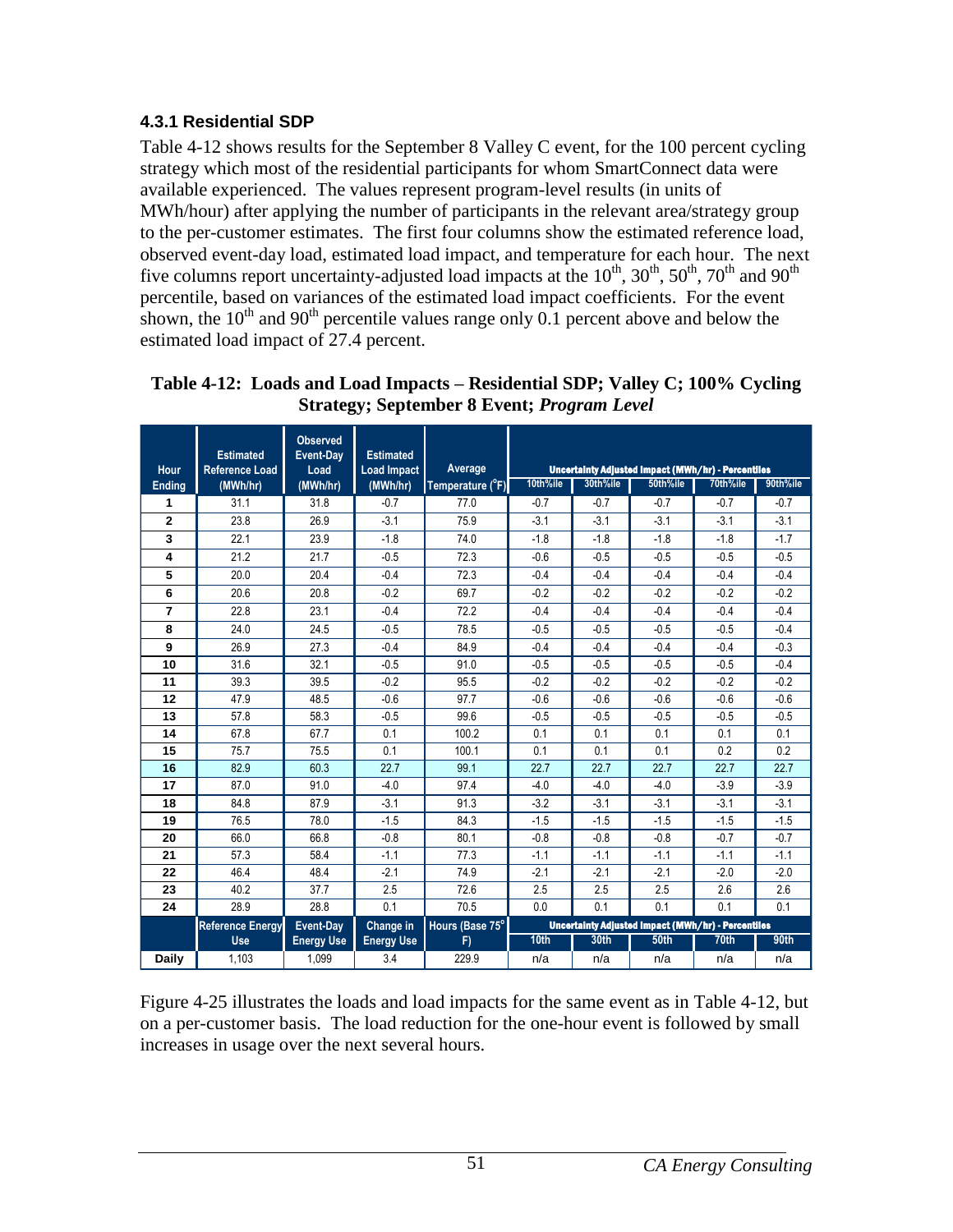<span id="page-56-1"></span>**Figure 4-25: Loads and Load Impacts – Residential SDP; Valley C; 100% Cycling Strategy; September 8 Event;** *Per-Customer Level*



#### <span id="page-56-0"></span>**4.3.2 Small commercial SDP**

Table 4-13 shows hourly loads and load impacts for small commercial SDP for the September 8 Valley C event, for the 58 participants choosing the 100 percent cycling strategy. The values represent program-level results (in units of kWh/hour) after applying the number of participants in the area/strategy group to the per-customer estimates. The  $10^{th}$  and  $90^{th}$  percentile values range 4.1 percent above and below the estimated load impact of 17.7 percent.<sup>22</sup>

 $\overline{a}$  $^{22}$  For convenience of presentation, the table and figure are based on estimates using hourly data, rather than the 15-minute data used in reporting average event period load impacts in Table 4-6. For the hourlong September 8 event, there is no difference in the average estimated load impact for the full hour.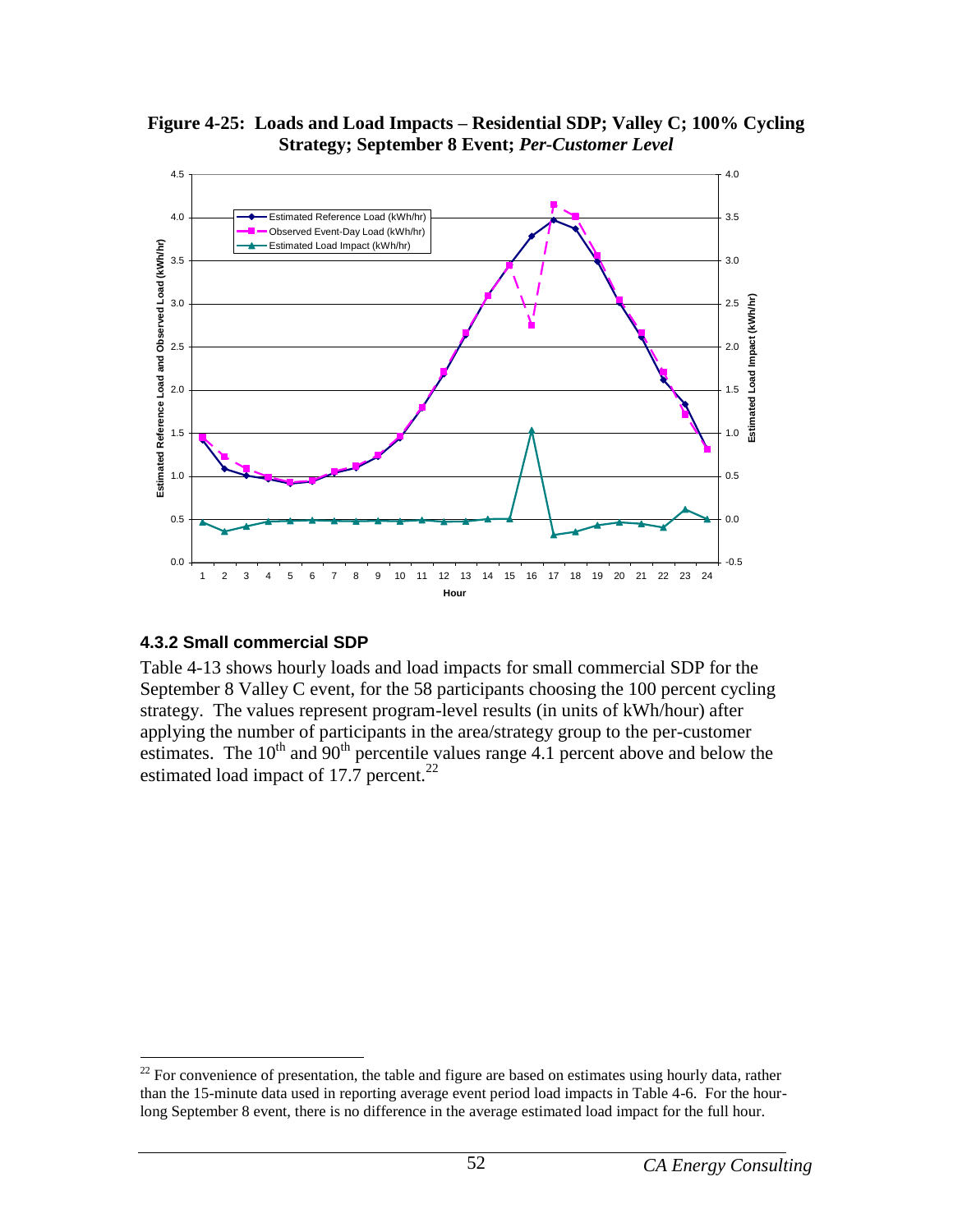|                | <b>Estimated</b>        | <b>Observed</b>   | <b>Estimated</b>   |                  |                                                    |          |                                                    |          |          |
|----------------|-------------------------|-------------------|--------------------|------------------|----------------------------------------------------|----------|----------------------------------------------------|----------|----------|
| Hour           | <b>Reference Load</b>   | Event-Day         | <b>Load Impact</b> | Average          |                                                    |          | Uncertainty Adjusted Impact (kWh/hr) - Percentiles |          |          |
| Ending         | (kWh/hr)                | Load (kWh/hr)     | (kWh/hr)           | Temperature (°F) | 10th%ile                                           | 30th%ile | 50th%ile                                           | 70th%ile | 90th%ile |
| 1              | 538.5                   | 586.4             | $-47.9$            | 77.0             | $-59.1$                                            | $-52.5$  | $-47.9$                                            | $-43.4$  | $-36.8$  |
| $\mathbf{2}$   | 481.3                   | 541.4             | $-60.0$            | 75.9             | $-72.8$                                            | $-65.3$  | $-60.0$                                            | $-54.8$  | $-47.3$  |
| 3              | 498.5                   | 537.6             | $-39.1$            | 74.0             | $-51.3$                                            | $-44.1$  | $-39.1$                                            | $-34.1$  | $-26.8$  |
| 4              | 484.1                   | 535.2             | $-51.0$            | 72.3             | $-62.4$                                            | $-55.7$  | $-51.0$                                            | $-46.4$  | $-39.7$  |
| 5              | 480.1                   | 544.9             | $-64.7$            | 72.3             | $-76.1$                                            | $-69.4$  | $-64.7$                                            | $-60.1$  | $-53.4$  |
| 6              | 556.1                   | 619.1             | $-63.1$            | 69.7             | $-74.4$                                            | $-67.7$  | $-63.1$                                            | $-58.4$  | $-51.7$  |
| $\overline{7}$ | 620.8                   | 679.4             | $-58.6$            | 72.2             | $-70.0$                                            | $-63.3$  | $-58.6$                                            | $-54.0$  | $-47.2$  |
| 8              | 830.2                   | 837.7             | $-7.4$             | 78.5             | $-18.8$                                            | $-12.1$  | $-7.4$                                             | $-2.8$   | 3.9      |
| 9              | 1,091.3                 | 1,099.1           | $-7.8$             | 84.9             | $-19.2$                                            | $-12.5$  | $-7.8$                                             | $-3.2$   | 3.5      |
| 10             | 1.289.9                 | 1.260.8           | 29.1               | 91.0             | 17.8                                               | 24.5     | 29.1                                               | 33.8     | 40.5     |
| 11             | 1.436.1                 | 1.468.8           | $-32.7$            | 95.5             | $-44.1$                                            | $-37.4$  | $-32.7$                                            | $-28.1$  | $-21.3$  |
| 12             | 1.554.7                 | 1,545.2           | 9.5                | 97.7             | $-1.9$                                             | 4.8      | 9.5                                                | 14.1     | 20.9     |
| 13             | 1.611.6                 | 1.575.9           | 35.7               | 99.6             | 24.3                                               | 31.1     | 35.7                                               | 40.4     | 47.1     |
| 14             | 1.666.7                 | 1.649.9           | 16.8               | 100.2            | 5.5                                                | 12.2     | 16.8                                               | 21.5     | 28.2     |
| 15             | 1,638.5                 | 1.604.3           | 34.2               | 100.1            | 22.9                                               | 29.6     | 34.2                                               | 38.9     | 45.6     |
| 16             | 1.567.1                 | 1.289.3           | 277.9              | 99.1             | 266.5                                              | 273.2    | 277.9                                              | 282.5    | 289.2    |
| 17             | 1.446.8                 | 1,327.8           | 119.0              | 97.4             | 107.7                                              | 114.4    | 119.0                                              | 123.7    | 130.4    |
| 18             | 1,237.3                 | 1,170.8           | 66.5               | 91.3             | 55.1                                               | 61.8     | 66.5                                               | 71.1     | 77.8     |
| 19             | 1.171.6                 | 1.091.0           | 80.6               | 84.3             | 69.2                                               | 75.9     | 80.6                                               | 85.2     | 91.9     |
| 20             | 1.127.5                 | 1.069.6           | 57.9               | 80.1             | 46.3                                               | 53.2     | 57.9                                               | 62.7     | 69.5     |
| 21             | 1,027.4                 | 993.3             | 34.1               | 77.3             | 22.0                                               | 29.1     | 34.1                                               | 39.0     | 46.1     |
| 22             | 871.6                   | 894.2             | $-22.6$            | 74.9             | $-36.3$                                            | $-28.2$  | $-22.6$                                            | $-17.0$  | $-8.9$   |
| 23             | 705.7                   | 704.1             | 1.5                | 72.6             | $-12.4$                                            | $-4.2$   | 1.5                                                | 7.2      | 15.4     |
| 24             | 572.7                   | 578.4             | $-5.7$             | 70.5             | $-19.7$                                            | $-11.4$  | $-5.7$                                             | 0.1      | 8.4      |
|                | <b>Reference Energy</b> | Event-Day         | Change in          | Hours (Base 75°  | Uncertainty Adjusted Impact (kWh/hr) - Percentiles |          |                                                    |          |          |
|                | <b>Use</b>              | <b>Energy Use</b> | <b>Energy Use</b>  | F)               | 10 <sub>th</sub>                                   | 30th     | 50th                                               | 70th     | 90th     |
| <b>Daily</b>   | 24.506                  | 24.204            | 302.1              | 229.9            | n/a                                                | n/a      | n/a                                                | n/a      | n/a      |

#### <span id="page-57-0"></span>**Table 4-13: Loads and Load Impacts – Small Commercial SDP; Valley C; 100% Cycling Strategy; September 8 Event;** *Program Level*

Figure 4-26 illustrates the loads and load impacts for the same event as in Table 4-13, but on a per-customer basis. In contrast to the residential case, the load reduction for the onehour event in HE 16 is followed by additional reductions in usage over the next several hours.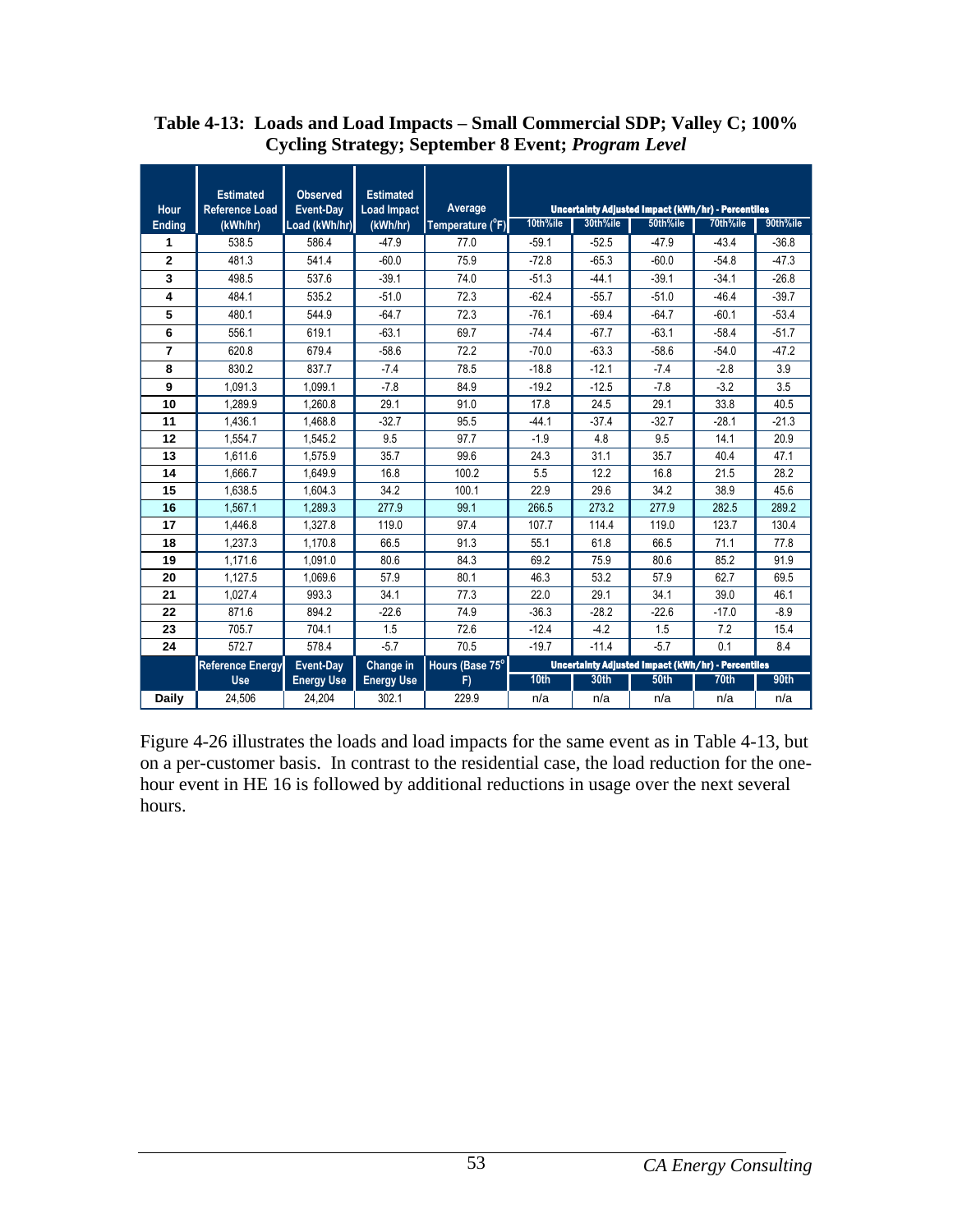<span id="page-58-1"></span>**Figure 4-26: Loads and Load Impacts – Small Commercial SDP; Valley C; 100% Cycling Strategy; September 8 Event;** *Per-Customer Level*



#### <span id="page-58-0"></span>**4.3.3 Large commercial SDP**

Tables 4-14 and 4-15 show quarter-hourly loads and load impacts for large commercial SDP for two events for Walnut and Villa Park, with which the largest number of customers are associated. Table 4-14 shows results for the August 18 event for Walnut for the 31 participants choosing the 100 percent cycling strategy. In this case the values represent customer-level results (in units of kWh/hour), and for space reasons are shown only for the afternoon hours from noon to 6 p.m. (HE 13 to 18). The event period of QE 57-58 is highlighted. The  $10^{th}$  and  $90^{th}$  percentile values range 8.8 percent above and below the average load impact of 13.5 percent across the two quarter hours.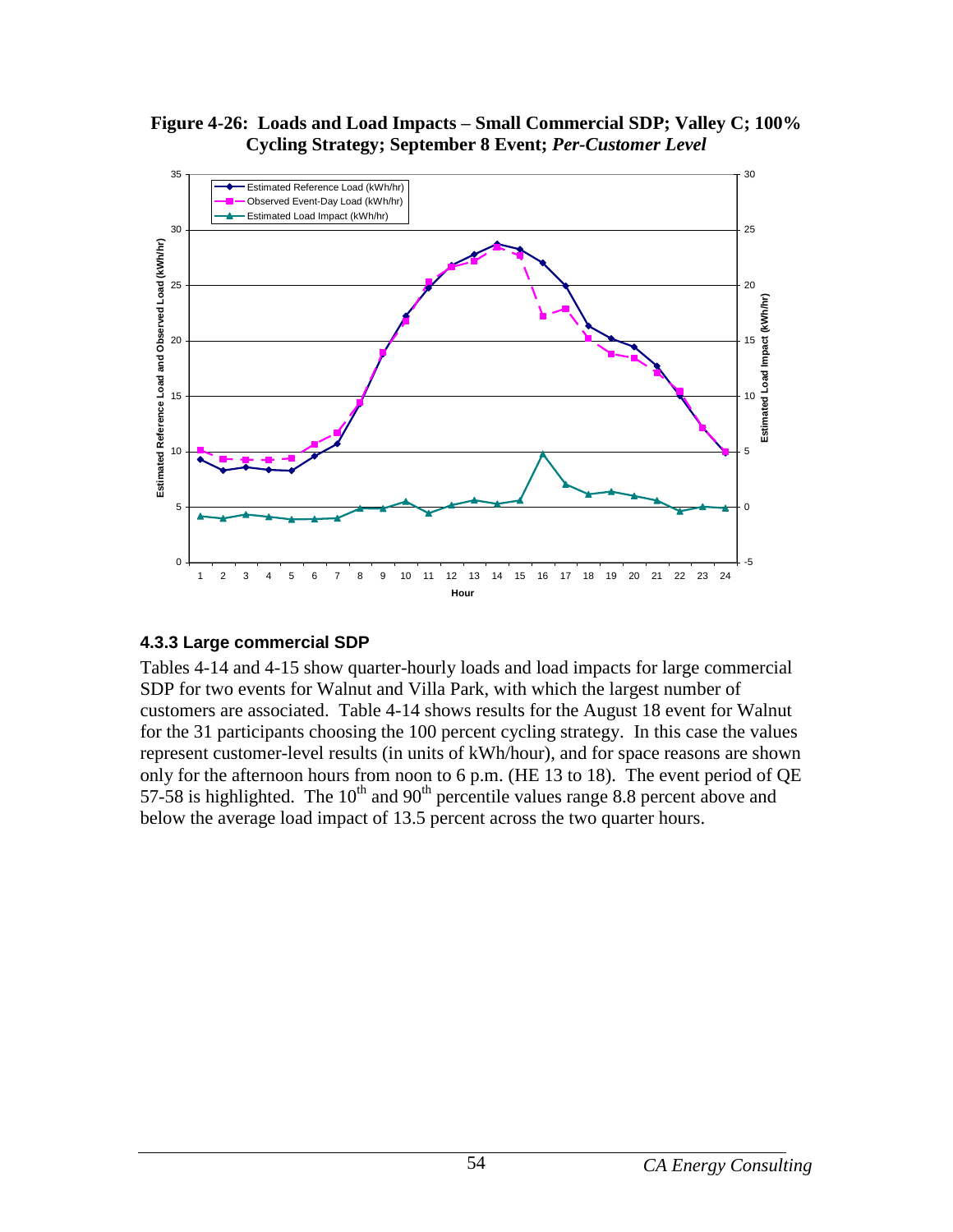|                 | <b>Estimated</b><br>Reference | <b>Observed</b><br><b>Event-Day</b> | <b>Estimated</b>   |                                            |                  |                                                    |         |        |       |
|-----------------|-------------------------------|-------------------------------------|--------------------|--------------------------------------------|------------------|----------------------------------------------------|---------|--------|-------|
| <b>Interval</b> | Load                          | Load                                | <b>Load Impact</b> | <b>Average</b>                             |                  | Uncertainty Adjusted Impact (kWh/hr) - Percentiles |         |        |       |
| <b>Ending</b>   | (kWh/hr)                      | (kWh/hr)                            | (kWh/hr)           | Temp. (°F)                                 | 10 <sub>th</sub> | 30th                                               | 50th    | 70th   | 90th  |
| 49              | 1,064.9                       | 1,038.1                             | 26.8               | 86.2                                       | 13.2             | 21.2                                               | 26.8    | 32.4   | 40.5  |
| 50              | 1,078.3                       | 1,054.7                             | 23.6               | 86.2                                       | 10.0             | 18.1                                               | 23.6    | 29.2   | 37.3  |
| 51              | 1,080.5                       | 1,066.3                             | 14.2               | 86.2                                       | 0.6              | 8.6                                                | 14.2    | 19.8   | 27.9  |
| 52              | 1,090.9                       | 1,073.5                             | 17.5               | 86.2                                       | 3.8              | 11.9                                               | 17.5    | 23.1   | 31.1  |
| 53              | 1,121.5                       | 1,078.8                             | 42.7               | 88.6                                       | 29.1             | 37.1                                               | 42.7    | 48.3   | 56.4  |
| 54              | 1,128.4                       | 1,114.5                             | 13.8               | 88.6                                       | 0.2              | 8.2                                                | 13.8    | 19.4   | 27.5  |
| 55              | 1,134.3                       | 1,120.4                             | 13.8               | 88.6                                       | 0.2              | 8.2                                                | 13.8    | 19.4   | 27.5  |
| 56              | 1,119.5                       | 1,131.9                             | $-12.3$            | 88.6                                       | $-26.0$          | $-17.9$                                            | $-12.3$ | $-6.7$ | 1.4   |
| 57              | 1,161.3                       | 1,070.8                             | 90.5               | 89.9                                       | 76.8             | 84.9                                               | 90.5    | 96.1   | 104.2 |
| 58              | 1,153.9                       | 931.8                               | 222.1              | 89.9                                       | 208.4            | 216.5                                              | 222.1   | 227.7  | 235.8 |
| 59              | 1,128.6                       | 980.5                               | 148.1              | 89.9                                       | 134.3            | 142.4                                              | 148.1   | 153.7  | 161.8 |
| 60              | 1,136.4                       | 1,084.8                             | 51.6               | 89.9                                       | 37.9             | 46.0                                               | 51.6    | 57.2   | 65.3  |
| 61              | 1,074.6                       | 1,029.4                             | 45.2               | 88.8                                       | 31.6             | 39.7                                               | 45.2    | 50.8   | 58.9  |
| 62              | 1,030.6                       | 998.0                               | 32.6               | 88.8                                       | 18.9             | 27.0                                               | 32.6    | 38.2   | 46.2  |
| 63              | 992.1                         | 955.4                               | 36.7               | 88.8                                       | 23.1             | 31.1                                               | 36.7    | 42.3   | 50.4  |
| 64              | 954.0                         | 929.8                               | 24.3               | 88.8                                       | 10.6             | 18.7                                               | 24.3    | 29.9   | 37.9  |
| 65              | 892.6                         | 873.5                               | 19.1               | 86.8                                       | 5.3              | 13.4                                               | 19.1    | 24.7   | 32.8  |
| 66              | 865.0                         | 851.0                               | 13.9               | 86.8                                       | 0.1              | 8.3                                                | 13.9    | 19.6   | 27.7  |
| 67              | 821.6                         | 806.9                               | 14.7               | 86.8                                       | 0.9              | 9.1                                                | 14.7    | 20.4   | 28.5  |
| 68              | 790.7                         | 788.0                               | 2.7                | 86.8                                       | $-11.1$          | $-2.9$                                             | 2.7     | 8.4    | 16.5  |
| 69              | 738.8                         | 751.3                               | $-12.6$            | 83.5                                       | $-26.5$          | $-18.3$                                            | $-12.6$ | $-6.9$ | 1.4   |
| 70              | 689.3                         | 696.2                               | $-6.9$             | 83.5                                       | $-20.8$          | $-12.6$                                            | $-6.9$  | $-1.2$ | 7.1   |
| 71              | 654.7                         | 665.8                               | $-11.0$            | 83.5                                       | $-25.0$          | $-16.7$                                            | $-11.0$ | $-5.3$ | 2.9   |
| 72              | 639.6                         | 647.3                               | $-7.7$             | 83.5                                       | $-21.6$          | $-13.4$                                            | $-7.7$  | $-2.0$ | 6.3   |
|                 |                               |                                     |                    | Cooling                                    |                  | Uncertainty Adjusted Impact (kWh/hr) - Percentiles |         |        |       |
|                 | Reference                     | <b>Observed</b><br><b>Event-Day</b> | Change in          | <b>Degree</b><br><b>Hours</b><br>(Base 75o |                  |                                                    |         |        |       |
|                 | <b>Energy Use</b>             | <b>Energy Use</b>                   | <b>Energy Use</b>  | F)                                         | 10th             | 30th                                               | 50th    | 70th   | 90th  |
| <b>Daily</b>    | 23,542                        | 22,739                              | 803.7              | 295.2                                      | n/a              | n/a                                                | n/a     | n/a    | n/a   |

#### <span id="page-59-0"></span>**Table 4-14: Loads and Load Impacts – Large Commercial SDP; Walnut; 100% Cycling Strategy; August 18 Event (QE 57-58);** *Per-Customer Level*

Figure 4-27 illustrates the loads and load impacts in Table 4-14. Note the unexpectedly low estimated load reduction in the first interval of the event, and the continuation of the load reduction into the interval following the event (QE 59). Both suggest a possible delay in the actual dispatch of the event.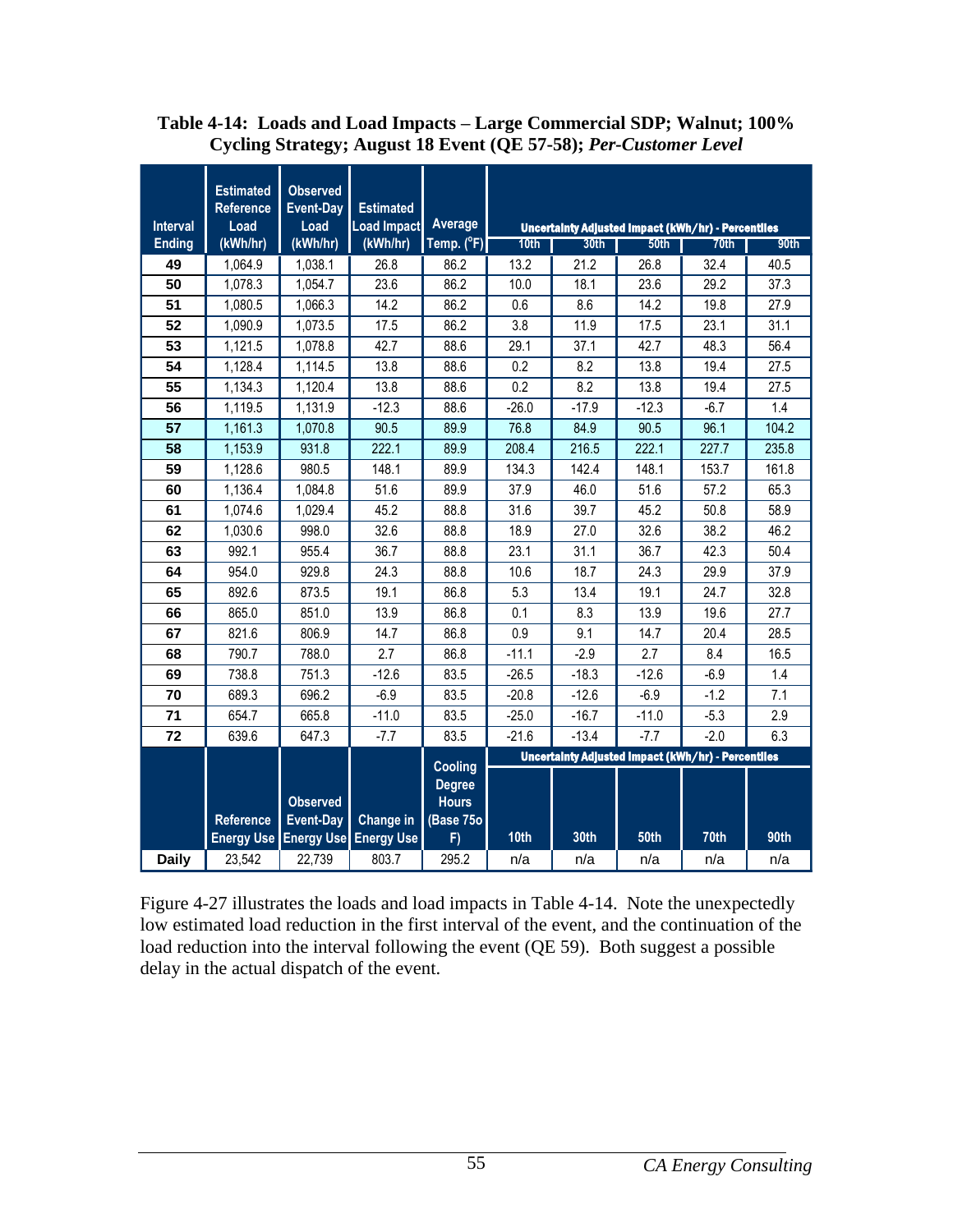

<span id="page-60-0"></span>**Figure 4-27: Loads and Load Impacts – Large Commercial SDP; Walnut; 100% Cycling Strategy; August 18 Event (QE 57-58);** *Per-Customer Level*

Table 4-15 shows results for the August 26 event for Villa Park, for the 32 participants choosing the 100 percent cycling strategy. The event period in this case is QE 61-62. The 10<sup>th</sup> and 90<sup>th</sup> percentile values range 12.5 percent above and below the average load impact of 22.8 percent across the two quarter hours.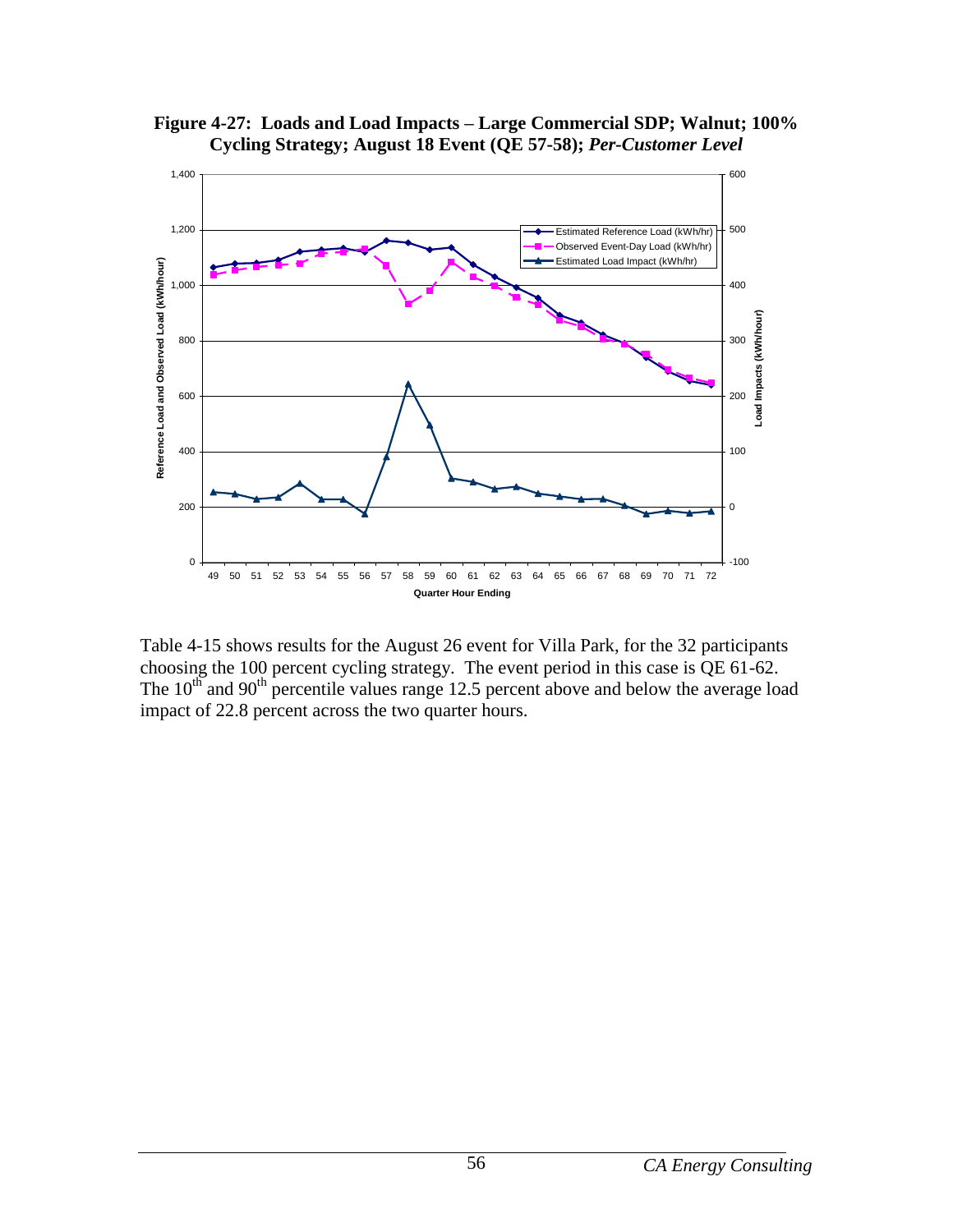| Average<br>Interval<br>Load<br>Impact<br>Load<br>Uncertainty Adjusted Impact (kWh/hr) - Percentiles<br>Temp. $(^{\circ}F)$<br>(kWh/hr)<br><b>Ending</b><br>(kWh/hr)<br>(kWh/hr)<br>30th<br>10th<br>50th<br>70th<br>583.6<br>593.4<br>$-9.8$<br>90.3<br>$-23.1$<br>$-15.2$<br>3.4<br>49<br>$-9.8$<br>$-4.4$<br>50<br>581.5<br>595.0<br>$-13.6$<br>90.3<br>$-13.6$<br>$-0.3$<br>$-26.8$<br>$-19.0$<br>$-8.1$<br>587.3<br>602.5<br>$-15.2$<br>90.3<br>$-28.4$<br>$-15.2$<br>$-1.9$<br>51<br>$-20.6$<br>$-9.8$<br>603.9<br>616.0<br>$-12.1$<br>90.3<br>$-25.4$<br>$-12.1$<br>$-6.7$<br>1.1<br>52<br>$-17.6$<br>53<br>617.4<br>$-30.1$<br>647.5<br>$-30.1$<br>89.5<br>$-43.2$<br>$-35.5$<br>$-24.8$<br>$-17.1$<br>54<br>641.0<br>668.2<br>$-27.2$<br>89.5<br>$-40.2$<br>$-32.5$<br>$-27.2$<br>$-21.8$<br>$-14.1$<br>$-25.7$<br>641.2<br>679.9<br>$-38.7$<br>89.5<br>$-51.8$<br>$-44.1$<br>$-38.7$<br>$-33.4$<br>55<br>56<br>637.2<br>675.3<br>$-38.1$<br>89.5<br>$-51.1$<br>$-43.4$<br>$-38.1$<br>$-32.7$<br>642.3<br>57<br>688.1<br>$-45.7$<br>87.4<br>$-59.0$<br>$-51.1$<br>$-45.7$<br>$-40.3$<br>631.3<br>685.3<br>$-67.2$<br>$-48.6$<br>58<br>$-54.0$<br>87.4<br>$-59.4$<br>$-54.0$<br>59<br>618.2<br>$-41.9$<br>665.4<br>$-47.3$<br>87.4<br>$-60.5$<br>$-52.7$<br>$-47.3$<br>579.1<br>630.3<br>$-51.2$<br>$-64.4$<br>$-56.6$<br>$-51.2$<br>$-45.8$<br>60<br>87.4<br>479.5<br>396.6<br>82.9<br>89.3<br>69.6<br>82.9<br>88.3<br>96.2<br>61<br>77.5<br>62<br>450.9<br>321.3<br>129.6<br>89.3<br>116.3<br>124.2<br>129.6<br>135.1<br>365.2<br>314.2<br>51.0<br>89.3<br>37.7<br>45.5<br>51.0<br>56.4<br>64.3<br>63<br>303.7<br>329.8<br>89.3<br>$-39.4$<br>$-31.5$<br>$-26.0$<br>64<br>$-26.0$<br>$-20.6$<br>65<br>289.7<br>308.9<br>$-19.2$<br>88.3<br>$-32.7$<br>$-24.7$<br>$-19.2$<br>$-13.7$<br>$-5.7$<br>268.2<br>$-22.7$<br>$-17.2$<br>66<br>291.0<br>$-22.7$<br>88.3<br>$-36.2$<br>$-28.3$<br>$-9.3$<br>67<br>241.9<br>262.1<br>$-20.2$<br>88.3<br>$-33.6$<br>$-25.7$<br>$-20.2$<br>$-14.6$<br>$-6.7$<br>$-21.8$<br>$-8.3$<br>68<br>213.0<br>234.7<br>88.3<br>$-35.2$<br>$-27.3$<br>$-21.8$<br>$-16.2$<br>197.7<br>213.3<br>$-29.4$<br>$-1.7$<br>69<br>$-15.5$<br>82.3<br>$-21.2$<br>$-15.5$<br>$-9.9$<br>70<br>190.6<br>195.6<br>$-5.0$<br>82.3<br>0.6<br>8.8<br>$-18.9$<br>$-10.7$<br>$-5.0$<br>180.4<br>196.2<br>71<br>$-15.8$<br>82.3<br>$-29.6$<br>$-21.4$<br>$-15.8$<br>$-10.1$<br>$-1.9$<br>$-29.3$<br>$-21.1$<br>$-15.4$<br>$-9.8$<br>$-1.6$<br>72<br>170.3<br>185.7<br>$-15.4$<br>82.3<br>Uncertainty Adjusted Impact (kWh/hr) - Percentiles | <b>Estimated</b><br><b>Reference</b> | <b>Observed</b><br>Event-Day | <b>Estimated</b><br>Load |  |  |  |  |         |
|---------------------------------------------------------------------------------------------------------------------------------------------------------------------------------------------------------------------------------------------------------------------------------------------------------------------------------------------------------------------------------------------------------------------------------------------------------------------------------------------------------------------------------------------------------------------------------------------------------------------------------------------------------------------------------------------------------------------------------------------------------------------------------------------------------------------------------------------------------------------------------------------------------------------------------------------------------------------------------------------------------------------------------------------------------------------------------------------------------------------------------------------------------------------------------------------------------------------------------------------------------------------------------------------------------------------------------------------------------------------------------------------------------------------------------------------------------------------------------------------------------------------------------------------------------------------------------------------------------------------------------------------------------------------------------------------------------------------------------------------------------------------------------------------------------------------------------------------------------------------------------------------------------------------------------------------------------------------------------------------------------------------------------------------------------------------------------------------------------------------------------------------------------------------------------------------------------------------------------------------------------------------------------------------------------------------------------------------------------------------------------------------------------------------------------------------------------------------------------------------------------------------------------------------------------|--------------------------------------|------------------------------|--------------------------|--|--|--|--|---------|
|                                                                                                                                                                                                                                                                                                                                                                                                                                                                                                                                                                                                                                                                                                                                                                                                                                                                                                                                                                                                                                                                                                                                                                                                                                                                                                                                                                                                                                                                                                                                                                                                                                                                                                                                                                                                                                                                                                                                                                                                                                                                                                                                                                                                                                                                                                                                                                                                                                                                                                                                                         |                                      |                              |                          |  |  |  |  |         |
|                                                                                                                                                                                                                                                                                                                                                                                                                                                                                                                                                                                                                                                                                                                                                                                                                                                                                                                                                                                                                                                                                                                                                                                                                                                                                                                                                                                                                                                                                                                                                                                                                                                                                                                                                                                                                                                                                                                                                                                                                                                                                                                                                                                                                                                                                                                                                                                                                                                                                                                                                         |                                      |                              |                          |  |  |  |  | 90th    |
|                                                                                                                                                                                                                                                                                                                                                                                                                                                                                                                                                                                                                                                                                                                                                                                                                                                                                                                                                                                                                                                                                                                                                                                                                                                                                                                                                                                                                                                                                                                                                                                                                                                                                                                                                                                                                                                                                                                                                                                                                                                                                                                                                                                                                                                                                                                                                                                                                                                                                                                                                         |                                      |                              |                          |  |  |  |  |         |
|                                                                                                                                                                                                                                                                                                                                                                                                                                                                                                                                                                                                                                                                                                                                                                                                                                                                                                                                                                                                                                                                                                                                                                                                                                                                                                                                                                                                                                                                                                                                                                                                                                                                                                                                                                                                                                                                                                                                                                                                                                                                                                                                                                                                                                                                                                                                                                                                                                                                                                                                                         |                                      |                              |                          |  |  |  |  |         |
|                                                                                                                                                                                                                                                                                                                                                                                                                                                                                                                                                                                                                                                                                                                                                                                                                                                                                                                                                                                                                                                                                                                                                                                                                                                                                                                                                                                                                                                                                                                                                                                                                                                                                                                                                                                                                                                                                                                                                                                                                                                                                                                                                                                                                                                                                                                                                                                                                                                                                                                                                         |                                      |                              |                          |  |  |  |  |         |
|                                                                                                                                                                                                                                                                                                                                                                                                                                                                                                                                                                                                                                                                                                                                                                                                                                                                                                                                                                                                                                                                                                                                                                                                                                                                                                                                                                                                                                                                                                                                                                                                                                                                                                                                                                                                                                                                                                                                                                                                                                                                                                                                                                                                                                                                                                                                                                                                                                                                                                                                                         |                                      |                              |                          |  |  |  |  |         |
|                                                                                                                                                                                                                                                                                                                                                                                                                                                                                                                                                                                                                                                                                                                                                                                                                                                                                                                                                                                                                                                                                                                                                                                                                                                                                                                                                                                                                                                                                                                                                                                                                                                                                                                                                                                                                                                                                                                                                                                                                                                                                                                                                                                                                                                                                                                                                                                                                                                                                                                                                         |                                      |                              |                          |  |  |  |  |         |
|                                                                                                                                                                                                                                                                                                                                                                                                                                                                                                                                                                                                                                                                                                                                                                                                                                                                                                                                                                                                                                                                                                                                                                                                                                                                                                                                                                                                                                                                                                                                                                                                                                                                                                                                                                                                                                                                                                                                                                                                                                                                                                                                                                                                                                                                                                                                                                                                                                                                                                                                                         |                                      |                              |                          |  |  |  |  |         |
|                                                                                                                                                                                                                                                                                                                                                                                                                                                                                                                                                                                                                                                                                                                                                                                                                                                                                                                                                                                                                                                                                                                                                                                                                                                                                                                                                                                                                                                                                                                                                                                                                                                                                                                                                                                                                                                                                                                                                                                                                                                                                                                                                                                                                                                                                                                                                                                                                                                                                                                                                         |                                      |                              |                          |  |  |  |  |         |
|                                                                                                                                                                                                                                                                                                                                                                                                                                                                                                                                                                                                                                                                                                                                                                                                                                                                                                                                                                                                                                                                                                                                                                                                                                                                                                                                                                                                                                                                                                                                                                                                                                                                                                                                                                                                                                                                                                                                                                                                                                                                                                                                                                                                                                                                                                                                                                                                                                                                                                                                                         |                                      |                              |                          |  |  |  |  | $-25.0$ |
|                                                                                                                                                                                                                                                                                                                                                                                                                                                                                                                                                                                                                                                                                                                                                                                                                                                                                                                                                                                                                                                                                                                                                                                                                                                                                                                                                                                                                                                                                                                                                                                                                                                                                                                                                                                                                                                                                                                                                                                                                                                                                                                                                                                                                                                                                                                                                                                                                                                                                                                                                         |                                      |                              |                          |  |  |  |  | $-32.5$ |
|                                                                                                                                                                                                                                                                                                                                                                                                                                                                                                                                                                                                                                                                                                                                                                                                                                                                                                                                                                                                                                                                                                                                                                                                                                                                                                                                                                                                                                                                                                                                                                                                                                                                                                                                                                                                                                                                                                                                                                                                                                                                                                                                                                                                                                                                                                                                                                                                                                                                                                                                                         |                                      |                              |                          |  |  |  |  | $-40.7$ |
|                                                                                                                                                                                                                                                                                                                                                                                                                                                                                                                                                                                                                                                                                                                                                                                                                                                                                                                                                                                                                                                                                                                                                                                                                                                                                                                                                                                                                                                                                                                                                                                                                                                                                                                                                                                                                                                                                                                                                                                                                                                                                                                                                                                                                                                                                                                                                                                                                                                                                                                                                         |                                      |                              |                          |  |  |  |  | $-34.0$ |
|                                                                                                                                                                                                                                                                                                                                                                                                                                                                                                                                                                                                                                                                                                                                                                                                                                                                                                                                                                                                                                                                                                                                                                                                                                                                                                                                                                                                                                                                                                                                                                                                                                                                                                                                                                                                                                                                                                                                                                                                                                                                                                                                                                                                                                                                                                                                                                                                                                                                                                                                                         |                                      |                              |                          |  |  |  |  | $-38.0$ |
|                                                                                                                                                                                                                                                                                                                                                                                                                                                                                                                                                                                                                                                                                                                                                                                                                                                                                                                                                                                                                                                                                                                                                                                                                                                                                                                                                                                                                                                                                                                                                                                                                                                                                                                                                                                                                                                                                                                                                                                                                                                                                                                                                                                                                                                                                                                                                                                                                                                                                                                                                         |                                      |                              |                          |  |  |  |  |         |
|                                                                                                                                                                                                                                                                                                                                                                                                                                                                                                                                                                                                                                                                                                                                                                                                                                                                                                                                                                                                                                                                                                                                                                                                                                                                                                                                                                                                                                                                                                                                                                                                                                                                                                                                                                                                                                                                                                                                                                                                                                                                                                                                                                                                                                                                                                                                                                                                                                                                                                                                                         |                                      |                              |                          |  |  |  |  | 142.9   |
|                                                                                                                                                                                                                                                                                                                                                                                                                                                                                                                                                                                                                                                                                                                                                                                                                                                                                                                                                                                                                                                                                                                                                                                                                                                                                                                                                                                                                                                                                                                                                                                                                                                                                                                                                                                                                                                                                                                                                                                                                                                                                                                                                                                                                                                                                                                                                                                                                                                                                                                                                         |                                      |                              |                          |  |  |  |  |         |
|                                                                                                                                                                                                                                                                                                                                                                                                                                                                                                                                                                                                                                                                                                                                                                                                                                                                                                                                                                                                                                                                                                                                                                                                                                                                                                                                                                                                                                                                                                                                                                                                                                                                                                                                                                                                                                                                                                                                                                                                                                                                                                                                                                                                                                                                                                                                                                                                                                                                                                                                                         |                                      |                              |                          |  |  |  |  | $-12.7$ |
|                                                                                                                                                                                                                                                                                                                                                                                                                                                                                                                                                                                                                                                                                                                                                                                                                                                                                                                                                                                                                                                                                                                                                                                                                                                                                                                                                                                                                                                                                                                                                                                                                                                                                                                                                                                                                                                                                                                                                                                                                                                                                                                                                                                                                                                                                                                                                                                                                                                                                                                                                         |                                      |                              |                          |  |  |  |  |         |
|                                                                                                                                                                                                                                                                                                                                                                                                                                                                                                                                                                                                                                                                                                                                                                                                                                                                                                                                                                                                                                                                                                                                                                                                                                                                                                                                                                                                                                                                                                                                                                                                                                                                                                                                                                                                                                                                                                                                                                                                                                                                                                                                                                                                                                                                                                                                                                                                                                                                                                                                                         |                                      |                              |                          |  |  |  |  |         |
|                                                                                                                                                                                                                                                                                                                                                                                                                                                                                                                                                                                                                                                                                                                                                                                                                                                                                                                                                                                                                                                                                                                                                                                                                                                                                                                                                                                                                                                                                                                                                                                                                                                                                                                                                                                                                                                                                                                                                                                                                                                                                                                                                                                                                                                                                                                                                                                                                                                                                                                                                         |                                      |                              |                          |  |  |  |  |         |
|                                                                                                                                                                                                                                                                                                                                                                                                                                                                                                                                                                                                                                                                                                                                                                                                                                                                                                                                                                                                                                                                                                                                                                                                                                                                                                                                                                                                                                                                                                                                                                                                                                                                                                                                                                                                                                                                                                                                                                                                                                                                                                                                                                                                                                                                                                                                                                                                                                                                                                                                                         |                                      |                              |                          |  |  |  |  |         |
|                                                                                                                                                                                                                                                                                                                                                                                                                                                                                                                                                                                                                                                                                                                                                                                                                                                                                                                                                                                                                                                                                                                                                                                                                                                                                                                                                                                                                                                                                                                                                                                                                                                                                                                                                                                                                                                                                                                                                                                                                                                                                                                                                                                                                                                                                                                                                                                                                                                                                                                                                         |                                      |                              |                          |  |  |  |  |         |
|                                                                                                                                                                                                                                                                                                                                                                                                                                                                                                                                                                                                                                                                                                                                                                                                                                                                                                                                                                                                                                                                                                                                                                                                                                                                                                                                                                                                                                                                                                                                                                                                                                                                                                                                                                                                                                                                                                                                                                                                                                                                                                                                                                                                                                                                                                                                                                                                                                                                                                                                                         |                                      |                              |                          |  |  |  |  |         |
|                                                                                                                                                                                                                                                                                                                                                                                                                                                                                                                                                                                                                                                                                                                                                                                                                                                                                                                                                                                                                                                                                                                                                                                                                                                                                                                                                                                                                                                                                                                                                                                                                                                                                                                                                                                                                                                                                                                                                                                                                                                                                                                                                                                                                                                                                                                                                                                                                                                                                                                                                         |                                      |                              |                          |  |  |  |  |         |
|                                                                                                                                                                                                                                                                                                                                                                                                                                                                                                                                                                                                                                                                                                                                                                                                                                                                                                                                                                                                                                                                                                                                                                                                                                                                                                                                                                                                                                                                                                                                                                                                                                                                                                                                                                                                                                                                                                                                                                                                                                                                                                                                                                                                                                                                                                                                                                                                                                                                                                                                                         |                                      |                              |                          |  |  |  |  |         |
|                                                                                                                                                                                                                                                                                                                                                                                                                                                                                                                                                                                                                                                                                                                                                                                                                                                                                                                                                                                                                                                                                                                                                                                                                                                                                                                                                                                                                                                                                                                                                                                                                                                                                                                                                                                                                                                                                                                                                                                                                                                                                                                                                                                                                                                                                                                                                                                                                                                                                                                                                         |                                      |                              |                          |  |  |  |  |         |
| Cooling<br><b>Observed</b><br><b>Degree</b><br>Event-Day<br><b>Change in</b><br><b>Hours</b><br><b>Reference</b><br><b>Energy</b><br><b>Energy</b><br>(Base 75o<br>30th<br>10th<br>50th<br>70th<br>90th<br><b>Energy Use</b><br><b>Use</b><br><b>Use</b><br>F)                                                                                                                                                                                                                                                                                                                                                                                                                                                                                                                                                                                                                                                                                                                                                                                                                                                                                                                                                                                                                                                                                                                                                                                                                                                                                                                                                                                                                                                                                                                                                                                                                                                                                                                                                                                                                                                                                                                                                                                                                                                                                                                                                                                                                                                                                          |                                      |                              |                          |  |  |  |  |         |
| <b>Daily</b><br>10,715<br>10,996<br>$-281.1$<br>308.5<br>n/a<br>n/a<br>n/a<br>n/a<br>n/a                                                                                                                                                                                                                                                                                                                                                                                                                                                                                                                                                                                                                                                                                                                                                                                                                                                                                                                                                                                                                                                                                                                                                                                                                                                                                                                                                                                                                                                                                                                                                                                                                                                                                                                                                                                                                                                                                                                                                                                                                                                                                                                                                                                                                                                                                                                                                                                                                                                                |                                      |                              |                          |  |  |  |  |         |

#### <span id="page-61-0"></span>**Table 4-15: Loads and Load Impacts – Large Commercial SDP; Villa Park; 100% Cycling Strategy; August 26 Event (QE 61-62);** *Per-Customer Level*

Figure 4-28 illustrates the loads and load impacts in Table 4-15.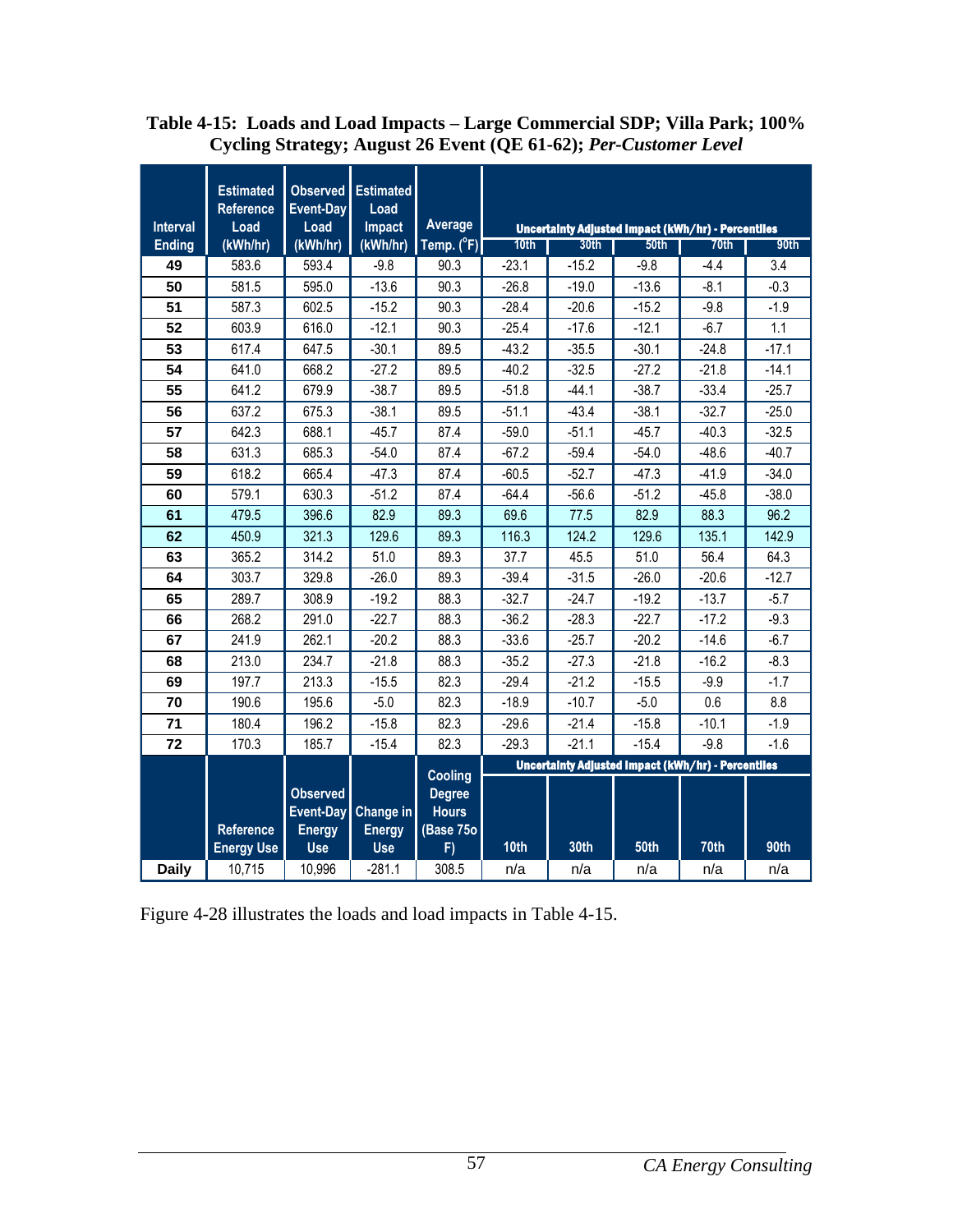<span id="page-62-1"></span>



#### <span id="page-62-0"></span>**5. Validity Assessment**

The validity of the results from this study may be assessed with regard to two factors. One has to do with how well the regression models fit the data, which in the case of this study is represented by day-to-day differences in the average loads of SDP participants grouped by location and cycling strategy chosen. Measures of goodness of fit are provided in Table 5-1. More than half of the R-squared values exceed 0.7 in value.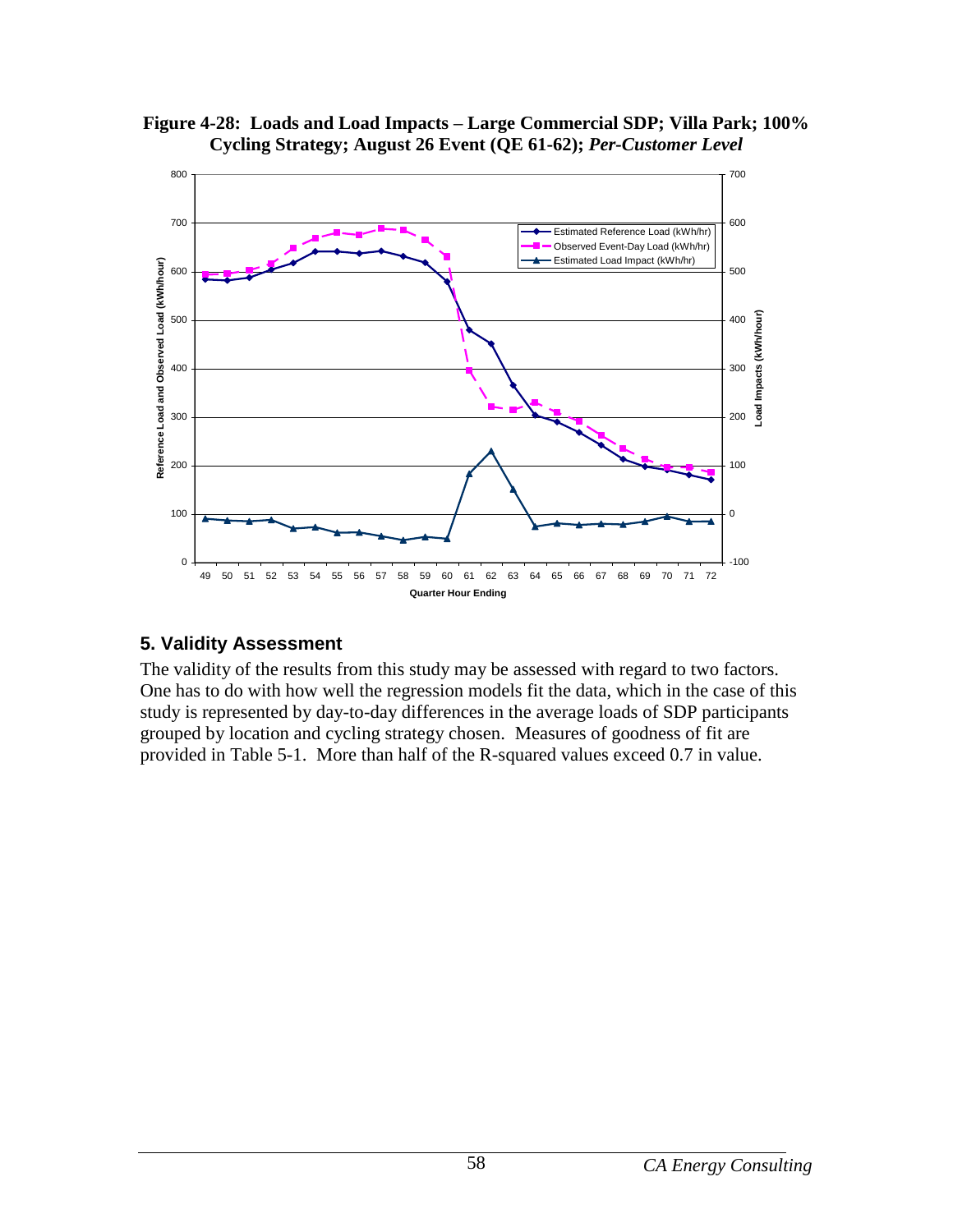|            | <b>Residential</b> |                |                 | <b>Small Commercial</b> | <b>Large Commercial</b> |                |
|------------|--------------------|----------------|-----------------|-------------------------|-------------------------|----------------|
|            | <b>Strategy</b>    | $R -$          | <b>Strategy</b> | $R -$                   | <b>Strategy</b>         | $\mathsf{R}$ - |
| A-Bank     | $(\%)$             | <b>Squared</b> | (%)             | <b>Squared</b>          | $(\%)$                  | <b>Squared</b> |
| Chino      |                    |                |                 |                         | Full                    | 0.535          |
| Chino      |                    |                |                 |                         | Partial                 | 0.566          |
| Mira Loma  | 100                | 0.757          |                 |                         | Full                    | 0.878          |
| Mira Loma  | 67                 | 0.666          |                 |                         |                         |                |
| Mira Loma  | 50                 | 0.414          |                 |                         |                         |                |
| Valley C   | 100                | 0.819          | Full            | 0.775                   | Full                    | 0.453          |
| Valley C   | 67                 | 0.827          | Partial         | 0.778                   | Partial                 | 0.739          |
| Valley C   | 50                 | 0.821          |                 |                         |                         |                |
| Villa Park |                    |                |                 |                         | Full                    | 0.556          |
| Villa Park |                    |                |                 |                         | Partial                 | 0.675          |
| Walnut     |                    |                |                 |                         | Full                    | 0.859          |
| Walnut     |                    |                |                 |                         | Partial                 | 0.685          |

<span id="page-63-1"></span>**Table 5-1: R-Squared Values for Regression Equations, by Customer Type, A-Bank Area, and Cycling Strategy**

The other factor has to do with the precision and reliability of the estimated load impacts. One issue related to this factor for the residential portion of the analysis is that the duration of most of the SDP test events was 30 minutes or less, while the SmartConnect data available for the residential customers were hourly in resolution. As a result, the estimated load impacts for the one hourly event (on September 8), which was experienced by most of the residential SDP participants included in the study, may be viewed with considerable confidence. However, the estimated load impacts for the halfhour events understate the actual load reductions that occurred during the specific period of load control. We used information from analysis of a subset of the small commercial customers, using data at both hourly and 15-minute resolution, to construct factors for adjusting the residential load impacts for part-hour events. While the approach and magnitude of adjustment factors are reasonable, they are based on data for only one event, and no higher-resolution data for the residential customers are available for verification. In future years, this issue should be less of a factor, as more and longer (e.g., one-hour) events are planned.

## <span id="page-63-0"></span>**6. Conclusions and Recommendations**

This study is one of first to make use of interval load data from SCE's SmartConnect metering system in a load impact evaluation, and to apply the premise-level SmartConnect data to estimate load impacts from the Summer Discount Plan, a direct load control air conditioner cycling program. Previous evaluations of AC cycling programs have relied on data from direct installation of meters or data loggers on small samples of participants' AC units, or on estimates borrowed from other utilities. Load impacts were estimated for residential and small commercial SDP participants who experienced localized dispatch SDP test events in 2011, and who had begun receiving bills based on SmartConnect meters. Load impacts were also estimated for large commercial SDP participants, the majority of which were schools, using interval load data from interval data recorders (IDR) that have been in place for several years.